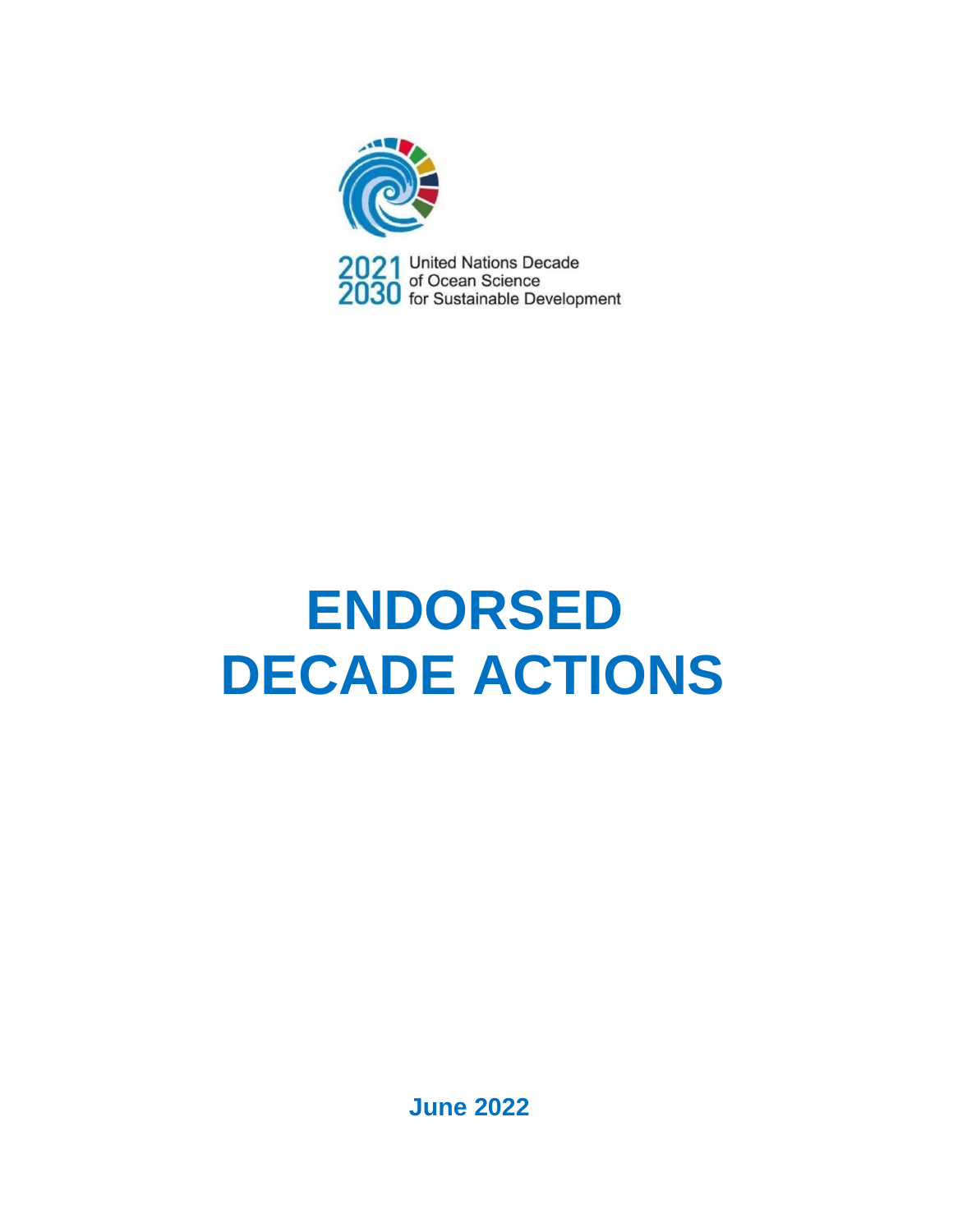Access the Excel version of this information here:<https://oceanexpert.org/document/30518>

#### **Contents**

- [8.2. Global Ocean Negative Carbon Emission](#page-4-0)
- [11.2. Global Ocean Decade Programme for Blue Carbon](#page-5-0)
- [18.2. Ocean to climate Seamless Forecasting system](#page-6-0)
- [20.2. Healthy Rivers, Healthy Ocean](#page-7-0)
- [2.2. Science Without Borders®: Conserving the Tropics](#page-8-0)
- [6.2. Plastic Drawdown](#page-9-0)
- [7.2. Sustained Data for a Changing Ocean](#page-10-0)
- [16.2. The EMS centre model system for future oceans](#page-11-0)
- [22.2. Hope for Reefs](#page-12-0)
- [25.2. Crustal Ocean Biosphere Research Accelerator](#page-13-0)
- [30.2. Allen Coral Atlas: Global Coral Reef Monitoring](#page-14-0)
- [31.2. Marine forest restoration:a coastal gardening plan](#page-15-0)
- [34.2. Deep-Ocean Genomes Program](#page-16-0)
- [38.2. Pacific Coral Reef Action Science and Knowledge](#page-17-0)
- [42.2. WCO Biomolecular Observing Network](#page-18-0)
- [47.2. Mayotte observatory for research and response](#page-19-0)
- [51.2. Maré de Ciência \(Tide of Science\)](#page-20-0)
- [54.2. Interoperability Architecture for a Digital Ocean](#page-21-0)
- [64.2. Naples Ecological REsearch Augmented observatory](#page-22-0)
- [65.2. The Cozumel Coral Conservatory](#page-23-0)
- [66.2. Hakai Institute Biomolecular Observing Network](#page-24-0)
- [76.2. NE Pacific Coastal Biodiversity Action Network](#page-25-0)
- [77.2. Somos OceanoS: ocean stories for conservation](#page-26-0)
- [86.2. Arctic Deep Observation for Multi-sphere Cycling](#page-27-0)
- [89.2. One Ocean Hub Research Programme 4](#page-28-0)
- [92.2. Better Biomolecular Ocean Practices](#page-29-0)
- [93.2. PlaSTic On beaches: 3D-distRibution and weathering](#page-30-0)
- [100.2. Urbanized coastal sustainability under GCCscenario](#page-31-0)
- [102.2. MetaZooGene: Metabarcoding Zooplankton Diversity](#page-32-0)
- [108.2. Ocean Tracking Network](#page-33-0)
- [109.2. Seabed Mining & Resilience To EXperimental impact](#page-34-0)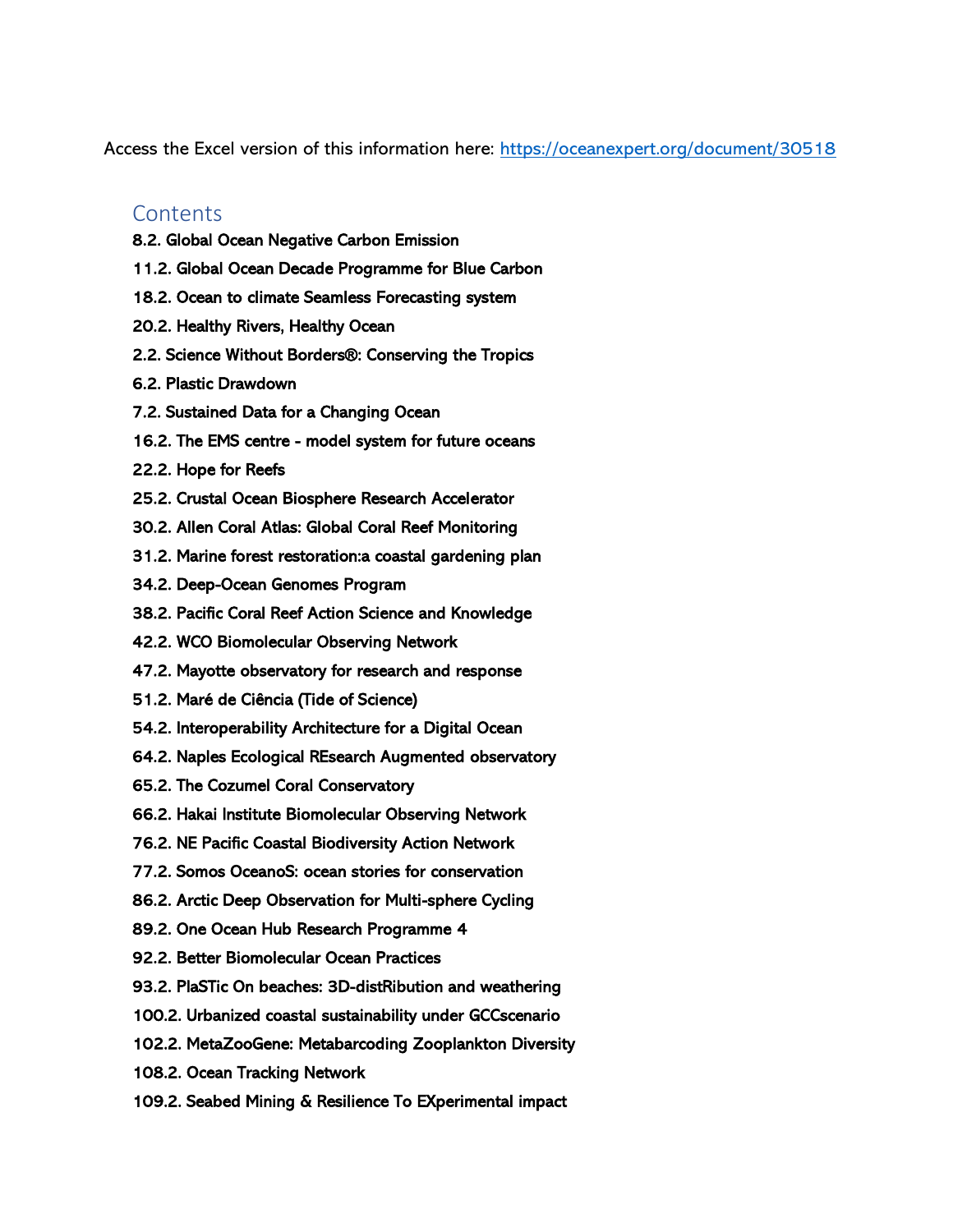- [110.2. Synergistic Observing Network for Ocean Prediction](#page-35-0)
- [121.2. Ocean Twilight Zone Project](#page-36-0)
- [126.2. Integrated coastal ocean observing and predicting](#page-37-0)
- [127.2. Future Coastal Ocean Climates](#page-38-0)
- [129.2. Southern Ocean Flux Capability Working Group](#page-39-0)
- [131.2. Connecting communities to Atlantic Ocean observing](#page-40-0)
- [132.2. Fisherman Weather Field School \(SLCN\)](#page-41-0)
- [136.2. Enhancing capacity development in the TAC Region](#page-42-0)
- [138.2. Integrating Coastal Hazard Warning Systems for TAC](#page-43-0)
- [140.2. MACHC-IOCARIBE Seabed 2030 Project](#page-44-0)
- [142.2. NOAA Harmful Algal Bloom Forecasting](#page-45-0)
- [4.2. Center: Chemical Currencies of a Microbial Planet](#page-46-0)
- [27.2. Inundation Signatures on Rocky Coastlines](#page-47-0)
- [148.2. Sea Grant International](#page-48-0)
- [150.2. National Sea Grant College Program](#page-49-0)
- [74. Ocean Generation, Ocean Intelligence](#page-50-0)
- [81. Global Ocean Biodiversity Initiative](#page-51-0)

[106. MIGRAVIAS: Connecting Marine Protected Areas \(MPAs\) through ocean swimways to](#page-52-0)  [protect migratory routes and critical habitats of endangered species.](#page-52-0)

[UN24. Explore the strongest ocean current in the Western Pacific: the 2nd Cooperative Study](#page-53-0)  of Kuroshio and Adjacent Regions – [from its sciences to human well beings](#page-53-0)

[UN25. An Ocean Data and Information System supporting the UN Decade of Ocean Science](#page-54-0)  [for Sustainable Development](#page-54-0)

[UN21. Accelerate Marine Spatial Planning in the Western Pacific](#page-55-0)

[UN22. Stem the tide of Asia's riverine plastic](#page-56-0) emission into the ocean

[UN23. Accelerating capacity development transformations in the Western Pacific - Regional](#page-57-0)  [Network of Training and Research Centers \(RTRCs\) on Marine Science](#page-57-0)

[UN2021-002. WYTEC Blue - Women & Youth Technical Capacity for the Blue](#page-58-0)  [Economy:Growing Technical Capacity amongst Women and Youth in Canada & West Africa for](#page-58-0)  [a Safe, Secure and Sustainable Blue Economy](#page-58-0)

[UN2021-003. Ocean School Global Community Project: Building Ocean Literacy through](#page-59-0)  [Community Engagement](#page-59-0)

UN2021-004. First Nations – [Trusted Crowd-Sourced Bathymetry & Capacity Building in](#page-60-0)  [British Columbia, \(FN-TCSB&CBBC\)](#page-60-0)

[UN2021-005. Monitoring ecological resilience in Northern Fisheries inshore regions through](#page-61-0)  [community-based environmental genomics](#page-61-0)

[UN2021-014. X-Oceans: Enhancing Ocean Literacy in Youth in Rural Northeastern Nova](#page-62-0)  **[Scotia](#page-62-0)**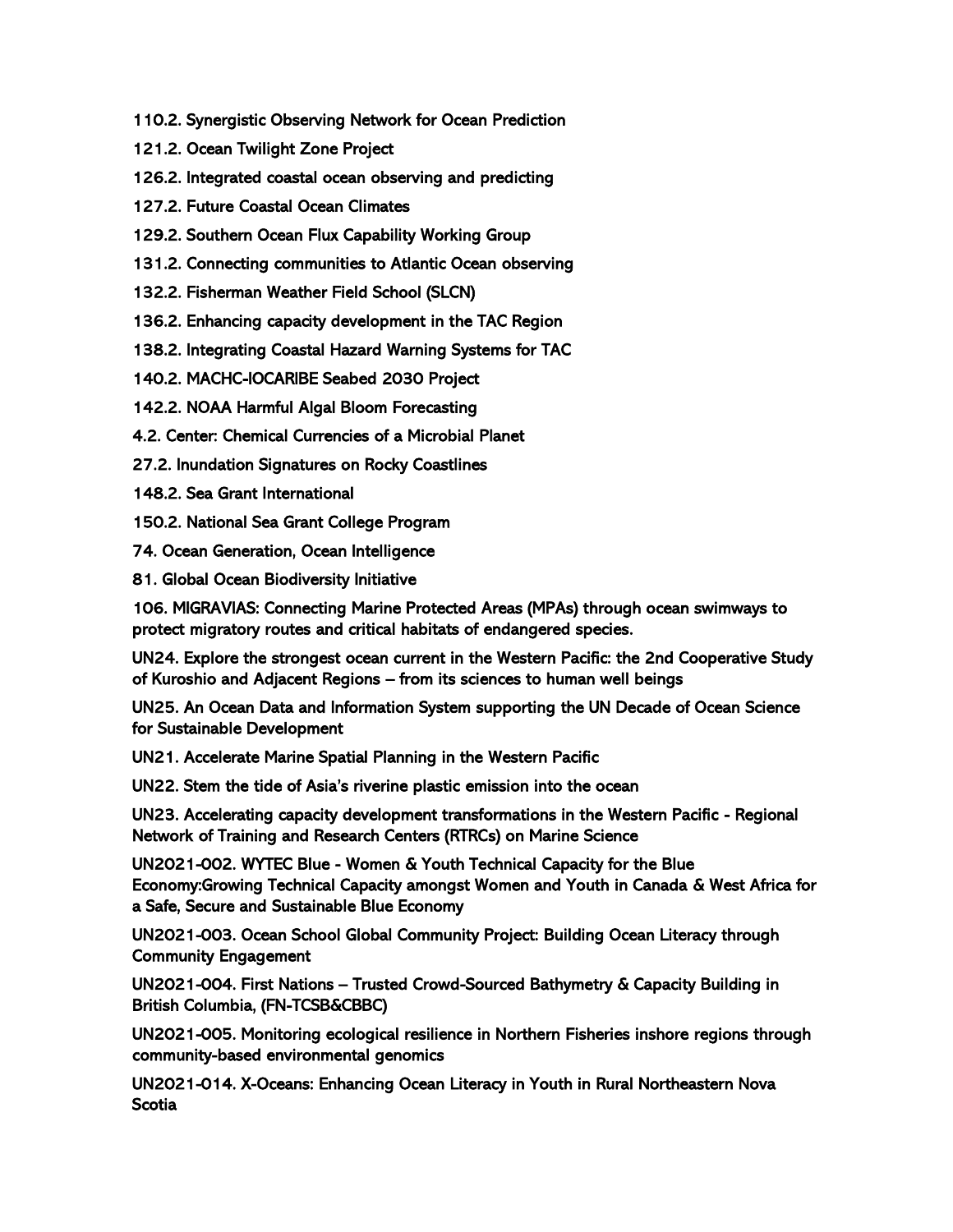[UN2021-025. Blue Carbon as a Canadian Climate Change Solution: Modelling the Mitigation](#page-63-0)  [Potential of Kelp Under Future Climate Change Scenarios](#page-63-0)

[UN2021-026. Mapping and Improving High-Value Habitat influenced by Derelict Fishing Gear](#page-64-0)  [in the Salish Sea](#page-64-0)

[UN2021-030. Advancing Indigenous Partnerships in Ocean Science for Sustainability: A](#page-65-0)  [contribution to the United Nations Decade of Ocean Science for Sustainable Development](#page-65-0)

[UN2021-031. Advancing Ocean Literacy for the UN Decade in Canada](#page-66-0)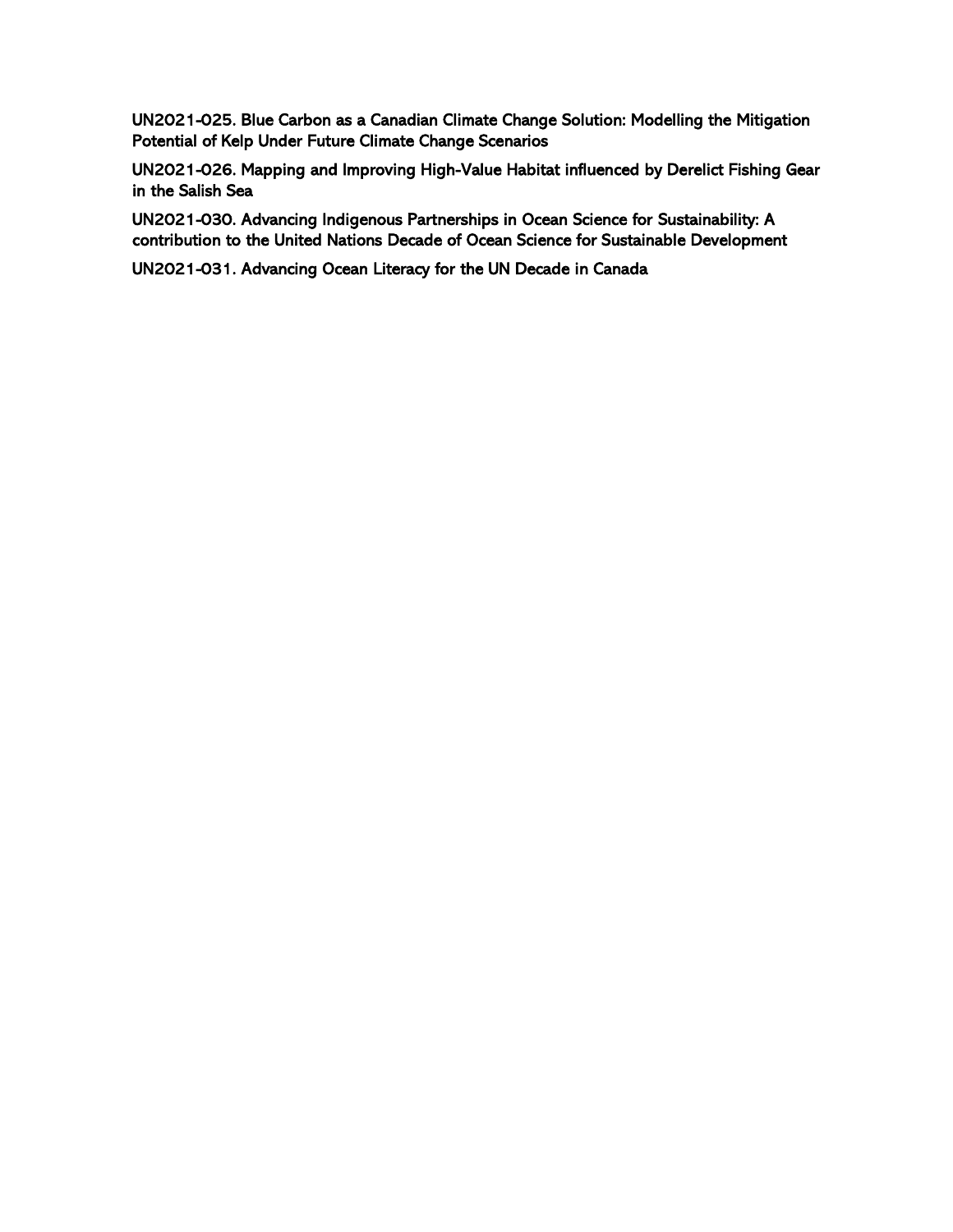# ENDORSED DECADE PROGRAMMES

### <span id="page-4-0"></span>8.2. Global Ocean Negative Carbon Emission

Xiamen University - China

#### **Summary**

Securing mitigation and adaptation solutions to climate change is an urgent requirement. The ocean has the potential to store globally significant amounts of CO2, but approaches to enhance carbon sequestration require development and evaluation. Global-ONCE will undertake and facilitate the science required to evaluate and implement eco-technological interventions, including learning from paleo-oceanic carbon processes to predict the future, restoring impacted marine ecosystems, fostering nature-based systems of land-sea integrated management, upwelling manipulation, microbial-driven comprehensive carbon sequestration, adjustment of nutrients, DO and pH. Global ONCE will 1) develop an international network of field stations and research facilities, 2) co-design interdisciplinary collaborative research, 3) develop an evaluation framework for mitigation and adaptation approaches, 4) co-ordinate capacity building and 5) facilitate equitable policy, governance and societal understanding.

#### Challenges Addressed

Challenge 2: Protect and Restore Ecosystems Challenge 4: Sustainable Ocean Economy Challenge 5: Ocean-Climate Nexus

Start date: 01/01/2022

End date: 31/12/2030

Lead Contact: Nianzhi Jiao (jiao@xmu.edu.cn)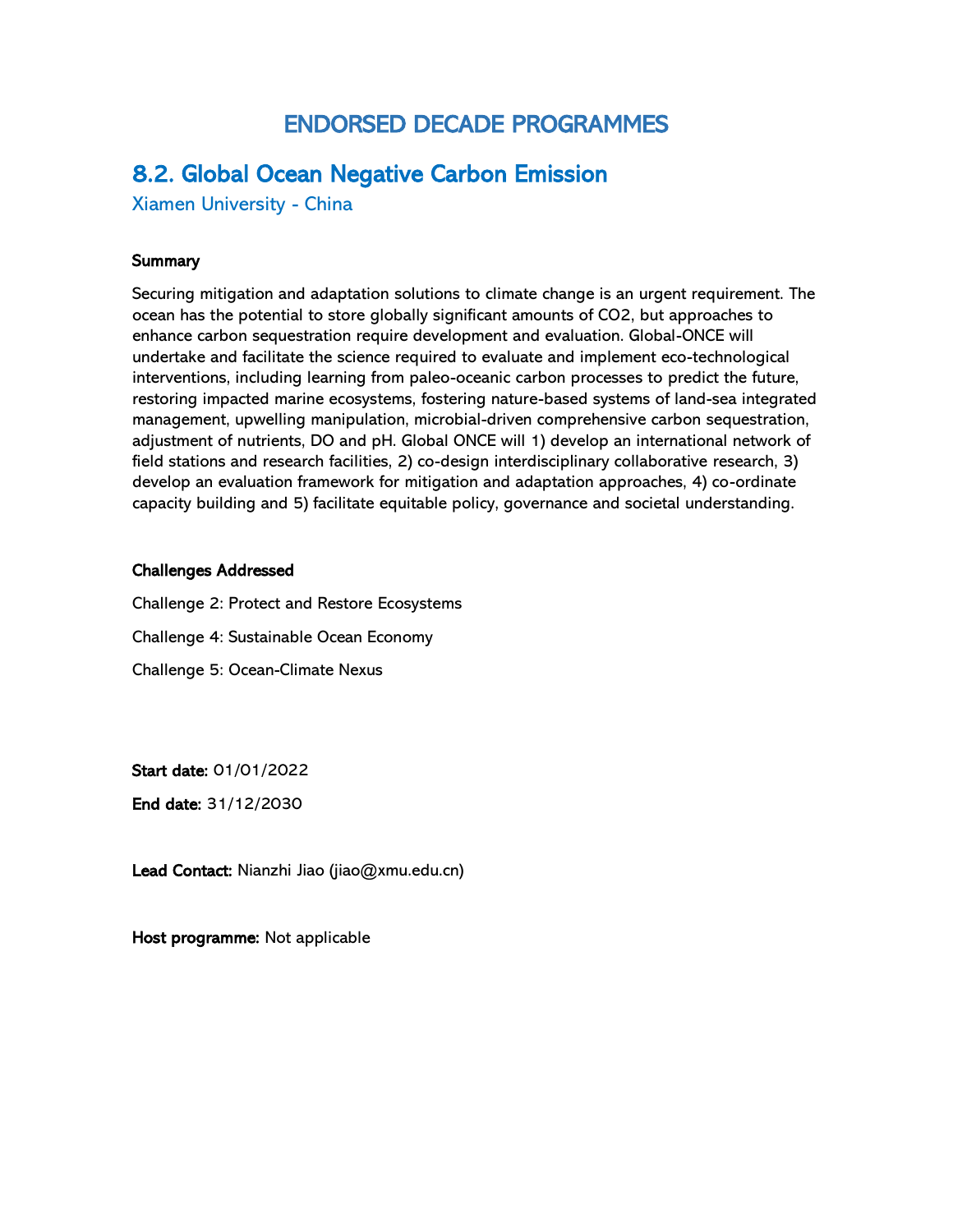# <span id="page-5-0"></span>11.2. Global Ocean Decade Programme for Blue Carbon

The University of St Andrews - United Kingdom of Great Britain and Northern Ireland (UK)

#### **Summary**

GO-BC will enhance understanding of the ocean-climate nexus and generate new knowledge and solutions to mitigate the effects of climate change. Recognising the multiple roles BC ecosystems play beyond mitigation, including adaptation and resilience to the effects of climate change, allows GO-BC to address climate responses comprehensively, while supporting people and biodiversity. GO-BC actions will go beyond the traditional focus on coastal ecosystems to deliver new outcomes across estuarine-coastal-open ocean environments. GO-BC will address SDGs 13, 14 and 17 through enhanced scientific cooperation at all levels, including: (1) codesign and implement new research to promote Nature-based Solutions for better ocean sustainability; (2) enhance global to regional collaborative efforts; (3) coordinate capacity building in blue carbon science; and (4) communicate and deliver outputs to policy makers and communities.

#### Challenges Addressed

Challenge 2: Protect and Restore Ecosystems

Challenge 5: Ocean-Climate Nexus

Challenge 10: Behaviour Change

Start date: 01/05/2022

End date: 31/12/2030

Lead Contact: William Austin (wena@st-andrews.ac.uk)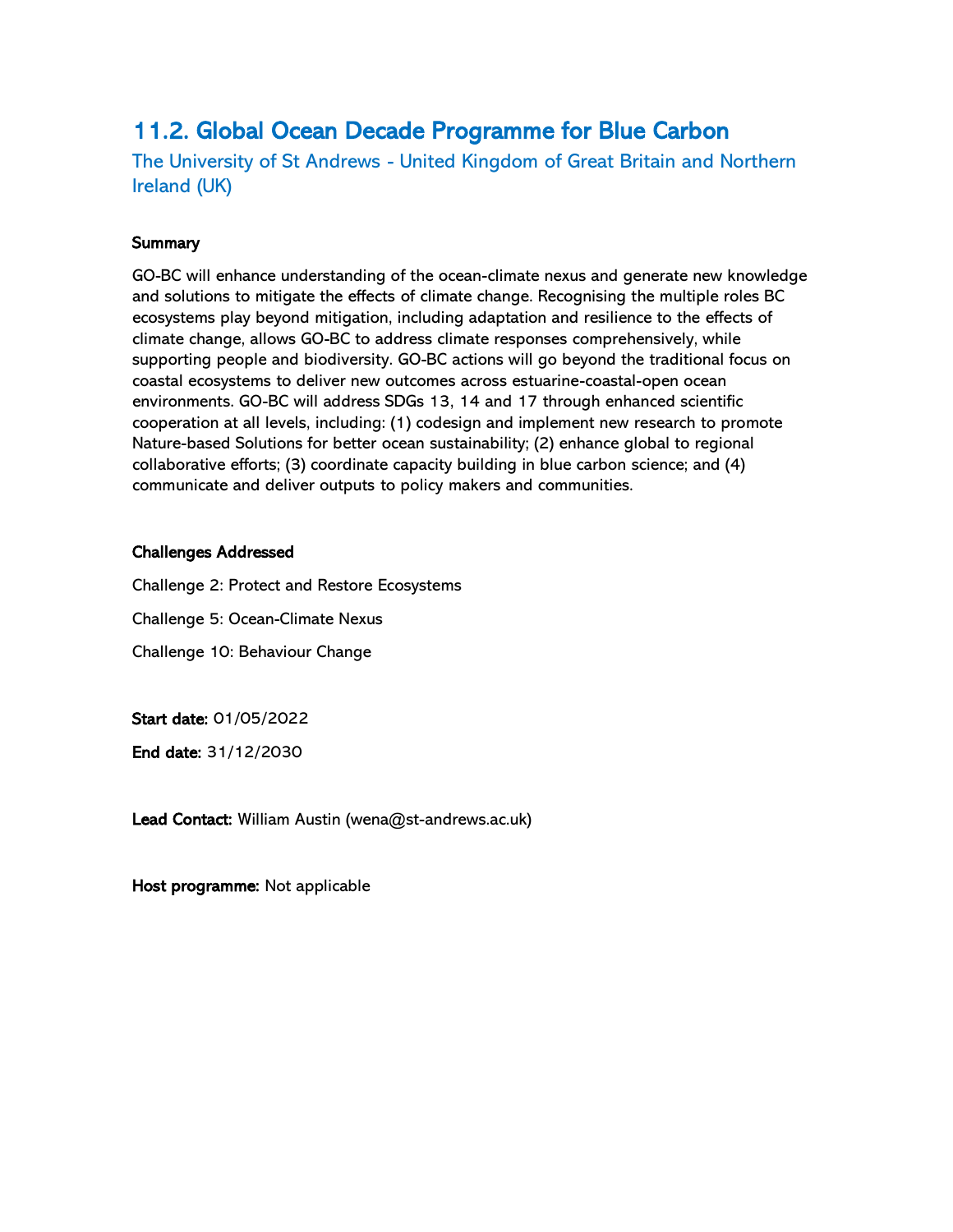### <span id="page-6-0"></span>18.2. Ocean to climate Seamless Forecasting system

First Institute of Oceanography (FIO), Ministry of Natural Resources - China

#### **Summary**

The goal of the OSF programme is to dramatically improve our forecasting capability for the ocean and climate. OSF builds on very recent observational and computational breakthroughs. During its implementation, satellites will be launched, new-generation drifting buoys will be deployed, transformative theories on air-sea interactions will be formulated, and a seamless ocean-to-climate forecasting system will be developed. The overarching goals of OSF are to (1) understand the ocean-climate nexus, (2) enhance observation capabilities using novel technologies, (3) integrate observations with cutting-edge ocean-to-climate models, (4) provide public services and products through developing a multi-hazard early warning system, and (5) exchange advanced knowledge and theories on ocean science and ocean management with the young generation, especially to those in SIDS, LDCs and LLDCs.

#### Challenges Addressed

Challenge 5: Ocean-Climate Nexus

Challenge 6: Community Resilience

Challenge 7: Ocean Observations

Start date: 01/06/2022

End date: 31/12/2030

Lead Contact: Fangli Qiao (qiaofl@fio.org.cn)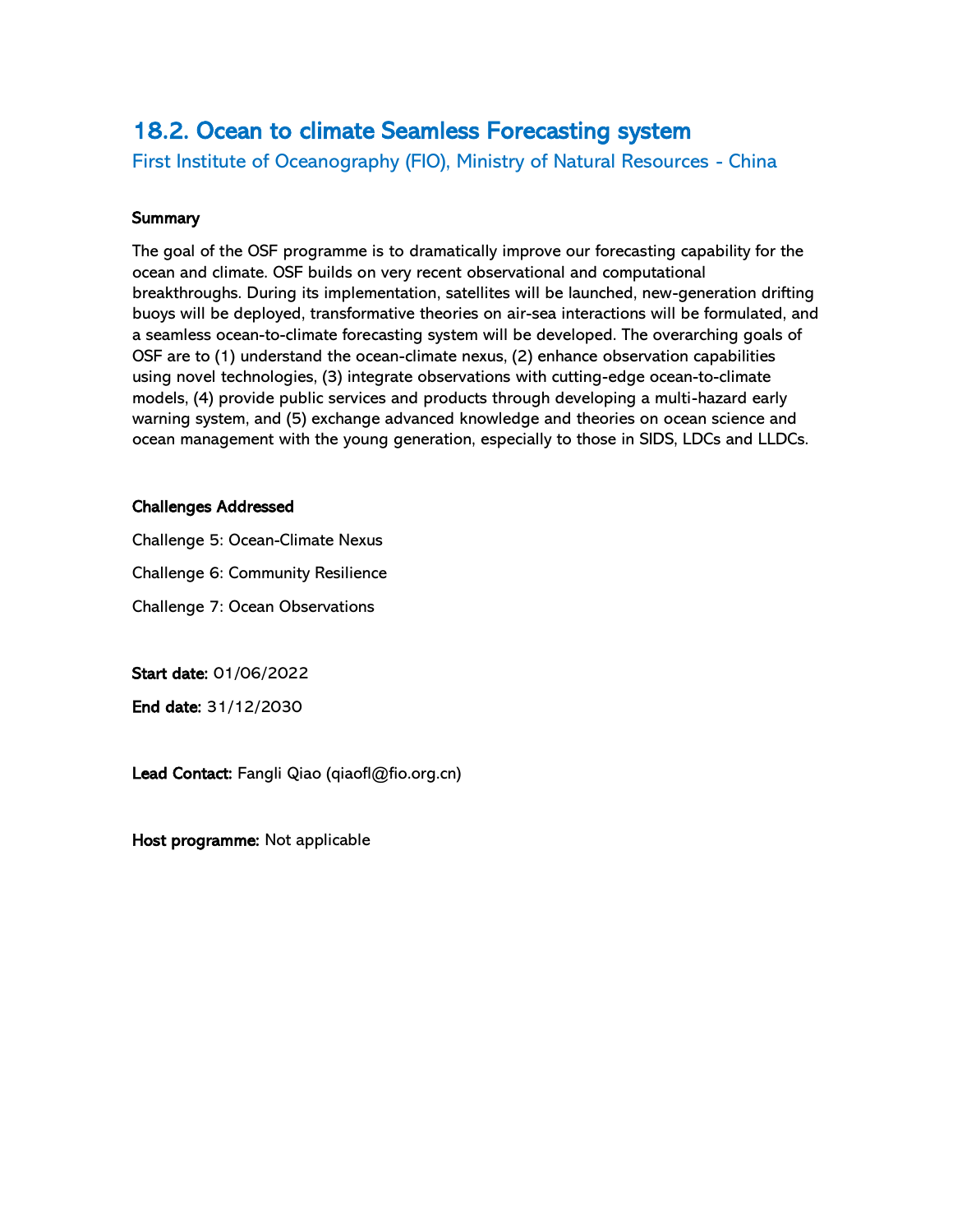# <span id="page-7-0"></span>20.2. Healthy Rivers, Healthy Ocean

Global Water Partnership Organization - Sweden

#### **Summary**

The seas, surface waters, and groundwater supports life and the economy. However, their health is critically threatened. There is a systemic gap between the ocean and freshwater management communities. As a result, there is insufficient political and financial investment in safeguarding the services that the water systems, from the source to the sea, provide. The disconnects in policy development and implementation among basin, coastal, and marine areas lead to management failures, which result in issues such as pollution, alterations in sediment flows, and habitat fragmentation etc., with severe impacts on freshwater and marine ecosystems. The lack of concerted action between the ocean and freshwater communities for the achievement of SDG 6 and SDG 14 leads to a missed opportunity for an integrated response. The HRHO programme is designed to assist in addressing disconnects and systemic gaps and enable accelerated source-to-sea action at regional, national, and subnational levels

#### Challenges Addressed

Challenge 1: Marine Pollution Challenge 2: Protect and Restore Ecosystems Challenge 4: Sustainable Ocean Economy

Start date: 01/06/2022

End date: 31/05/2028

Lead Contact: Yumiko Yasuda (yumiko.yasuda@gwp.org)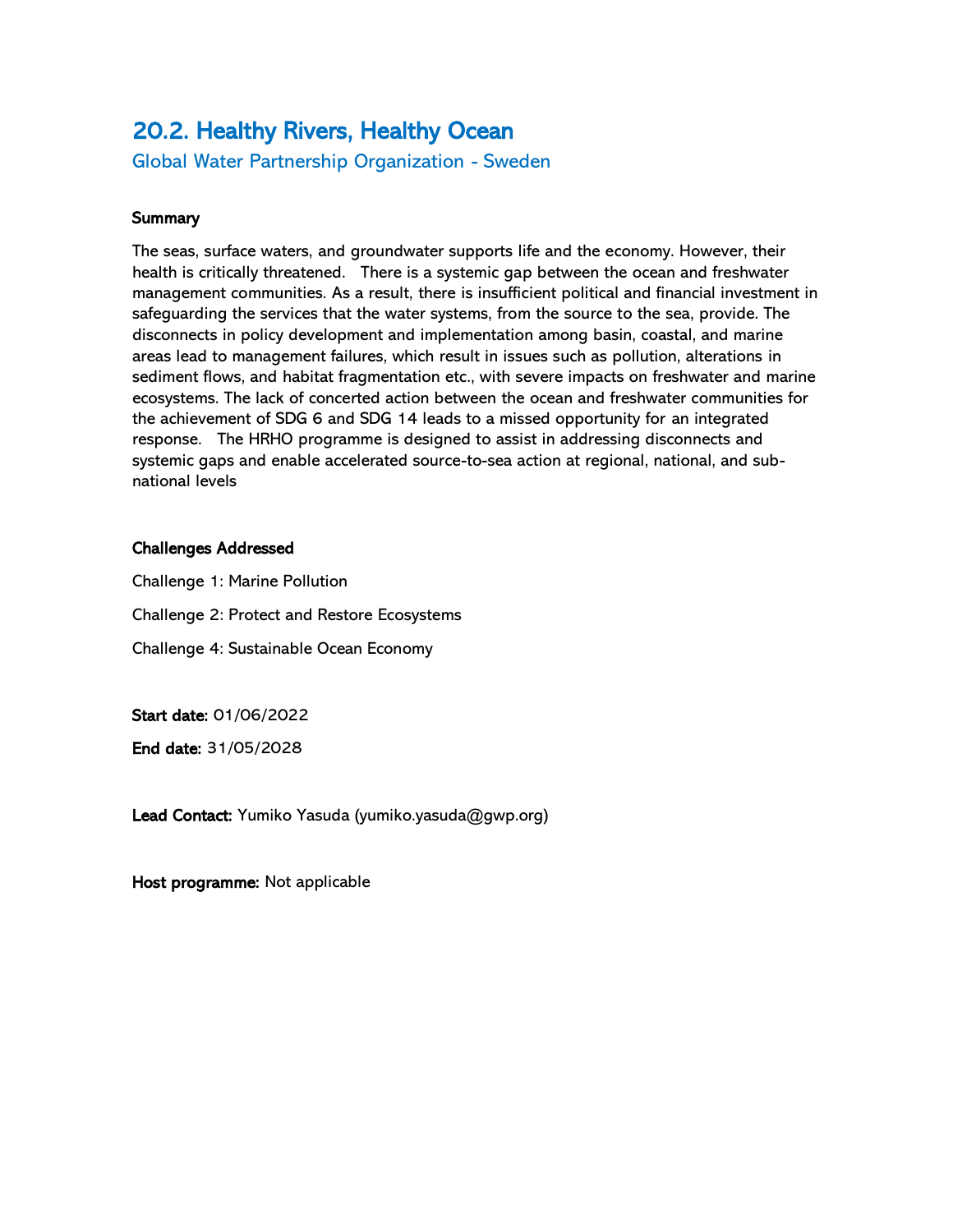# ENDORSED DECADE PROJECTS

### <span id="page-8-0"></span>2.2. Science Without Borders®: Conserving the Tropics

Khaled Bin Sultan Living Oceans Foundation (KSLOF) - United States of America (USA)

#### **Summary**

Humanity depends on healthy and diverse ecosystems. Mangroves, seagrasses, and coral reefs host some of the highest biodiversity on Earth. They provide habitat, food, and breeding grounds for marine life, and food, income, and protection to communities. However, these fragile ecosystems are rapidly being degraded. The Living Oceans Foundation spent 10 years mapping and surveying the world's reefs, collecting an array of data, conducting outreach and education activities, and establishing a baseline status of the world's reefs and nearshore habitats. The Science Without Borders® project will leverage this dataset for conservation, using it to improve the monitoring and management of coral reefs, seagrass beds, and mangrove forests. Using our network of in-country partners, this project will allow us to bring science, outreach, and education programs to SIDS and LDC's, engage communities, improve ocean literacy, and develop science-based solutions to conserve tropical marine ecosystems.

#### Challenges Addressed

Challenge 2: Protect and Restore Ecosystems

Challenge 3: Sustainable Blue Food

Start date: 01/07/2022

End date: 31/12/2030

Lead Contact: Renee Carlton (carlton@lof.org)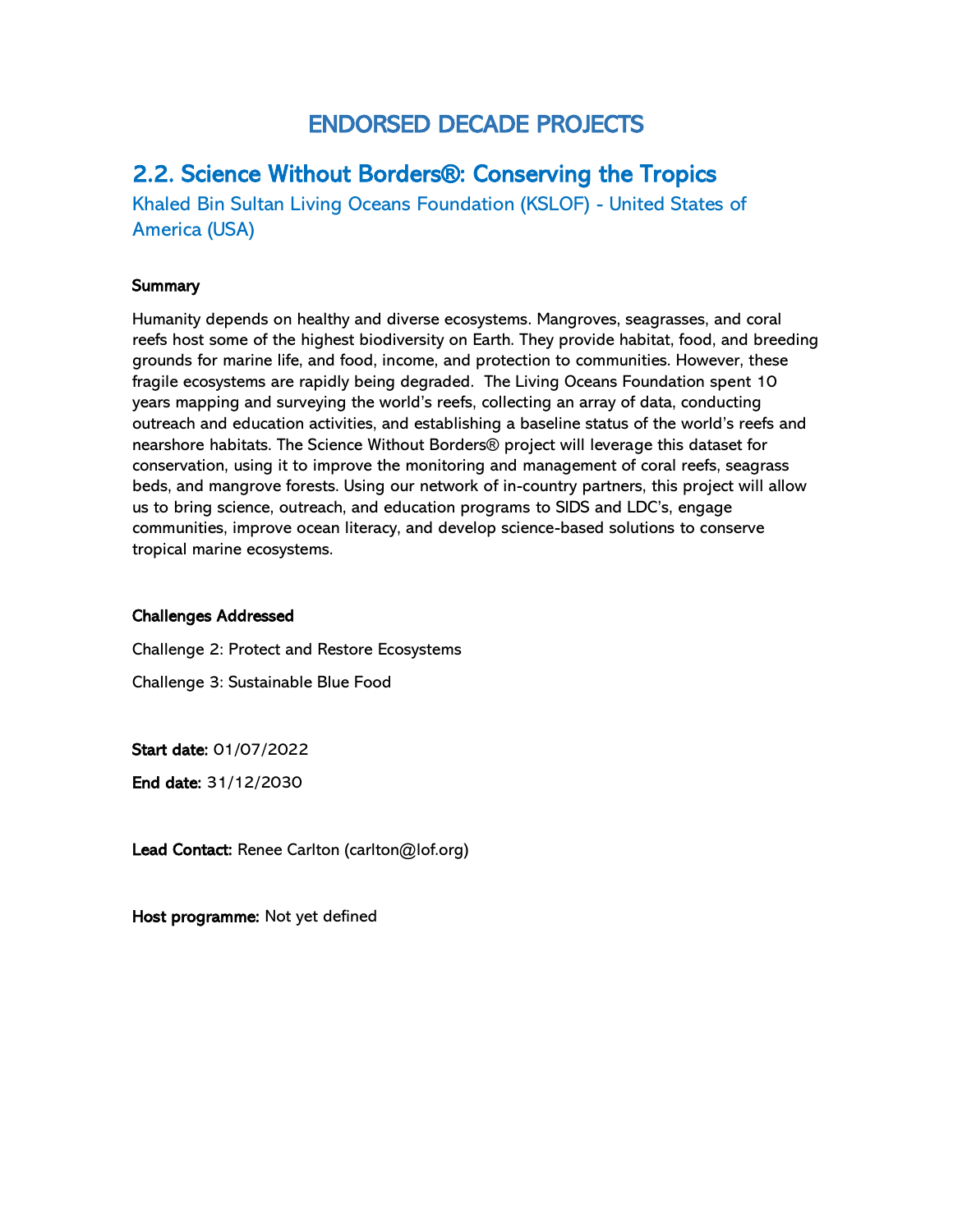### <span id="page-9-0"></span>6.2. Plastic Drawdown

Common Seas - United Kingdom of Great Britain and Northern Ireland (UK)

#### **Summary**

Plastic Drawdown (PD) is a proven rapid assessment tool to help countries develop an evidence-based policy response to ocean plastic pollution when data is limited. We want to use PD to help 10 new countries understand their plastic waste flows, identify policy interventions, and announce evidence-based strategies that reflect their needs and have stakeholder support. PD was developed in consultation with 27 governments, resulting in a rapid, cost-effective, collaborative and user-friendly approach to support policy development, particularly in low and middle-income countries with limited data and a significant plastic problem. Our vision is to support ambitious but resource-constrained decision-makers to deliver effective national strategies that address the full life cycle of plastics with actions spanning the value chain, adapting our approach to meet country-specific requirements. We also want to disseminate the lessons learned from these 10 countries to support action elsewhere.

#### Challenges Addressed

Challenge 1: Marine Pollution

Start date: 01/01/2022

End date: 31/12/2031

Lead Contact: Ben Jack (ben@commonseas.com)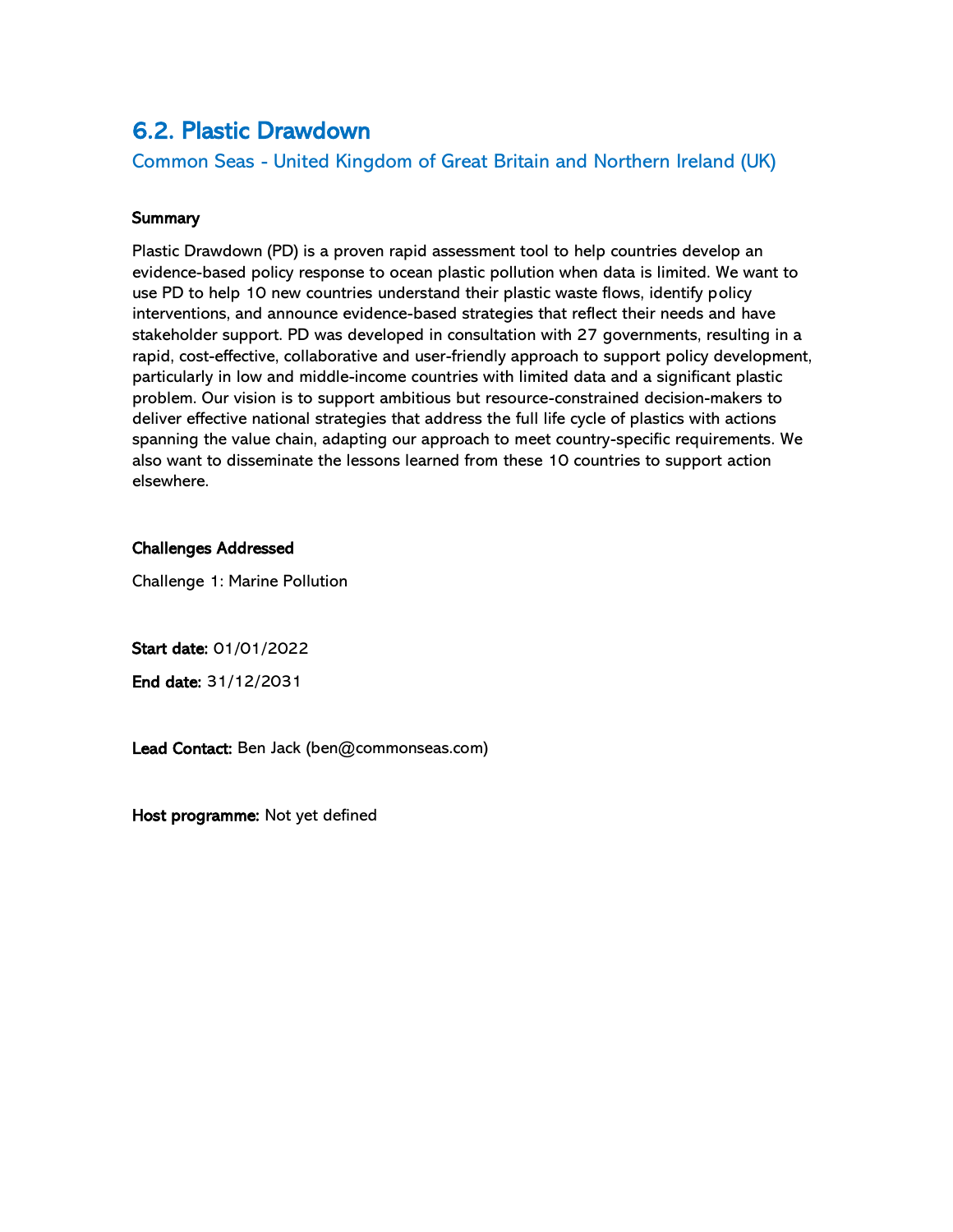# <span id="page-10-0"></span>7.2. Sustained Data for a Changing Ocean

Ocean Observatories Initiative - United States of America (USA)

#### **Summary**

The Ocean Observatories Initiative (OOI) provides sustained ocean observations and data delivery that researchers around the globe are using to identify, quantify, and ultimately assess ongoing changes in the global ocean. Commissioned in 2016, OOI is a long-term project to collect ocean data for 25 years or more. This longevity makes it possible to measure and observe short-lived episodic events and longer-term changes in the ocean. OOI currently consists of five instrumented arrays that continually measure more than 200 different parameters. The arrays gather physical, chemical, geological, and biological data from the air-sea interface to the seafloor. These data are freely available to anyone with an Internet connection. The arrays also function as test beds for new sensor technology to help advance the state of the art in ocean observation. Endorsing OOI as a UN Ocean Decade Program will ensure these data have a global reach, providing a foundation for ocean-related policies.

#### Challenges Addressed

Challenge 5: Ocean-Climate Nexus Challenge 7: Ocean Observations Challenge 9: Capacity Development

Start date: 06/01/2014

End date: 30/09/2034

Lead Contact: John Trowbridge (jtrowbridge@whoi.edu)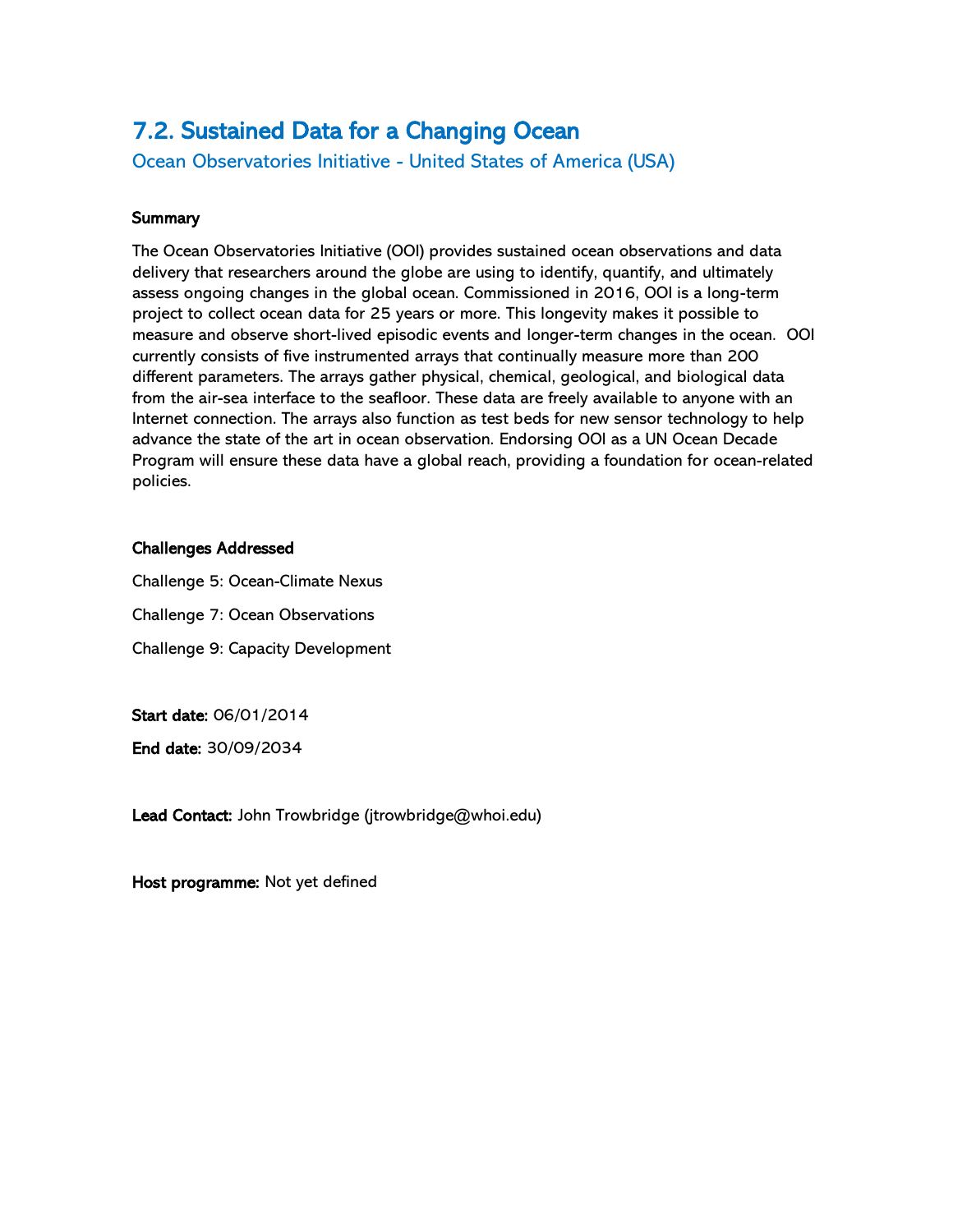# <span id="page-11-0"></span>16.2. The EMS centre - model system for future oceans

Leon H. Charney School of Marine Sciences, University of Haifa - Israel

#### **Summary**

The EMS is one of the most rapidly changing ocean basins impacted by climate change and extensive anthropogenic pressures. The EMS is used as an early warning and model system to examine ecosystem resilience and sensitivity. The Helmholtz International Lab EMS-FORE, based in Haifa, combines GEOMAR's unique experience in investigating biogeochemical processes in global oceans with Haifa's knowledge of the functioning of the EMS and in situ observational platforms. We will use world class facilities of the partners, multiple technologies for ocean observations, experimental manipulations and model-data fusion, research cruises, moorings and deployments of ROVs, AUVs and gliders, novel cameras and chemical sensors, and adaptive marine ecosystem models. Education of a new generation of early career scientists, PhD and MSc students forms a key aspect of EMS FORE, joint cruises, workshops and summer schools. We invite researchers internationally to become involved in our activities.

#### Challenges Addressed

Challenge 2: Protect and Restore Ecosystems Challenge 4: Sustainable Ocean Economy Challenge 7: Ocean Observations

Start date: 01/01/2022

End date: 31/12/2026

Lead Contact: ILANA BERMAN-FRANK (iberman2@univ.haifa.ac.il)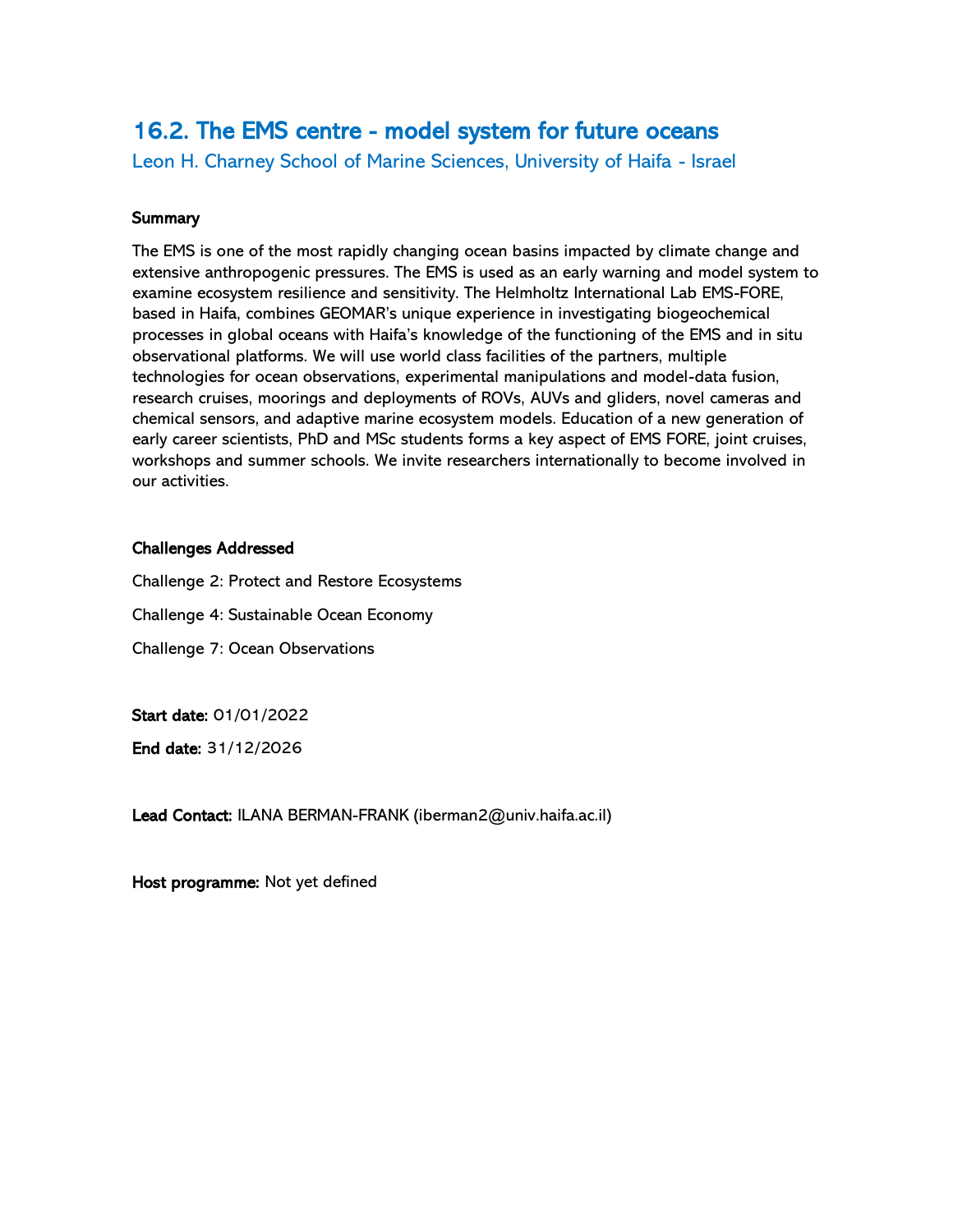# <span id="page-12-0"></span>22.2. Hope for Reefs

California Academy of Sciences - United States of America (USA)

#### **Summary**

Hope for Reefs is a major initiative at the California Academy of Sciences that aims to reverse the rapid decline of Earth's coral reefs in this generation. Over the next five years, we will advance high-impact interventions—from establishing sustainable fisheries and marine protected areas to on-the-reef restoration—all implemented with local communities and cross-sector stakeholders. We will scale a successful model for community reef monitoring to the national level; increase capacity for rapid response to catastrophic events impacting reefs; and apply new technologies to map, monitor, forecast, and regenerate reef health. We will also leverage our world-class education programs and Steinhart Aquarium to inspire and train a diverse cadre of future reef scientists while supporting a global youth corps of emerging environmental leaders advocating on behalf of coral reefs.

#### Challenges Addressed

Challenge 2: Protect and Restore Ecosystems

Challenge 9: Capacity Development

Challenge 10: Behaviour Change

Start date: 01/07/2021

End date: 30/06/2026

Lead Contact: Luiz Rocha (lrocha@calacademy.org)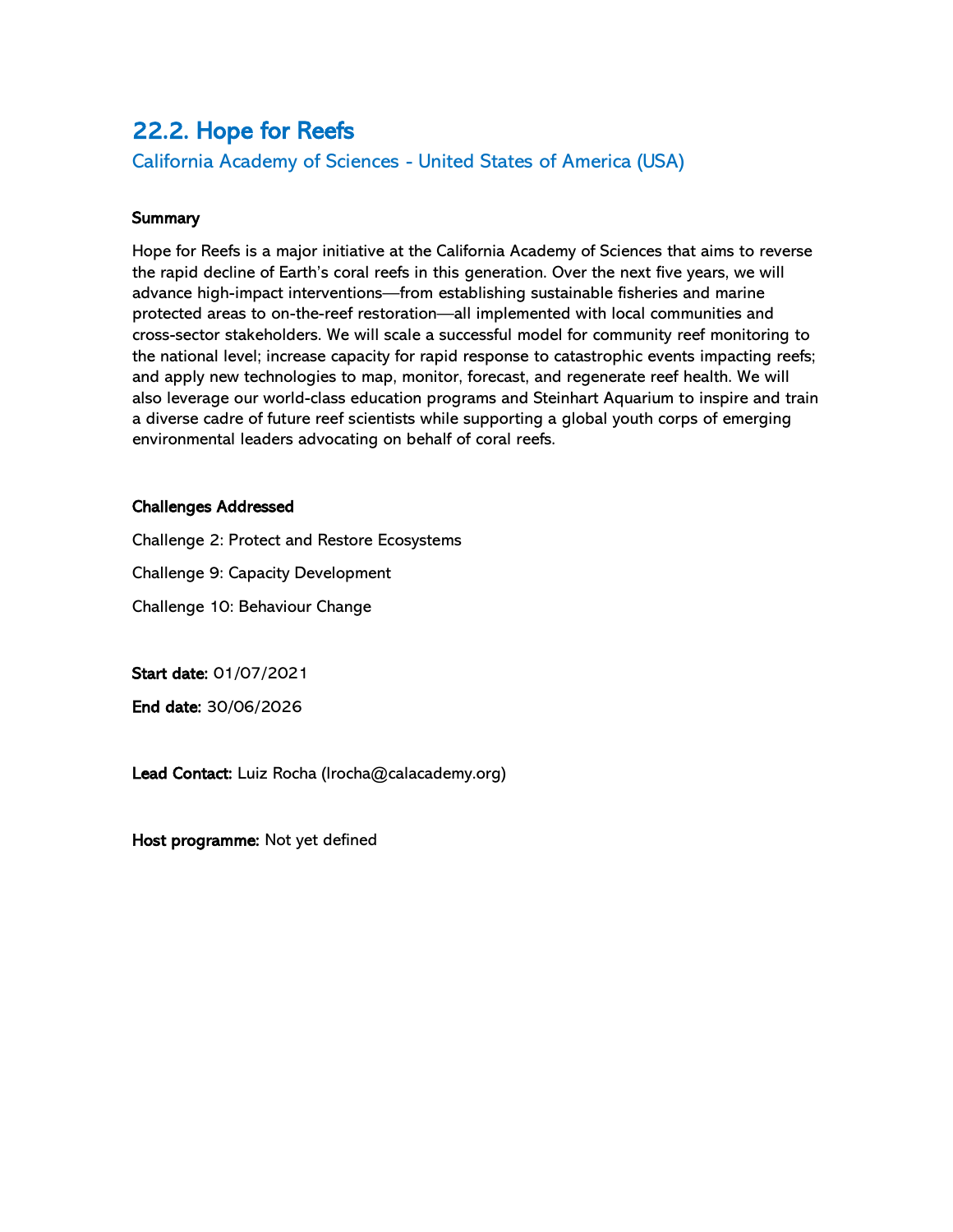# <span id="page-13-0"></span>25.2. Crustal Ocean Biosphere Research Accelerator

Bigelow Laboratory for Ocean Sciences - United States of America (USA)

#### **Summary**

Remote crustal ocean environments are currently targeted for emergent human uses such as deep-sea mining and carbon sequestration, but there are fundamental knowledge gaps surrounding our understanding of the magnitude of ecosystem services provided by life in crustal ocean habitats as well as their resilience to perturbations. The Crustal Ocean Biosphere Research Accelerator (COBRA) will bring together an international team of interdisciplinary academic and government scientists, private institutions, policy makers, and other stakeholders to coordinate efforts to achieve objectives of mutual benefit that will catalyze new knowledge and inform decision making related to the crustal ocean biosphere. In parallel, this endeavor will train the next generation of leaders in ocean exploration, science, and policy through innovative virtual expedition leadership training programs that promote team science collaboration, diversity, equity, and inclusivity.

#### Challenges Addressed

Challenge 2: Protect and Restore Ecosystems

Challenge 9: Capacity Development

Challenge 10: Behaviour Change

Start date: 01/10/2021

End date: 01/10/2026

Lead Contact: Beth Orcutt (borcutt@bigelow.org)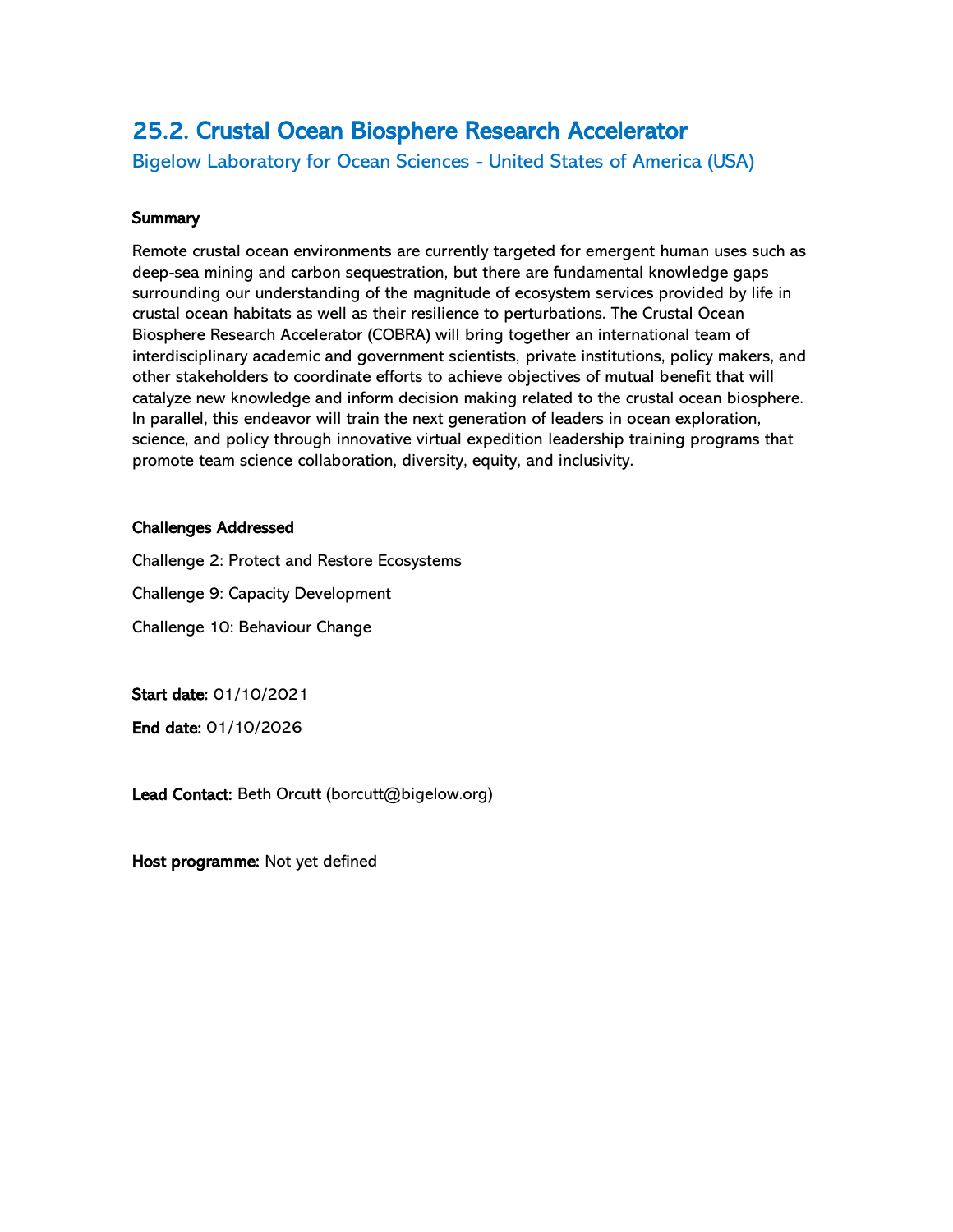# <span id="page-14-0"></span>30.2. Allen Coral Atlas: Global Coral Reef Monitoring

Arizona State University's Center for Global Discovery and Conservation Science - United States of America (USA)

#### **Summary**

The Allen Coral Atlas is a game-changing coral conservation tool powered by Arizona State University and developed in partnership with Planet, University of Queensland, the Coral Reef Alliance and Vulcan, and coral reef scientists, universities, NGOs and private entities. Its goal is to assist stakeholders ranging from local communities to regional and national governments to reach their coral reef conservation goals. With the Atlas, coral conservationists, reef managers and scientists have access to information that has never before been available at this scale, including high resolution coral reef habitat maps, real time bleaching monitoring, and expanding monitoring innovations. More information at www.allencoralatlas.org

#### Challenges Addressed

Challenge 2: Protect and Restore Ecosystems

Challenge 8: Digital Representation of the Ocean

Challenge 9: Capacity Development

Start date: 01/11/2018

End date: 31/12/2026

Lead Contact: Paulina Gerstner (pgerstne@asu.edu)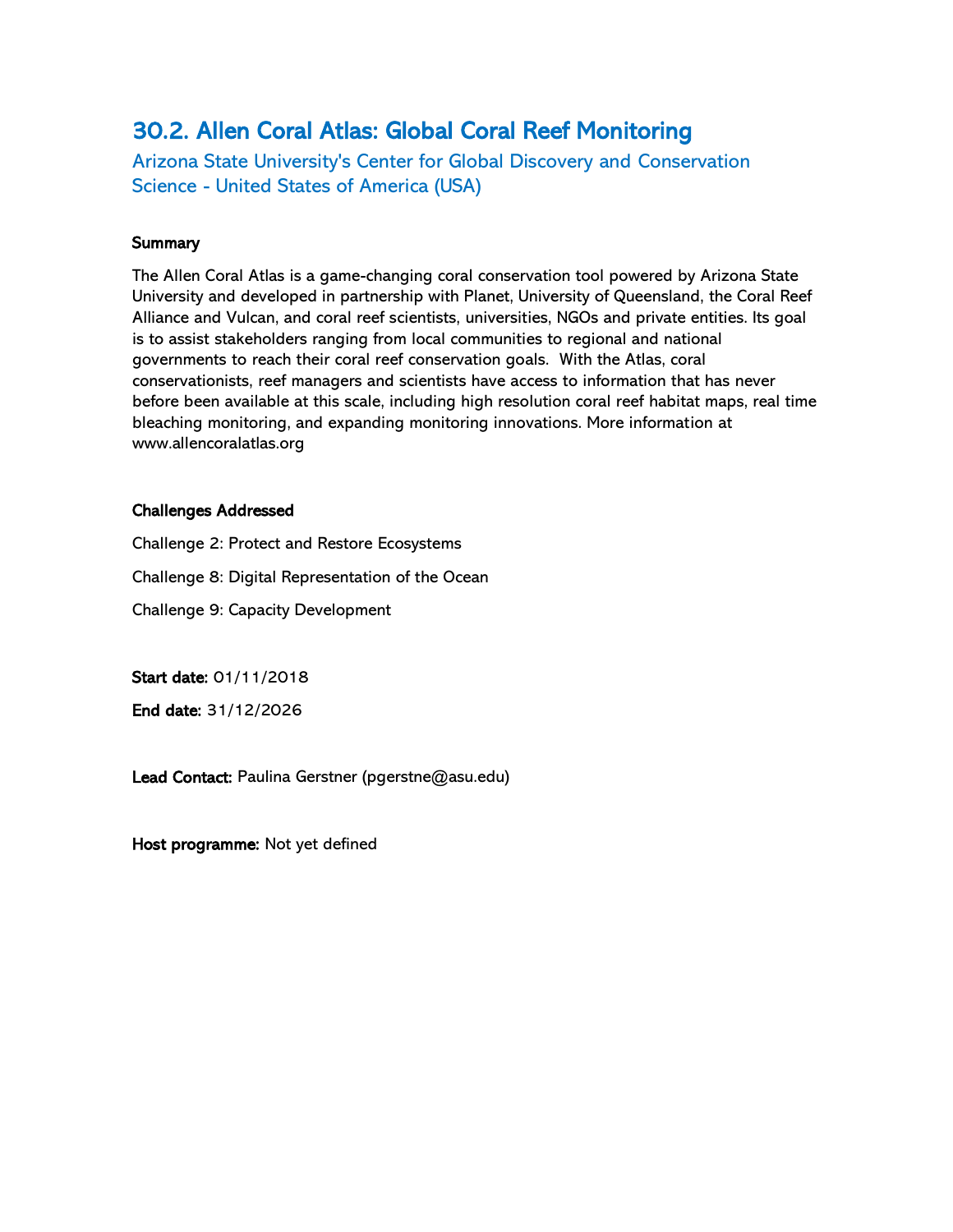# <span id="page-15-0"></span>31.2. Marine forest restoration:a coastal gardening plan

Underwater Gardens International - Spain

#### **Summary**

Active restoration has emerged as one of the preferred tools that may boost sequels of marine protected areas and other conservation measures. Restoration acts promote biodiversity, enhance carbon sequestration and accelerate coastal and offshore resilience. Yet, we still lack a program that combines conservation and restoration under a unified setting considering local citizen socio-economic parameters. BLUE CITIZEN proposal represent a novel restoration approach in which (1) restoration is depicted with ubiquitous properties (2) a profession of "gardeners of the sea" is created and endorsed (3) the project targets the restoration of the most neglected marine biome, the Marine Forests;(4) new ecoengineering aspects are applied; (5) the plan is performed on land and in the sea, from shallow, mesophotic to continental shelf areas; (6) a novel approach for C sequestering is applied and (7) involvement of citizens and local stakeholders with a business plan is developed.

#### Challenges Addressed

Challenge 2: Protect and Restore Ecosystems

Challenge 5: Ocean-Climate Nexus

Challenge 10: Behaviour Change

Start date: 01/05/2022

End date: 30/04/2025

Lead Contact: Sergio Rossi (sergio@underwatergardens.com)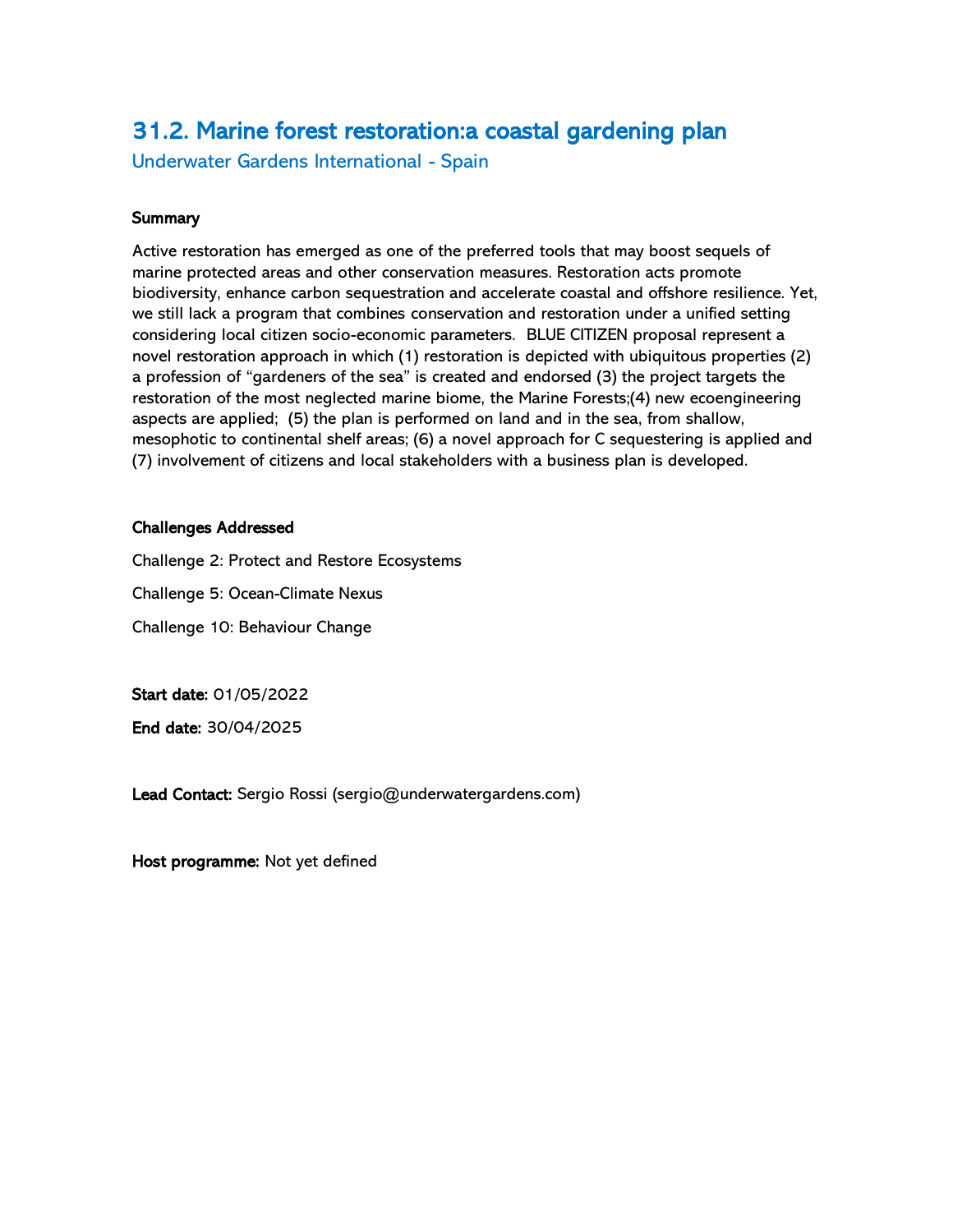## <span id="page-16-0"></span>34.2. Deep-Ocean Genomes Program

Woods Hole Oceanographic Institution - United States of America (USA)

#### **Summary**

The Deep-ocean Genomes project will use cutting edge next generation sequencing technologies and comparative genomics methods to obtain fundamental new knowledge of the organization, evolution, functions, and interactions of life in one of Earth's leastunderstood regions, the deep ocean.

#### Challenges Addressed

Challenge 2: Protect and Restore Ecosystems Challenge 5: Ocean-Climate Nexus Challenge 9: Capacity Development

Start date: 19/01/2022

End date: 19/01/2032

Lead Contact: Timothy Shank (tshank@whoi.edu)

Host programme: 57. Challenger 150 - A Decade to Study Deep-Sea Life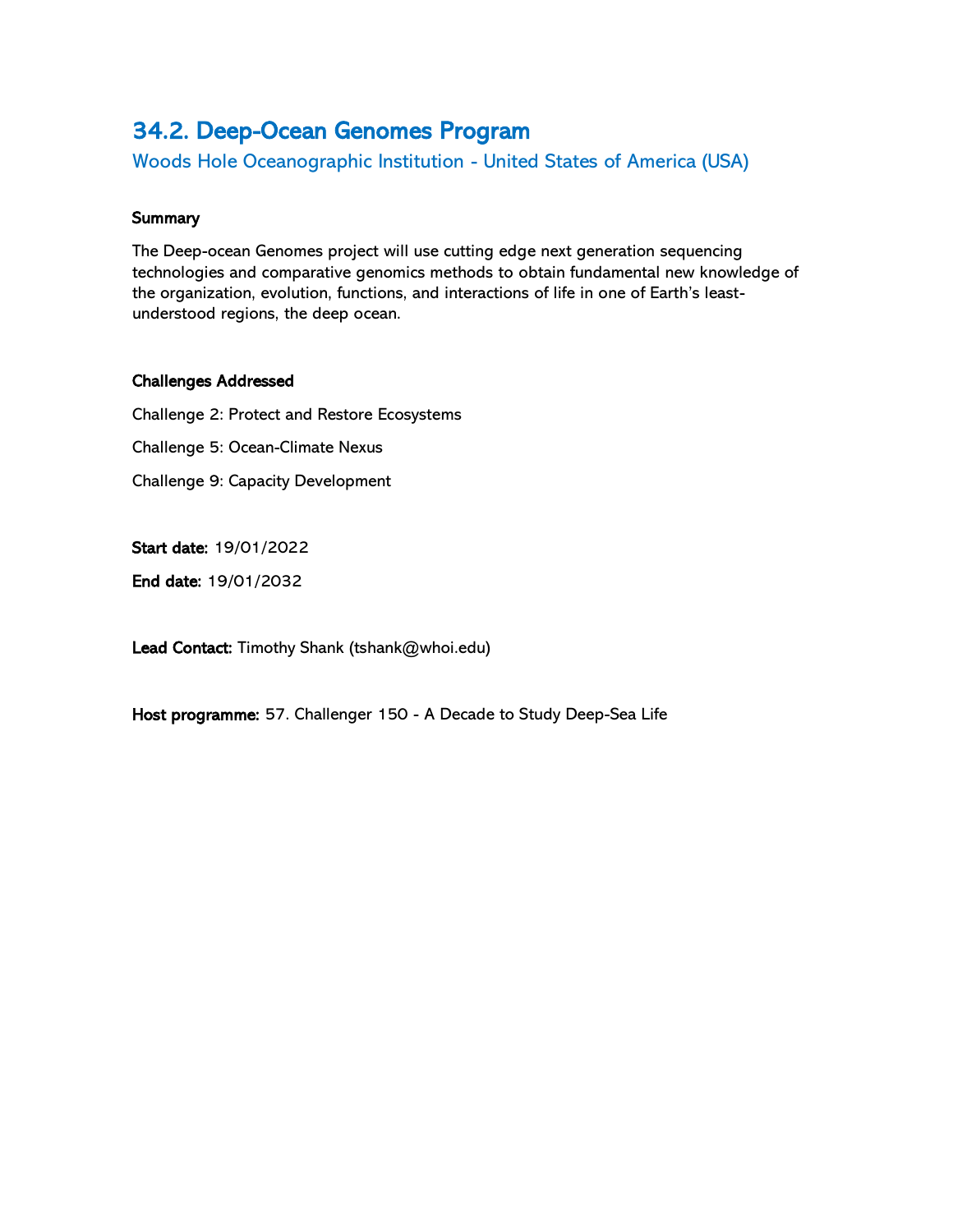# <span id="page-17-0"></span>38.2. Pacific Coral Reef Action Science and Knowledge

Secretariat of the Pacific Regional Environmental Programme - Samoa

#### **Summary**

This action will provide the science needed to support Pacific Island Countries to build resilience of coral reefs. Many challenges face Pacific Islands Small Developing states to effectively manage the ¼ of the world's coral reefs under their jurisdiction. The Pacific Island Coral Reef Action Plan which sets out 8 key action areas where regional cooperation and international partnerships can support regional efforts to manage threats to coral reefs. The action will galvanise international science partners to share knowledge, resources and technology to avoid loss of this crucial marine biodiversity resource. The Action will form a group of projects under the following themes identified in the plan. 1. Optimise Capacity Building 2. Forster traditional knowledge 3. Coordinate education and awareness 4. Streamline regional and local collaboration 5. Conserve Habitat and biodiversity 6. Science for habitat restoration 7. Coastal fisheries management 8. Apply research and monitoring

#### Challenges Addressed

Challenge 1: Marine Pollution Challenge 2: Protect and Restore Ecosystems Challenge 10: Behaviour Change

Start date: 01/06/2022

End date: 31/12/2031

Lead Contact: Peter Davies (peterd@sprep.org)

Host programme: 84. Pacific solutions to save our ocean: an integrated ocean science programme towards a healthy Blue Pacific Continent to sustain future generations.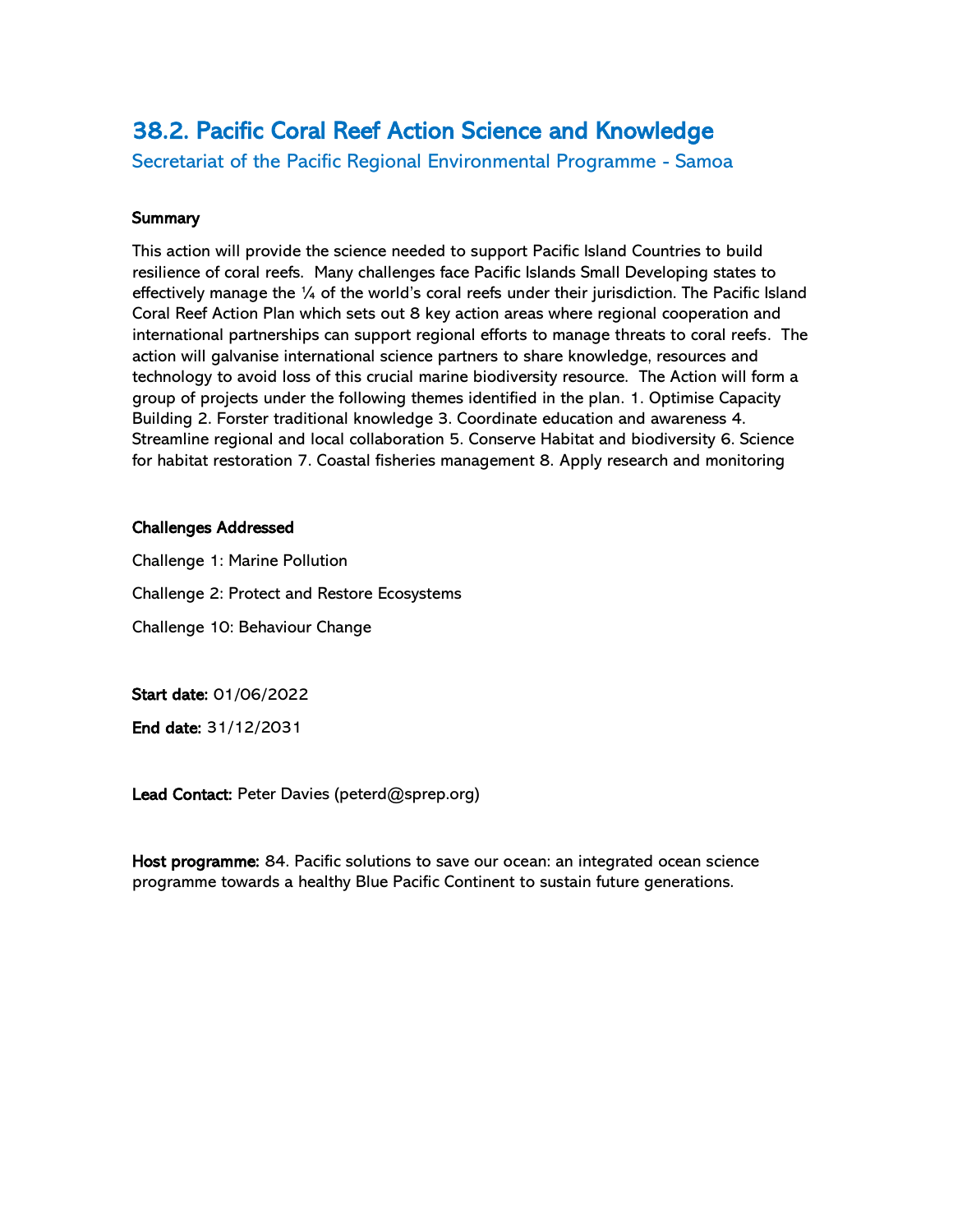### <span id="page-18-0"></span>42.2. WCO Biomolecular Observing Network

Marine Biological Association - United Kingdom of Great Britain and Northern Ireland (UK)

#### **Summary**

The Western Channel Observatory – Biomolecular Observing Network (WCO BON) will build on the successes of over a century of continuous biological observations (including 20 years of DNA sampling) by combining with innovative autonomous solutions for sampling, data capture and development of predictive capability through biological digital twins. The observatory covers almost 1,000 km2 of coastal ocean in the Western English Channel adjacent to the city of Plymouth; home to three world-leading marine research organisations. Biomolecular observations will help map key biodiversity knowledge through temporal and spatial monitoring, with the bigger challenge of determining the biological functional capacity of this immense evolving marine genomic reservoir. Our ambition is to achieve integrated global biomolecular observations and data sharing through networks of excellence and capacity development. Its predictive capability will ultimately revolutionise sustainable ocean management.

#### Challenges Addressed

Challenge 2: Protect and Restore Ecosystems

Challenge 5: Ocean-Climate Nexus

Challenge 7: Ocean Observations

Start date: 01/02/2022

End date: 31/01/2032

Lead Contact: Willie Wilson (wilwil@mba.ac.uk)

Host programme: 26. Ocean Biomolecular Observing Network (OBON)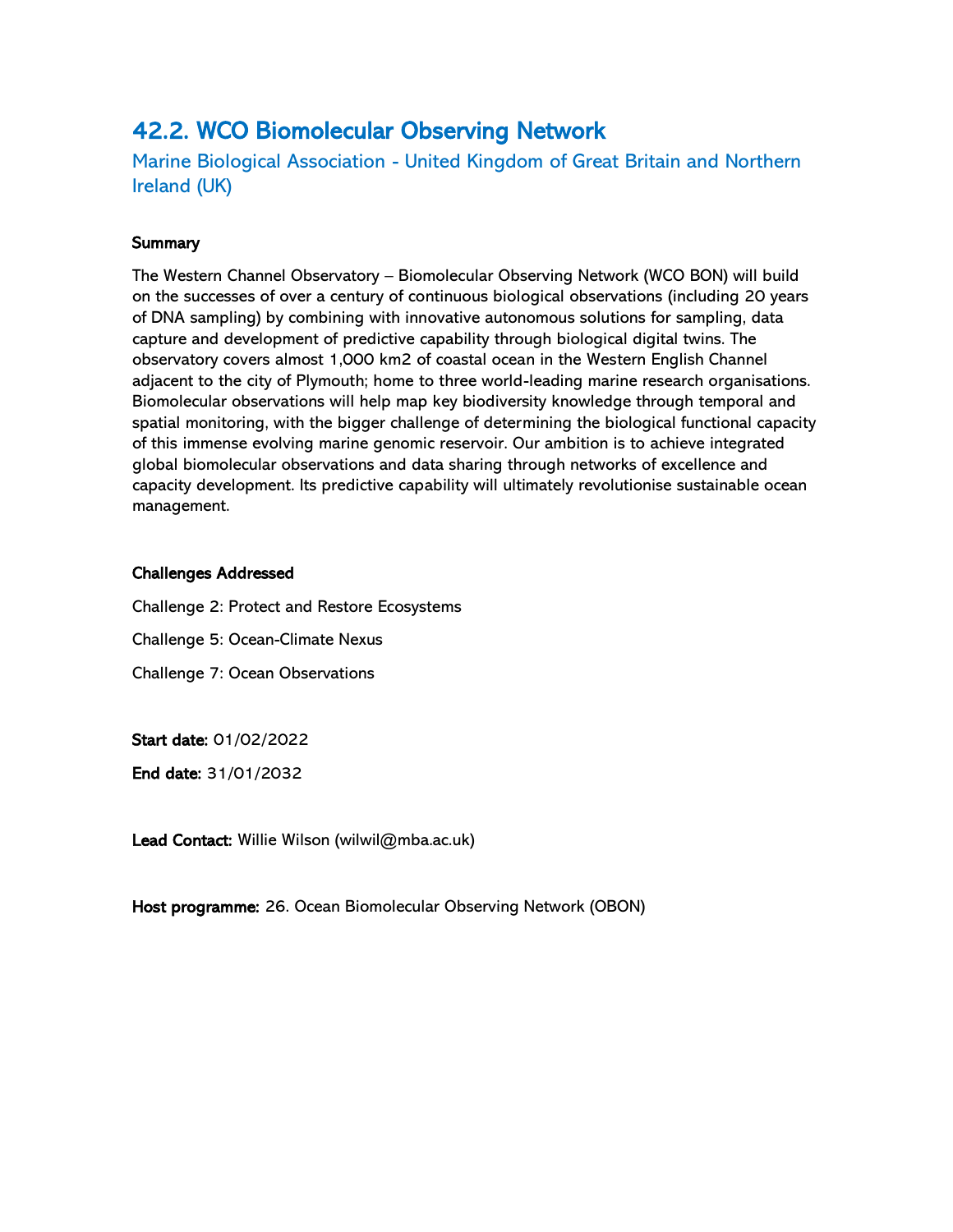# <span id="page-19-0"></span>47.2. Mayotte observatory for research and response

IFREMER - France

#### **Summary**

The MARMOR project will provide the French scientific community with the mobile and cabled equipment required to advance the study of the earth deformation, seismicity, tsunamis, volcanism, and of several key environmental issues in ocean and coastal areas, by extending the on land observations capabilities into the marine domain.

#### Challenges Addressed

Challenge 2: Protect and Restore Ecosystems Challenge 5: Ocean-Climate Nexus Challenge 6: Community Resilience

Start date: 01/06/2021

End date: 31/05/2029

Lead Contact: Louis Géli (Louis.Geli@ifremer.fr)

Host programme: 77. One Ocean Network for Deep Observation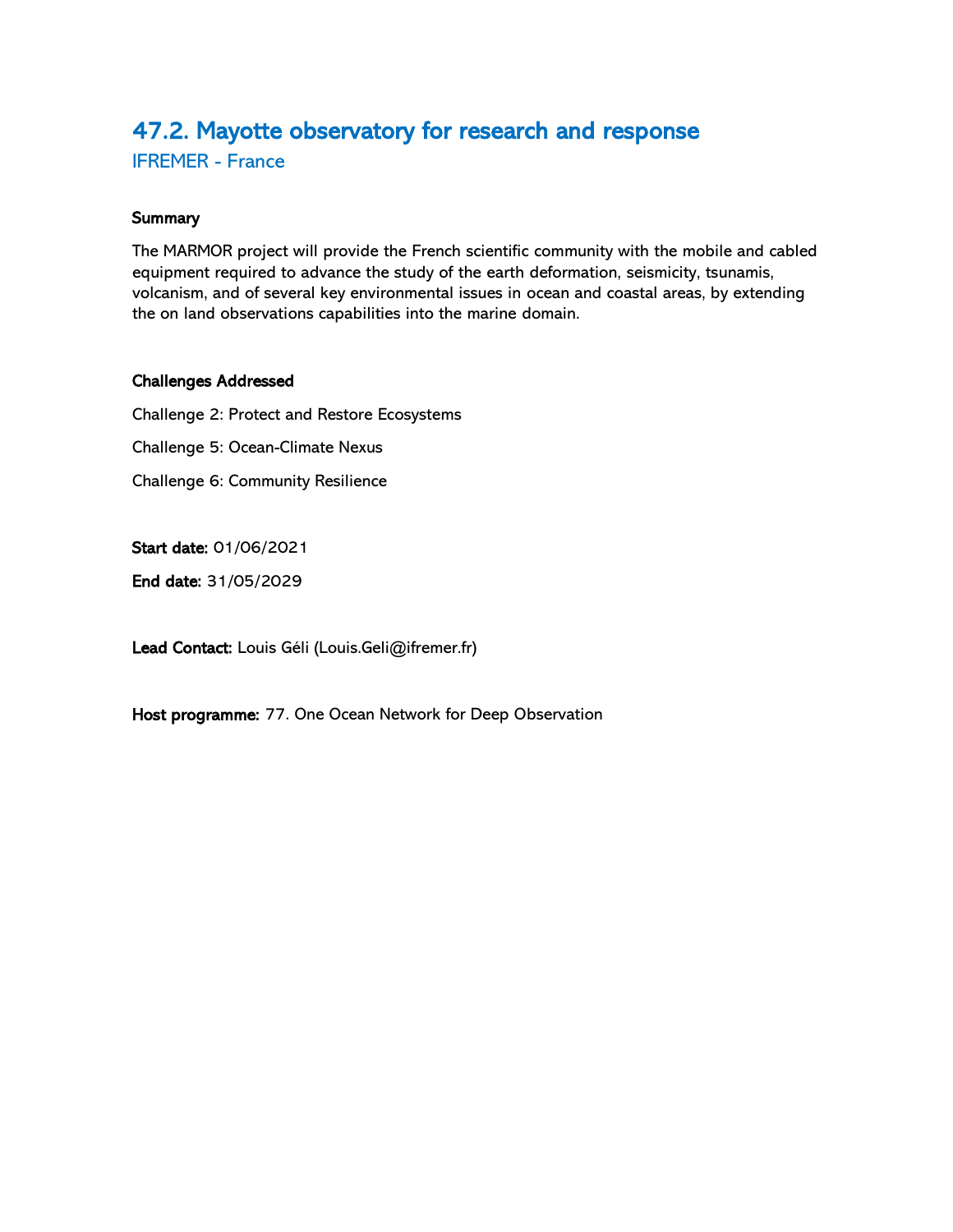# <span id="page-20-0"></span>51.2. Maré de Ciência (Tide of Science)

Universidade Federal de São Paulo (UNIFESP) - Brazil

#### **Summary**

Maré de Ciência (Tide of Science) works on the interface between science, public policies and society, promoting ocean literacy based on dialogue, knowledge exchange, and engagement. We work on ocean sciences in the context of the 2030 Agenda and the Sustainable Development Goals, in line with the goals of the UN Ocean Decade - contributing to ocean literacy awareness for different sectors of the society, integrating ocean literacy values and principles to behavior change towards more sustainable actions. We value participants as the protagonist of the production of knowledge and the joint construction of the processes, the activities are not designed to be for the audience but with the audience. This initiative integrates science, education and outreach, and is co-design between the university, public authorities and civil society. It breaks the vision of knowledge and research only within universities and shows that quality and impact science is done with everyone together.

#### Challenges Addressed

Challenge 9: Capacity Development

Challenge 10: Behaviour Change

Start date: 01/02/2017

End date: 31/12/2024

Lead Contact: Ronaldo Christofoletti (christofoletti@unifesp.br)

Host programme: UN7. Ocean Literacy With All (OLWA): the change we need for the ocean we want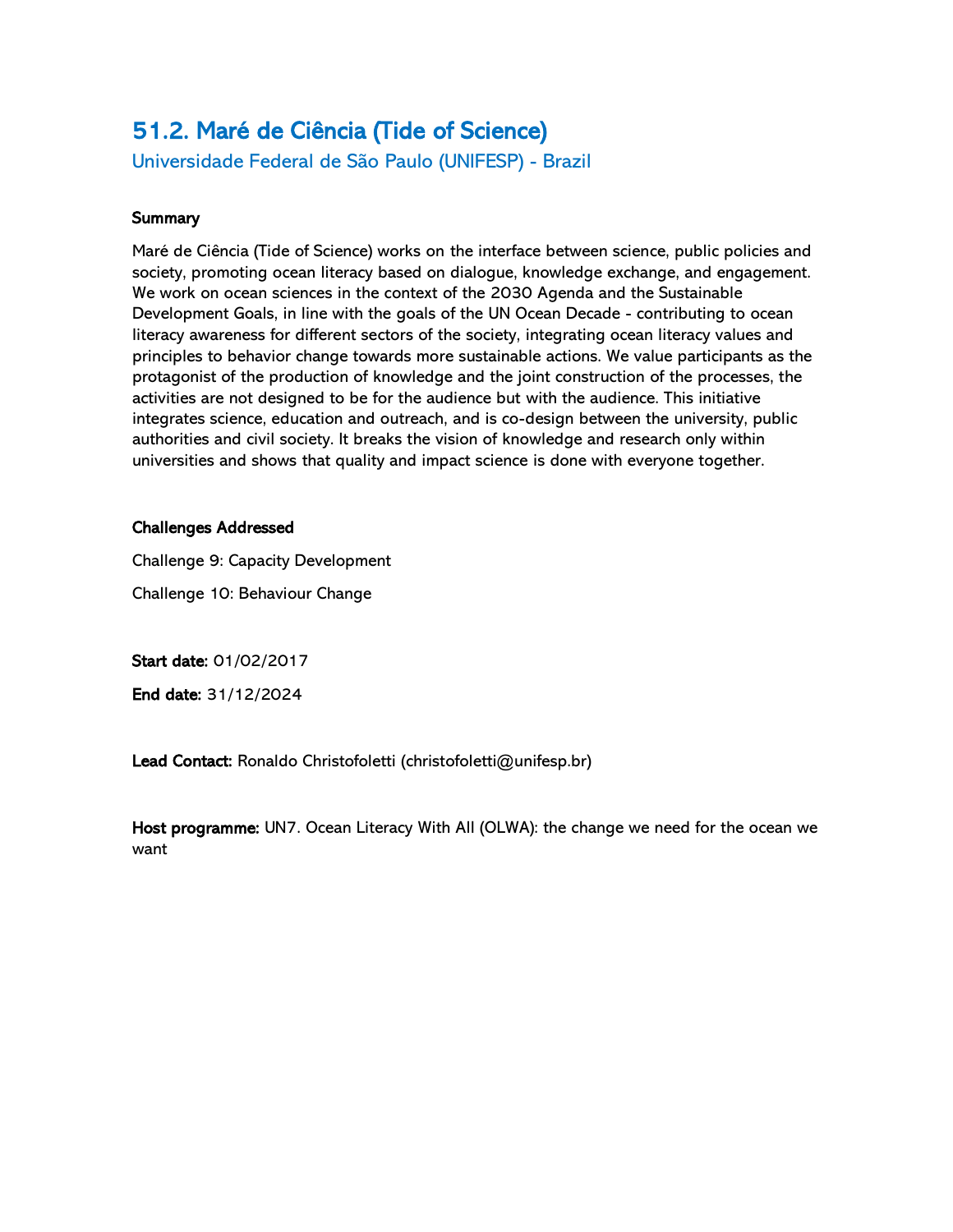# <span id="page-21-0"></span>54.2. Interoperability Architecture for a Digital Ocean

SINTEF Ocean - Norway

#### **Summary**

As initiatives around the globe begin to enhance ocean-oriented digital capacity, we have unprecedented opportunities to power digital twinning. Currently there are many initiatives that work toward or in support of a Digital Twin of the Ocean, e.g. the EU Digital Twin Ocean system, NOAA's National Centre for Environmental Information, the IOC Ocean Data and Information System ODIS, the IOC Ocean Best Practice System OBPS, the Ocean Data Action Coalition and the UN Data Coordination Group. DITTO's Priority Activities are a) Articulate and advance a common understanding of Digital Twins of the Ocean architecture. b) Advance a number of "use case" prototype Digital Twin applications across the spectrum from science, engineering and operations; and c) Encourage the formulation of DITTO related Decade Projects. Motivated by this, we propose to coordinate ongoing initiatives to address priority activity a) and work towards an interoperability architecture for the Digital Twins of the Ocean.

#### Challenges Addressed

Challenge 8: Digital Representation of the Ocean

Start date: 01/09/2022

End date: 31/12/2025

Lead Contact: Ute Brönner (ute.broenner@sintef.no)

Host programme: 137. Digital Twins of the Ocean – DITTO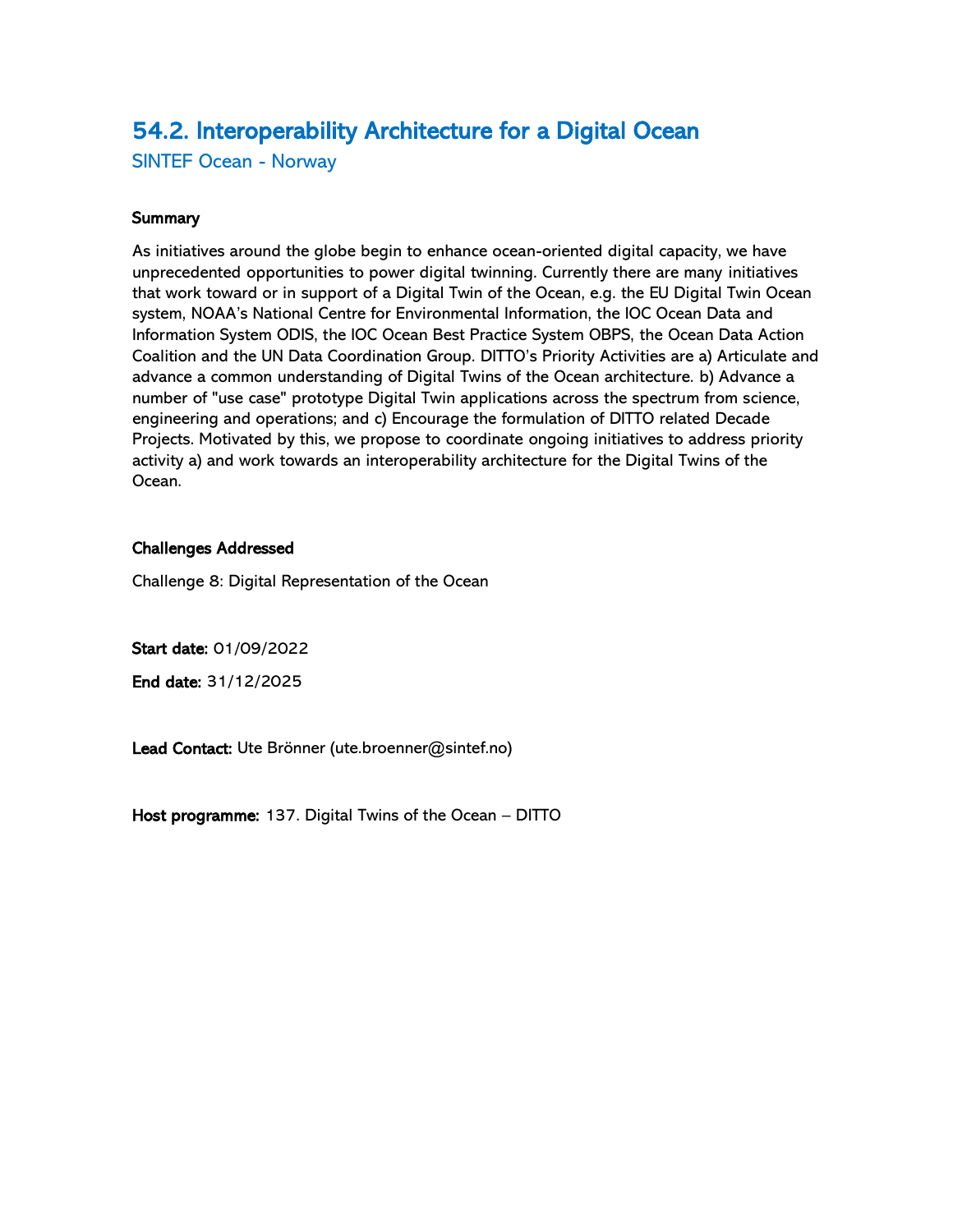# <span id="page-22-0"></span>64.2. Naples Ecological REsearch Augmented observatory

Stazione Zoologica Anton Dohrn - Italy

#### **Summary**

The augmented observatory NEREA (www.nerea-observatory.org; https://www.imeko.org/publications/tc19-Metrosea-2019/IMEKO-TC19-METROSEA-2019- 20.pdf) is an initiative for integrating and augmenting the Marechiara LTER (Long Term Ecological Research, active since 1983) in the Gulf of Naples with moorings, stand-alone seabed platform, regular short cruises across gradients (polluted vs pristine sites, vertical dimension, oligotrophy/eutrophic) and question-driven process studies, using both innovative (genomics, imaging-both HD and acoustic cameras, microplastics sampling) and traditional techniques (including trace elements analyses). The NEREA project is thus designed to promote and to apply multidisciplinary approaches, from the sampling strategy, to the development of new indicators for ocean health and of new models of the ocean microbiomes.

#### Challenges Addressed

Challenge 2: Protect and Restore Ecosystems

Challenge 7: Ocean Observations

Challenge 9: Capacity Development

Start date: 01/04/2019

End date: 31/12/2032

Lead Contact: Raffaella Casotti (raffaella.casotti@szn.it)

Host programme: 26. Ocean Biomolecular Observing Network (OBON)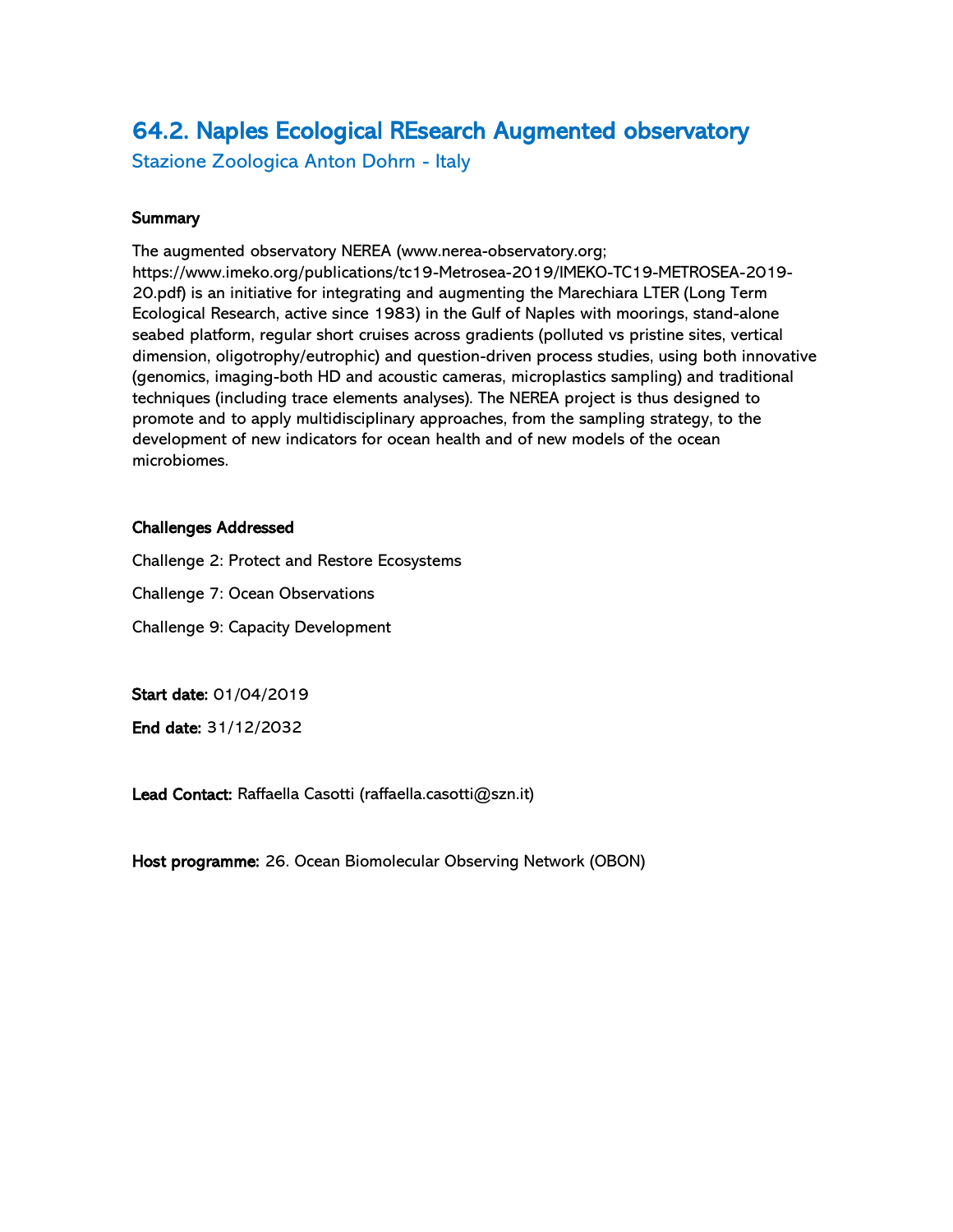## <span id="page-23-0"></span>65.2. The Cozumel Coral Conservatory

Living Sea Sculpture - United States of America (USA)

#### **Summary**

The Cozumel Coral Conservatory (CozCC) is a unique place to preserve and grow corals uniting science, technology, engineering, arts, and math (STEAM). A diverse coalition of all ages, including nonprofits, universities, individuals, private entities, and governmental institutions, are working to protect, monitor, and rehabilitate the Mesoamerican Barrier Reef in Cozumel, Mexico. The CozCC aims to increase coral coverage, marine biodiversity, and shore protection in the Villa Blanca Reef tract through recognized best practices and groundbreaking innovation while offering novel opportunities for ocean engagement, science education and employment made possible through trans-disciplinary collaboration. Natural coral heads, as well as artistic and functional artificial reef structures and sculptures, populate the seafloor in this shallow reef. The CozCC bridges quantitative science and the originality of hands-on creation to scale coral restoration and strive for a balanced, healthy ocean.

#### Challenges Addressed

Challenge 2: Protect and Restore Ecosystems Challenge 4: Sustainable Ocean Economy Challenge 9: Capacity Development

Start date: 22/01/2022

End date: 30/12/2030

Lead Contact: Colleen Flanigan (misssnailpail@gmail.com)

Host programme: 17. Marine Life 2030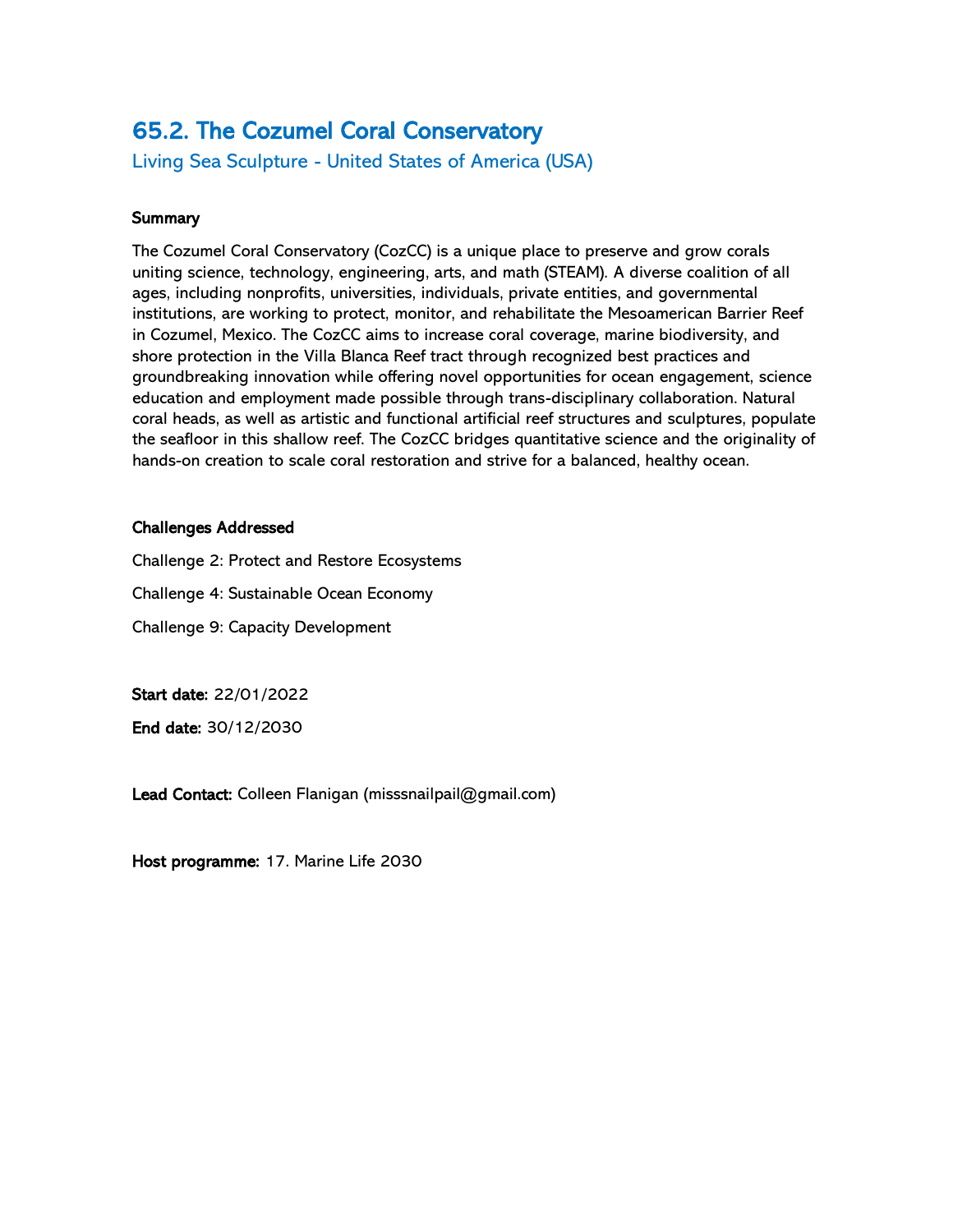## <span id="page-24-0"></span>66.2. Hakai Institute Biomolecular Observing Network

Tula Foundation - Canada

#### **Summary**

HI-BON is a highly coordinated network of partners across British Columbia, Canada who are using long-term genetic-based assessments of marine biodiversity to create baselines, track changes through time, and provide local-scale biodiversity data in remote areas. The taxonomic focus of this research is broad, with core initiatives quantifying the diversity of fish, invertebrates, and microbes. Biomolecular sampling began at the Hakai Institute in November 2014 and has now grown to a large-network of over 20 partners collecting monthly samples across the BC coast. Our network emphasizes: 1. Standardization of biomolecular monitoring approaches in BC, with the goal to align with global OBON standards. 2. Building capacity by developing community partnerships to enhance spatial and temporal coverage. 3. Open data and contribution to a broad coalition of partners across regional and global communities (i.e. GOOS) to assist in conservation and sustainable management of BC waters and beyond.

#### Challenges Addressed

Challenge 2: Protect and Restore Ecosystems

Challenge 7: Ocean Observations

Challenge 9: Capacity Development

Start date: 08/06/2022

End date: 20/12/2030

Lead Contact: Colleen Kellogg (colleen.kellogg@hakai.org)

Host programme: 26. Ocean Biomolecular Observing Network (OBON)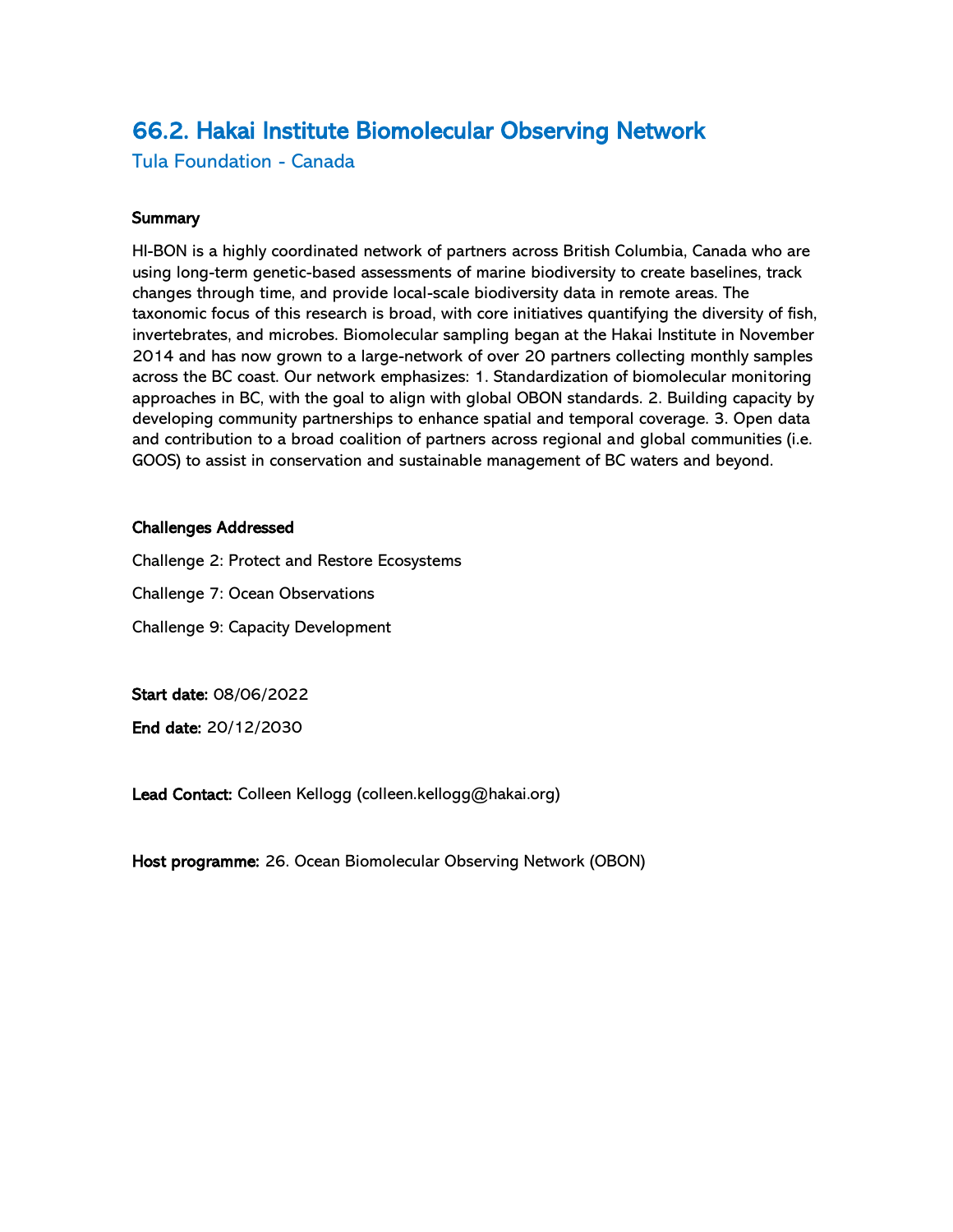# <span id="page-25-0"></span>76.2. NE Pacific Coastal Biodiversity Action Network

Tula Foundation - Canada

#### **Summary**

NEPac-BAN will foster cross-boundary biodiversity science for action-oriented marine conservation and management. The Project will generate a Network of ocean practitioners, including scientists, Crown, and Indigenous decision makers, community members, educators and communicators, to co-design marine life observing for biodiversity science.. NEPac-BAN is structured around taxonomic groups (Nodes) and a Synthesis Hub that will tackle crosscutting themes by integrating across the tree of life to address challenges facing the NE Pacific coastal ocean. The network will co-develop a) Essential Biodiversity and Ocean Variables for the NE Pacific; b) best practices and capacity for biodiversity observations and data management; and c) biodiversity analysis for conservation and restoration actions. These components form an Action Cycle to advance understanding and improve management outcomes by leveraging existing strengths and creating spaces for exchange across the Canada-US border.

#### Challenges Addressed

Challenge 2: Protect and Restore Ecosystems

Challenge 7: Ocean Observations

Challenge 9: Capacity Development

Start date: 01/09/2022

End date: 01/01/2031

Lead Contact: Matt Whalen (matt.whalen@hakai.org)

Host programme: 17. Marine Life 2030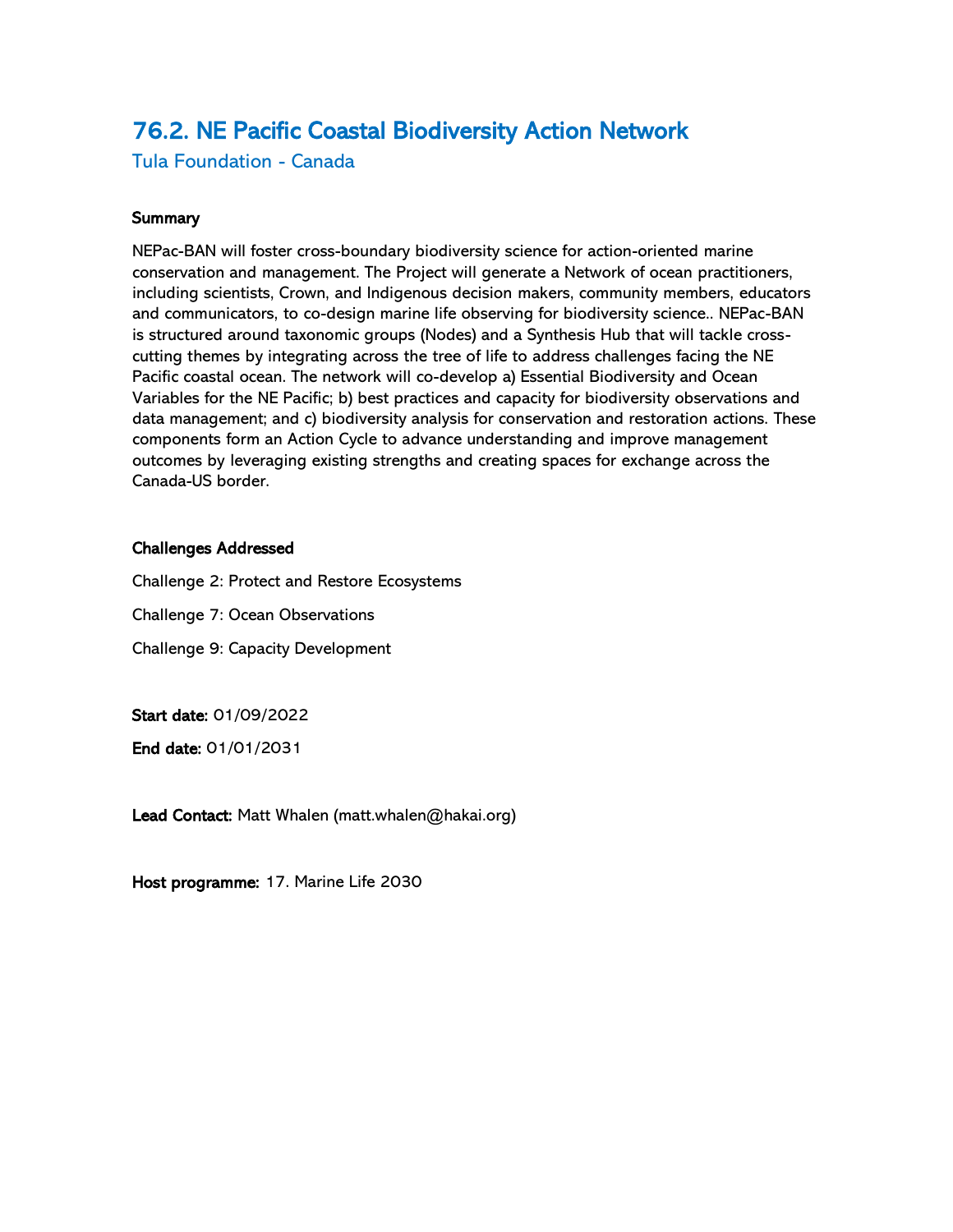### <span id="page-26-0"></span>77.2. Somos OceanoS: ocean stories for conservation

Sea Around Us, University of British Columbia - Canada

#### **Summary**

"Somos OceanoS 2030" (SOS2030) promotes the perspectives of communities on marine management and raises awareness of the ecological, social and economic value of various Marine Protected Areas (MPAs) across the world through accessible science communication. SOS2030 is a holistic project that will work with three different Ocean Decade programmes, the Marine Life2030, the Early Career Ocean Professionals and the Empowering Women. The project will deliver transboundary and transdisciplinary ecosystem knowledge in places identified as "paper MPAs" (Relano et al. forthcoming). SOS2030 advocates for marine conservation, sustainable resource management and effective MPA governance through community engagement, science communication and knowledge sharing. A pilot project is presently taking place in an MPA in northern Patagonia. A documentary will be produced highlighting local environmental challenges such as industry pollution, mass tourism and unregulated fishing.

#### Challenges Addressed

Challenge 2: Protect and Restore Ecosystems

Challenge 5: Ocean-Climate Nexus

Challenge 10: Behaviour Change

Start date: 01/06/2022

End date: 01/12/2030

Lead Contact: Veronica Relano (v.relano@oceans.ubc.ca)

Host programme: 17. Marine Life 2030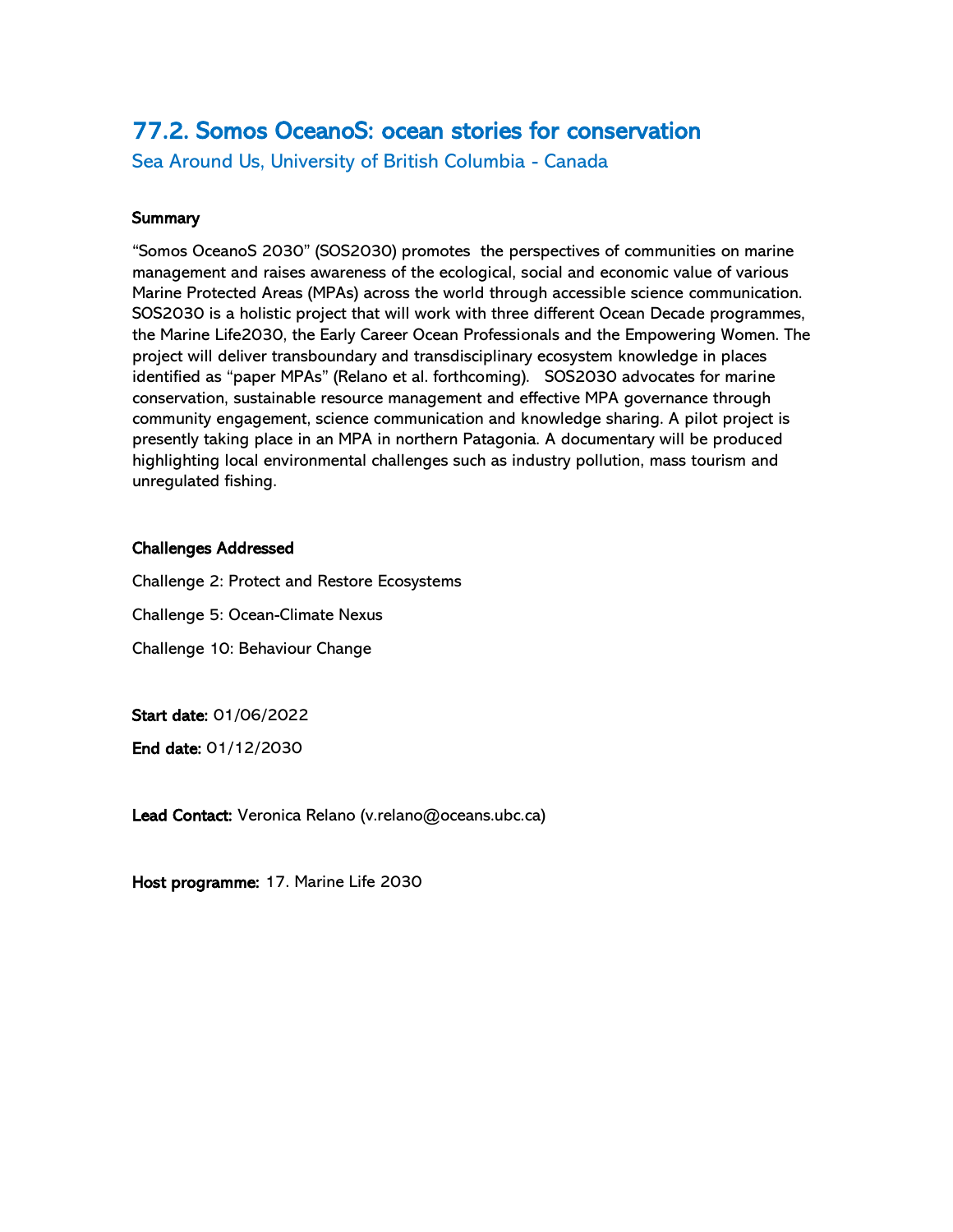# <span id="page-27-0"></span>86.2. Arctic Deep Observation for Multi-sphere Cycling

Second Institute of Oceanography, Ministry of Natural Resources - China

#### **Summary**

About 95% of the ocean's carbon is stored in intermediate and deep waters. The intense dynamic processes of the mid-ocean ridge in the Arctic Ocean results in abundant hydrothermal and cool crustal circulation, which has significantly affected the "slow carbon cycle" of the deep ocean. This project aims to establish an innovative multinational cooperation pattern involving multiple stakeholders, to conduct multidisciplinary and multiscale research on the mass and energy exchange in the lithosphere, cryosphere, hydrosphere, and biosphere of the Arctic Ocean. The project involves assessing the impact of matter cycling between different spheres of the carbon cycle and ecosystem, developing models to predict the response of the Arctic Ocean to global change, and providing solutions and regional management schemes. This project also includes the construction of a transparent database, the optimization of logistics capabilities, and the creation of opportunities for early-career scientists.

#### Challenges Addressed

Challenge 2: Protect and Restore Ecosystems

Challenge 7: Ocean Observations

Challenge 9: Capacity Development

Start date: 01/06/2022

End date: 31/12/2030

Lead Contact: Jiabiao Li (jbli@sio.org.cn)

Host programme: 129. Deep Ocean Observing Strategy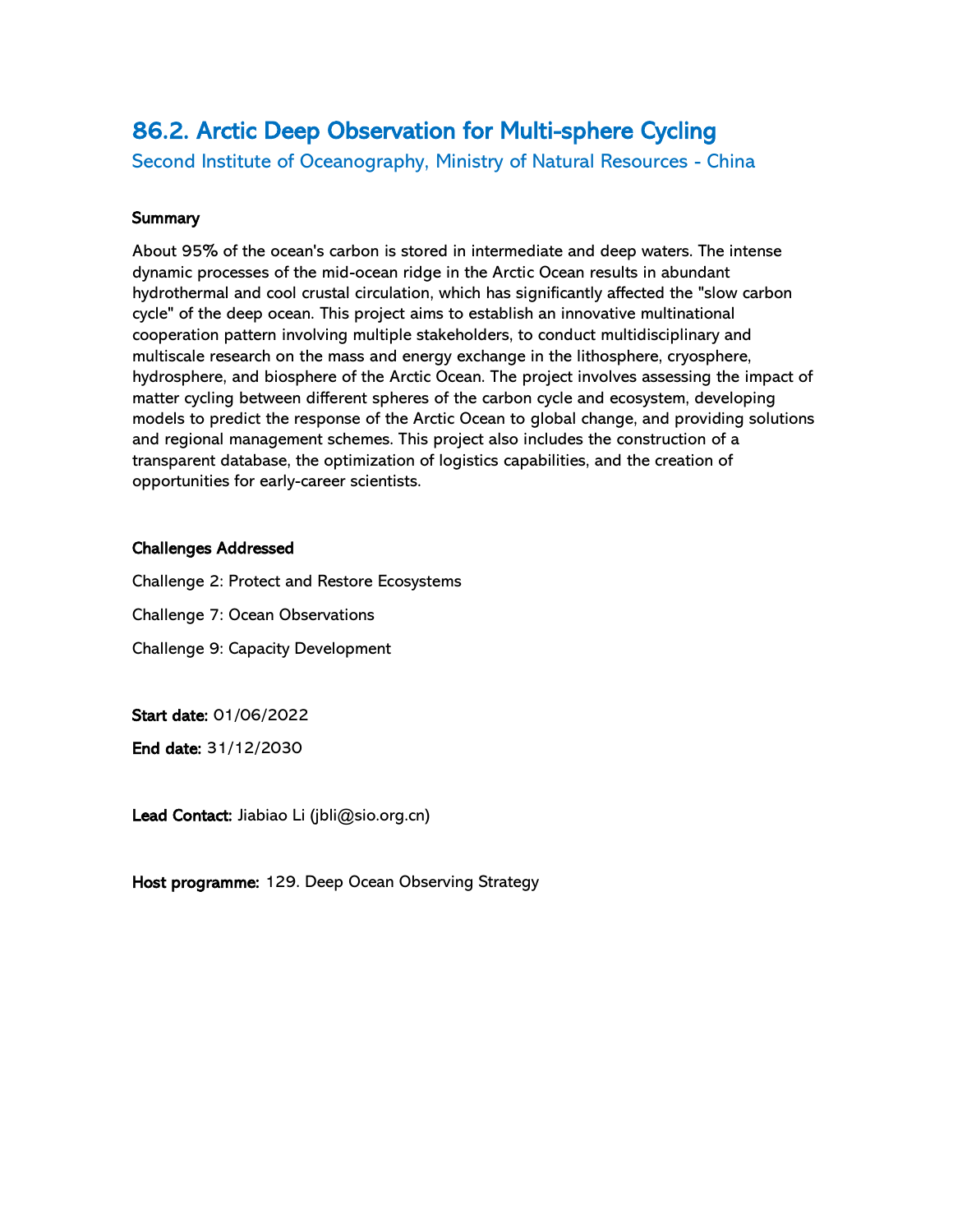### <span id="page-28-0"></span>89.2. One Ocean Hub Research Programme 4

University of Strathclyde - United Kingdom of Great Britain and Northern Ireland (UK)

#### **Summary**

OOH RP4 is a strand of the One Ocean Hub (www.oneoceanhub.org), an international programme of transdisciplinary research for sustainable development. Focusing on the human right to science through capacity building for deep sea science in the South-East Atlantic, OOH RP4 will advance understanding of offshore marine biodiversity through new deepwater surveys in one of the world's most poorly known ecosystems. It will advance knowledge of environmental changes on deep-sea biodiversity and develop new methods to assess impacts of multiple stressors on deep-water vulnerable habitat-forming species found in Vulnerable Marine Ecosystems and Ecologically or Biologically Significant Areas. It will ensure uptake of science by co-producing novel modelling methods to visualise and predict the distribution of species and habitats and of multiple threats to stimulate various management scenarios.

#### Challenges Addressed

Challenge 2: Protect and Restore Ecosystems Challenge 9: Capacity Development Challenge 10: Behaviour Change

Start date: 12/02/2019

End date: 31/12/2029

Lead Contact: Dr Bernadette Snow (bernadette.snow@strath.ac.uk)

Host programme: 57. Challenger 150 - A Decade to Study Deep-Sea Life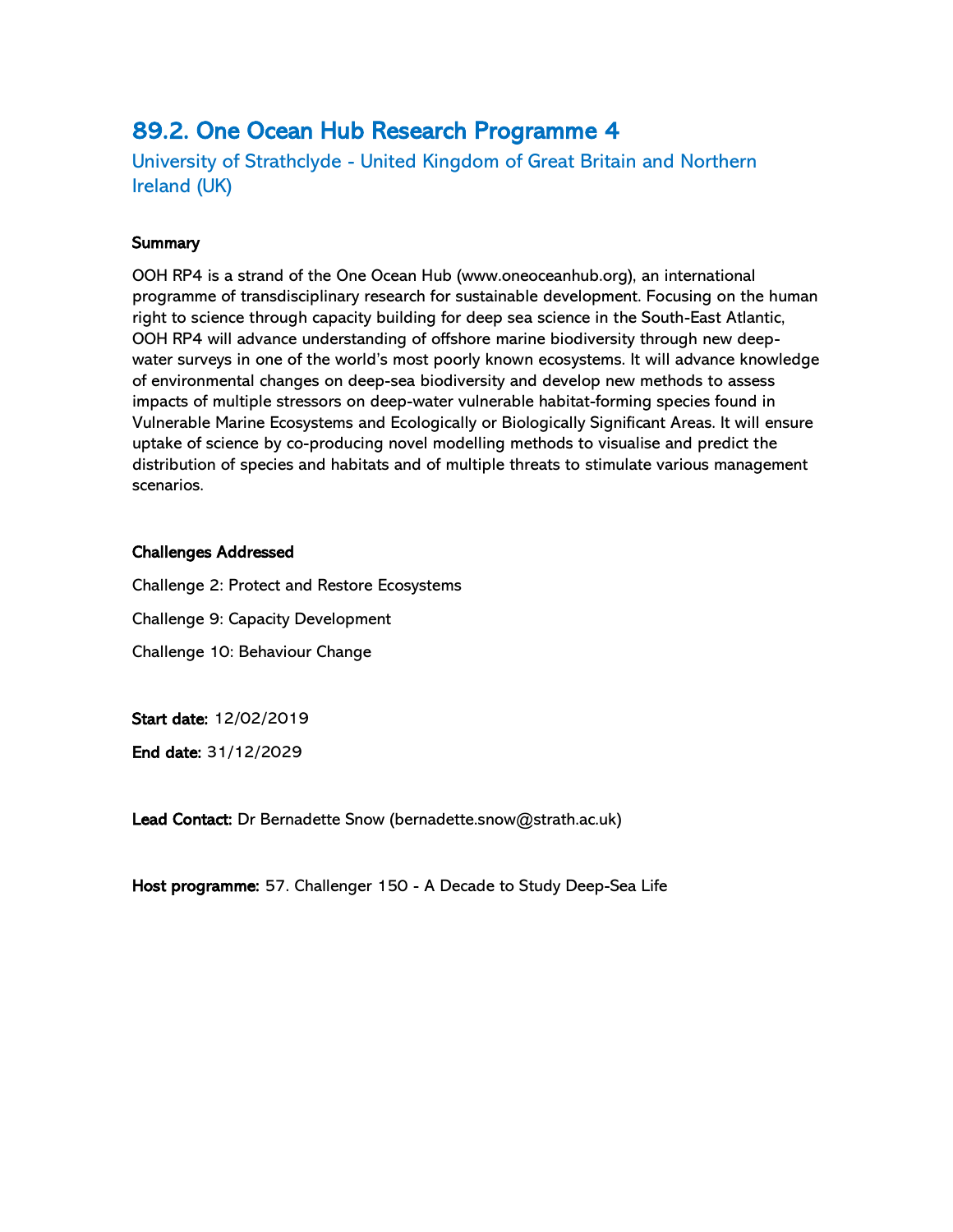### <span id="page-29-0"></span>92.2. Better Biomolecular Ocean Practices

Monterey Bay Aquarium Research Institute (MBARI) - United States of America (USA)

#### **Summary**

Methodological information is essential to understand the biomolecular data it generates (its limitations, strengths, and the ability to integrate and compare it with other datasets). However, in the biomolecular community, this information is often buried in publications that lack sufficient detail and are neither machine readable nor actionable. Within the IOC-UNESCO OBPS system, we have started an effort to exhume and empower these critical information artifacts. Under OBON, we propose building upon and expanding those efforts into a project for the digitisation of omics protocols from long-term observatories around the world using machine-readable templates and metadata. This will leverage and advance activities to develop protocol templates and metadata specifications, while working with strategic OBON partners in ocean observing and contributing to OBON's aims for capacity sharing and interprogramme coordination (OBON - OceanPractices).

#### Challenges Addressed

Challenge 4: Sustainable Ocean Economy

Challenge 7: Ocean Observations

Challenge 9: Capacity Development

Start date: 01/01/2022

End date: 01/06/2024

Lead Contact: Kathleen Pitz (kpitz@mbari.org)

Host programme: 26. Ocean Biomolecular Observing Network (OBON)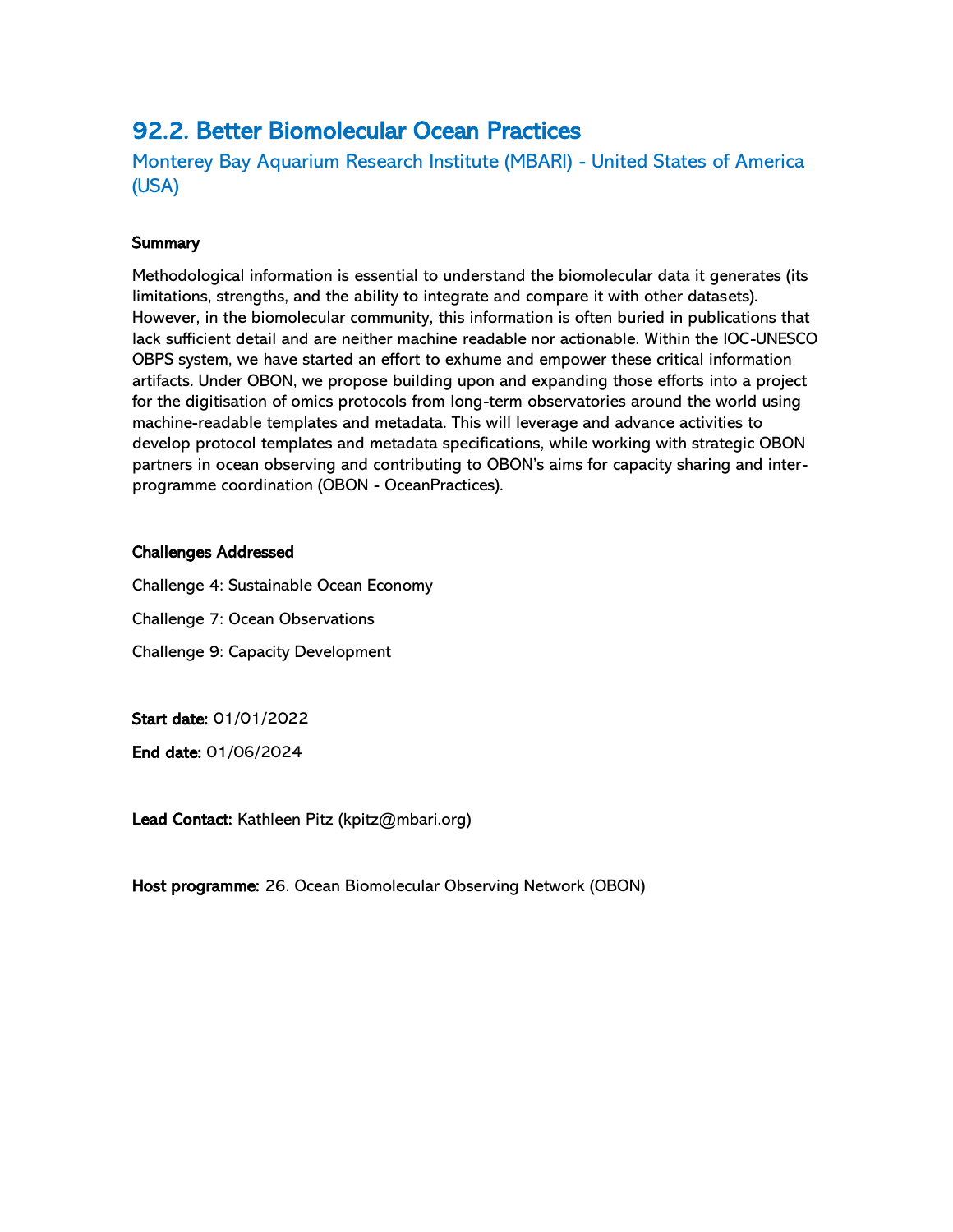### <span id="page-30-0"></span>93.2. PlaSTic On beaches: 3D-distRibution and weathering

Clermont-Auvergne INP - France

#### **Summary**

Recent global plastic pollution models predict that two thirds of the plastic mass released from land into the ocean since 1950s is likely to have stranded around the world's shoreline. Yet, our knowledge of the fate of beached Marine Plastic Debris (MPD) remains limited. We propose a novel approach based on repeated field-surveys of surface and buried MPD and studying physico-chemical transformations induced by MPD aging on Hawaiian beaches, which are known hot-spots for MPD due to their proximity to the North Pacific Garbage Patch. Repeated field-survey data of surface and buried MPD on beaches will generate dynamic 3D maps of beached MPD which will provide a better understanding of beach attributes that evoke MDP trapping, accumulation and mobility. Following the aging of plastic debris when stored on beaches will reveal dominating MPD transformations and rates, including fragmentation rates, which will provide key information to model fate of MPD.

#### Challenges Addressed

Challenge 1: Marine Pollution Challenge 8: Digital Representation of the Ocean Challenge 10: Behaviour Change

Start date: 01/05/2022

End date: 30/04/2025

Lead Contact: Astrid Delorme (astrid.delorme@sigma-clermont.fr)

Host programme: 15. Early Career Ocean Professionals (ECOPs)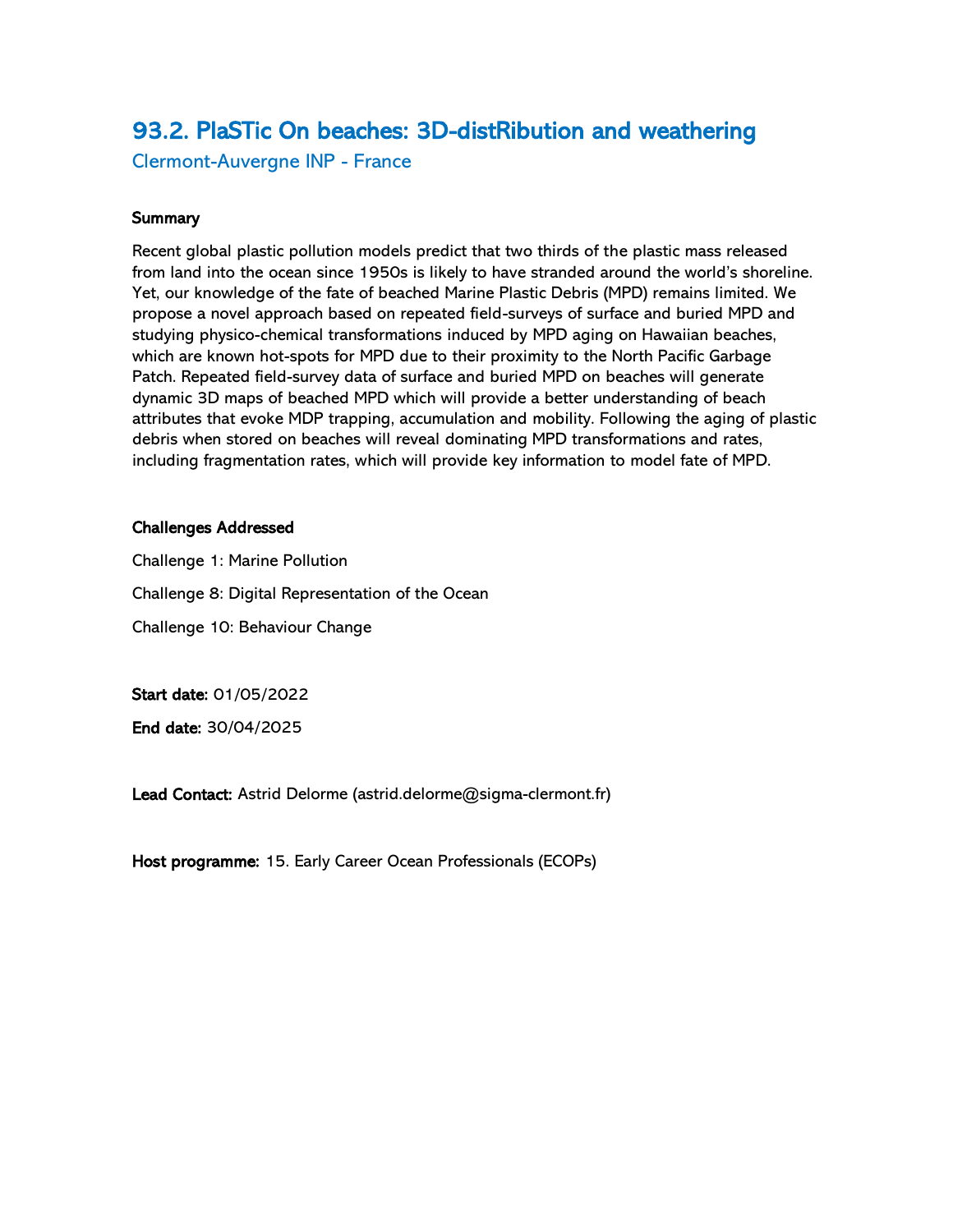### <span id="page-31-0"></span>100.2. Urbanized coastal sustainability under GCCscenario

Instituto de Investigaciones Marinas y Costeras -IIMyC- (Universidad Nacional de Mar del Plata -UNMDP- and Consejo Nacional de Investigaciones Científicas y Técnicas -CONICET-) - Argentina

#### **Summary**

Through an inter-institutional strategy we will investigate the relationship between urbanization and other anthropic disturbance (e.g. recreation, agriculture and livestock, ports, recreational and artisanal fishing) and environmental variations due to climate change on ecosystem functions (e.g. biogeochemical cycles, biological productivity) and services (e.g. fishing, tourism, conservation, nutrients and pollutant filtering/retention, sequestration of atmospheric CO2, prevention of coastal erosion) of the coastal Buenos Aires Province (Argentina). This is the most urbanized coast of Argentina (1.2 million people that doubles during the summer). We want to contribute to the conservation and sustainable use of these ecosystems, providing scientific information and advice to stakeholders. Citizen science and participation of stakeholders are key for the success. Formation of high quality human resources (MSc, PhD and, non-degree courses) will be a by-product of this project.

#### Challenges Addressed

Challenge 2: Protect and Restore Ecosystems Challenge 4: Sustainable Ocean Economy Challenge 10: Behaviour Change

Start date: 01/11/2021

End date: 01/06/2025

Lead Contact: Oscar Iribarne (iimyc@mdp.edu.ar)

Host programme: 34. Ocean Cities, an international network of cities in harmony with the marine environment (Ocean Cities/OC-NET)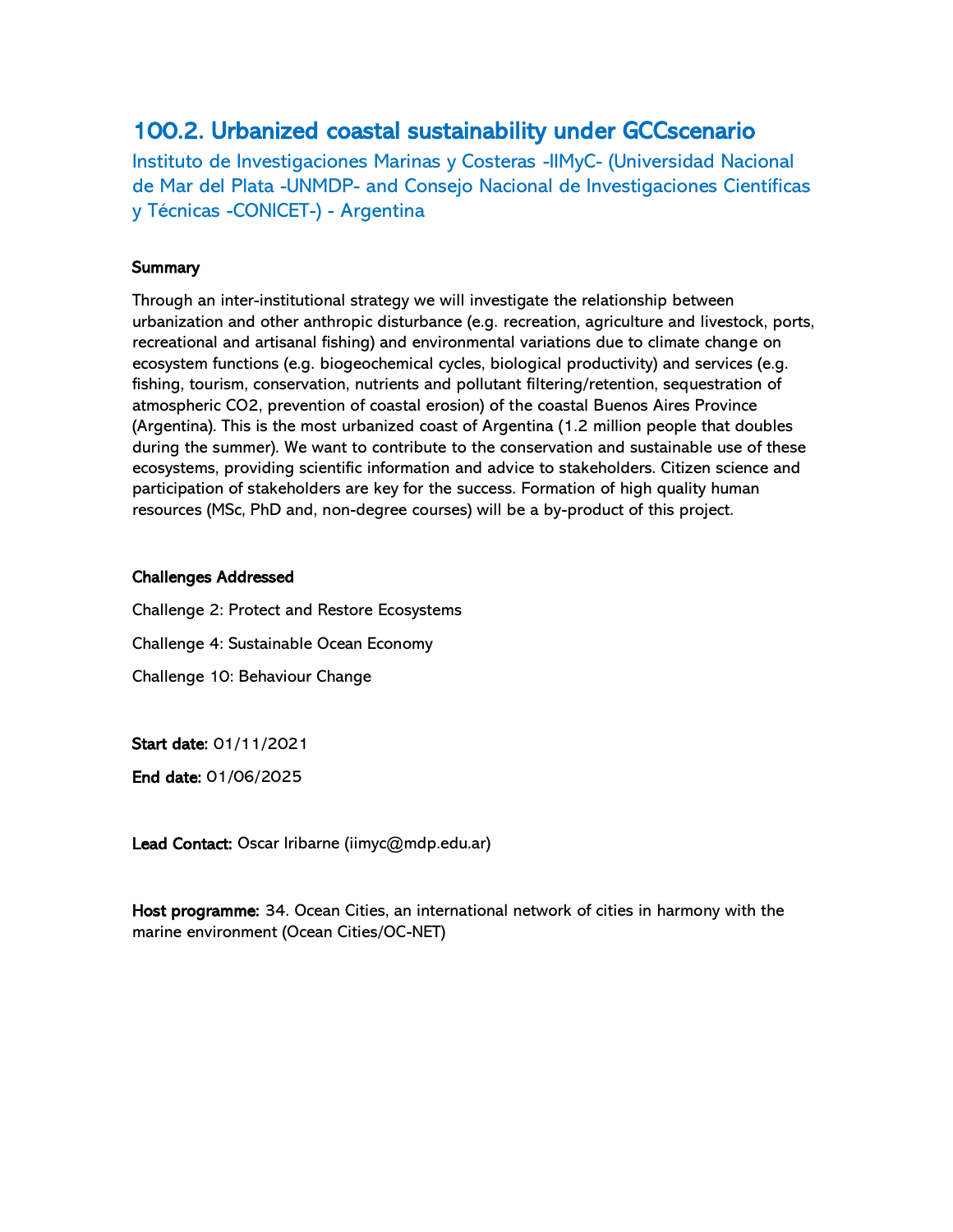# <span id="page-32-0"></span>102.2. MetaZooGene: Metabarcoding Zooplankton Diversity

University of Connecticut - United States of America (USA)

#### **Summary**

MetaZooGene ML2030 will work toward a global vision for integrative molecular – morphological taxonomic analysis of marine zooplankton biodiversity. The overarching goal is to promote and facilitate DNA barcoding and metabarcoding to characterize local-to-global patterns of biodiversity and biogeography of zooplankton. Applications include monitoring of ecosystem health, rapid detection of impacts of climate change, characterization of food webs, and identification of introduced and non-indigenous species. Deliverables include taxonomically-comprehensive global-scale DNA sequence reference databases for barcode gene regions (see https://metazoogene.org/database) required for species identification. Recommendations for best practices will be documented in review papers in peer-reviewed open access journals. Capacity-building goals will be met through symposia for early career scientists and those from developing countries, to be held in association with international conferences.

#### Challenges Addressed

Challenge 2: Protect and Restore Ecosystems Challenge 9: Capacity Development Challenge 10: Behaviour Change

Start date: 01/06/2022

End date: 31/12/2025

Lead Contact: Ann Bucklin (ann.bucklin@uconn.edu)

Host programme: 17. Marine Life 2030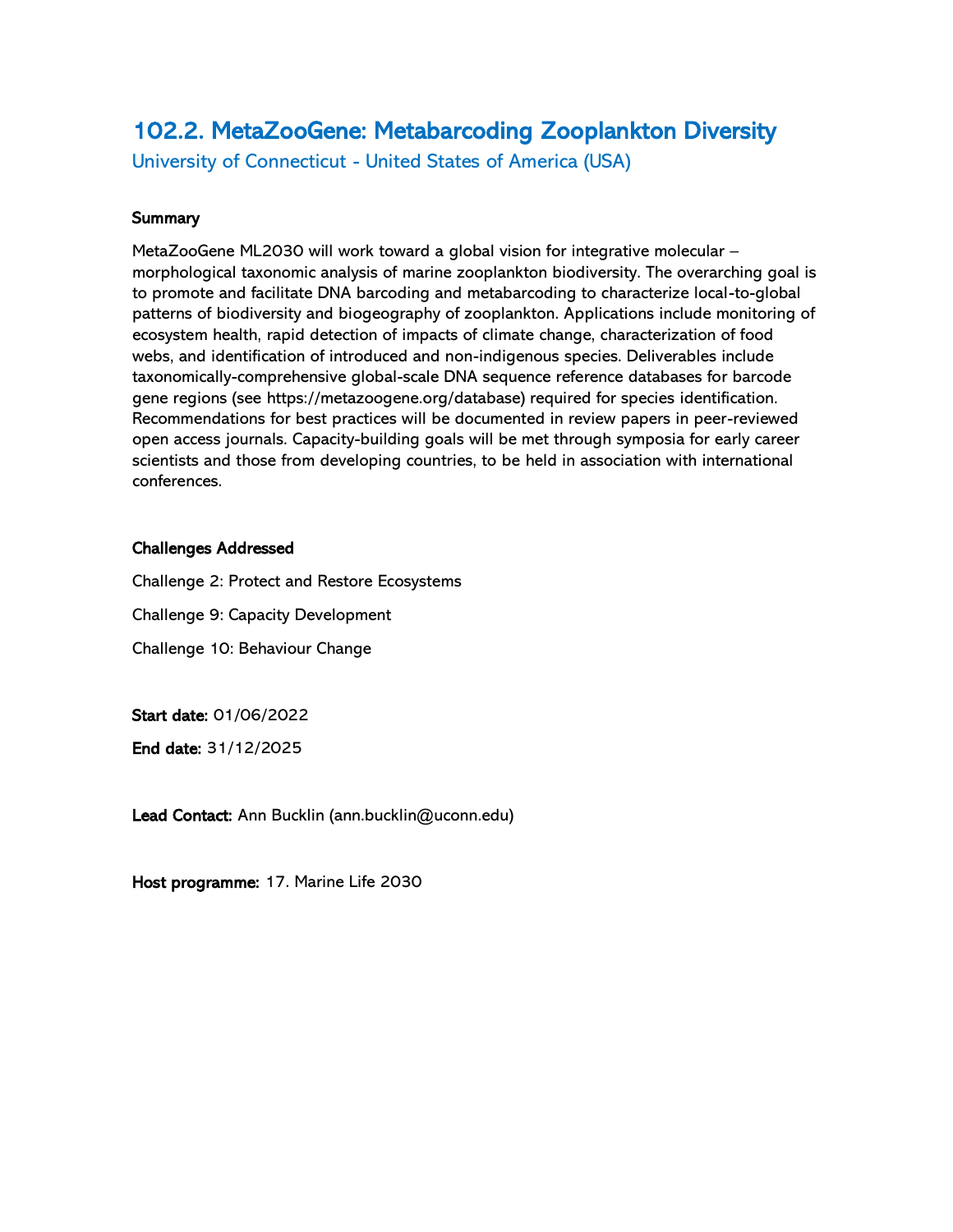### <span id="page-33-0"></span>108.2. Ocean Tracking Network

Ocean Tracking Network, Dalhousie University - Canada

#### **Summary**

The OTN global partnership draws on regional networks (e.g., those of S. 12, plus others including the Gulf of Mexico (iTAG) and South America (MigraMar)) and participants from Academia, government, Non-governmental organizations, industry, Indigenous groups, local stakeholders to develop the scientific infrastructure and data systems needed for researchers to co-design studies to track the movements, survival, distributions, habitat use and migration pathways of valued marine animals critical to food security and socioeconomic wellbeing in coastal communities. Data generated is curated and distributed according to partner-accredited data policies, FAIR principles, and respecting Indigenous ownership rights using our internationally accredited data system (Associate Data Unit of the IOC's International Oceanographic Data and Information Exchange). Knowledge generated is communicated to help inform policy development, management decisions and to empower all stakeholders.

#### Challenges Addressed

Challenge 2: Protect and Restore Ecosystems

Challenge 7: Ocean Observations

Challenge 9: Capacity Development

Start date: 01/01/2021

End date: 31/12/2030

Lead Contact: Frederick Whoriskey (fwhoriskey@dal.ca)

Host programme: 17. Marine Life 2030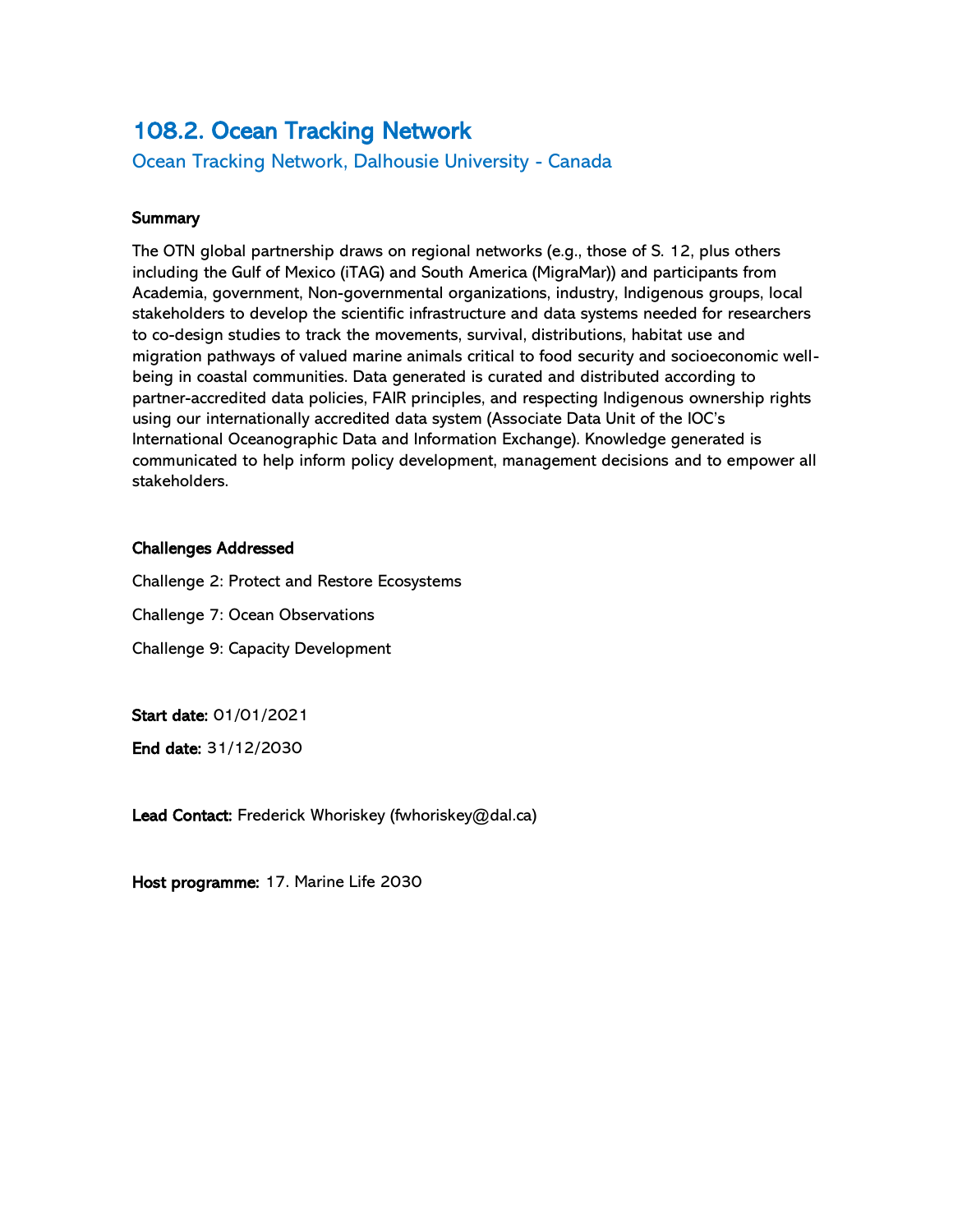# <span id="page-34-0"></span>109.2. Seabed Mining & Resilience To EXperimental impact

National Oceanography Centre - United Kingdom of Great Britain and Northern Ireland (UK)

#### **Summary**

Our project aims to provide the critical scientific understanding and evidence base to reduce the risks of the developing deep-sea mining industry for polymetallic nodules. Our project team have secured access to data and test plans, to allow detailed experimental evaluation of impact and recovery from realistic mining disturbance on a decadal scale of vital relevance to understanding the long-term sustainability of deep-sea mining. The project aims to better understand the ecosystem in the Pacific abyss and how the different components interact and interconnect.

#### Challenges Addressed

Challenge 1: Marine Pollution Challenge 2: Protect and Restore Ecosystems Challenge 4: Sustainable Ocean Economy

Start date: 01/06/2021

End date: 31/05/2025

Lead Contact: Daniel Jones (dj1@noc.ac.uk)

Host programme: 57. Challenger 150 - A Decade to Study Deep-Sea Life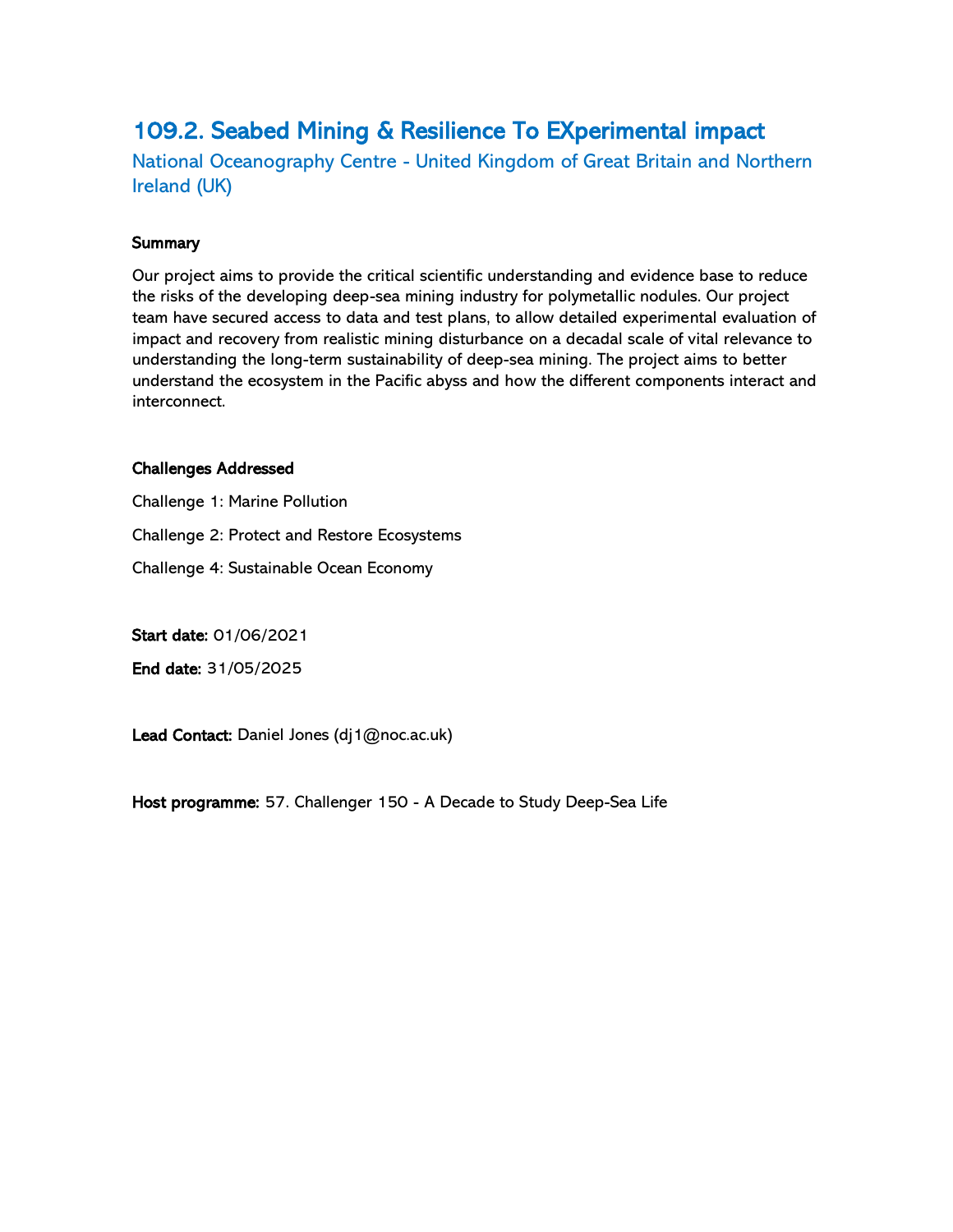# <span id="page-35-0"></span>110.2. Synergistic Observing Network for Ocean Prediction

OceanPredict Observing System Evaluation Task Team (Meteorological Research Institute Japan Meteorological Agency) - Japan

#### **Summary**

SynObs is being proposed as a common comprehensive Decade Project to the three Decade Programmes, ForeSea, CoastPredict, and Observing System Co-Design. SynObs will seek to extract maximum benefit from combining various observation platform measurements, typically satellite and in situ observation data, or combinations of coastal and open ocean platforms for ocean/coastal predictions. SynObs aims to identify the optimal combination of the different ocean observation platforms through observing system design and evaluation, and to develop assimilation methods which can enable drawing synergistic effects from these combinations. Targets of SynObs include open-ocean, such as global, tropical, mid-latitude, arctic and subarctic oceans, as well as coastal-sea, and biogeochemical observing systems.

#### Challenges Addressed

Challenge 5: Ocean-Climate Nexus

Challenge 6: Community Resilience

Challenge 7: Ocean Observations

Start date: 01/07/2022

End date: 30/06/2026

Lead Contact: Yosuke Fujii (yfujii@mri-jma.go.jp)

Host programme: 28. ForeSea - The Ocean Prediction Capacity of the Future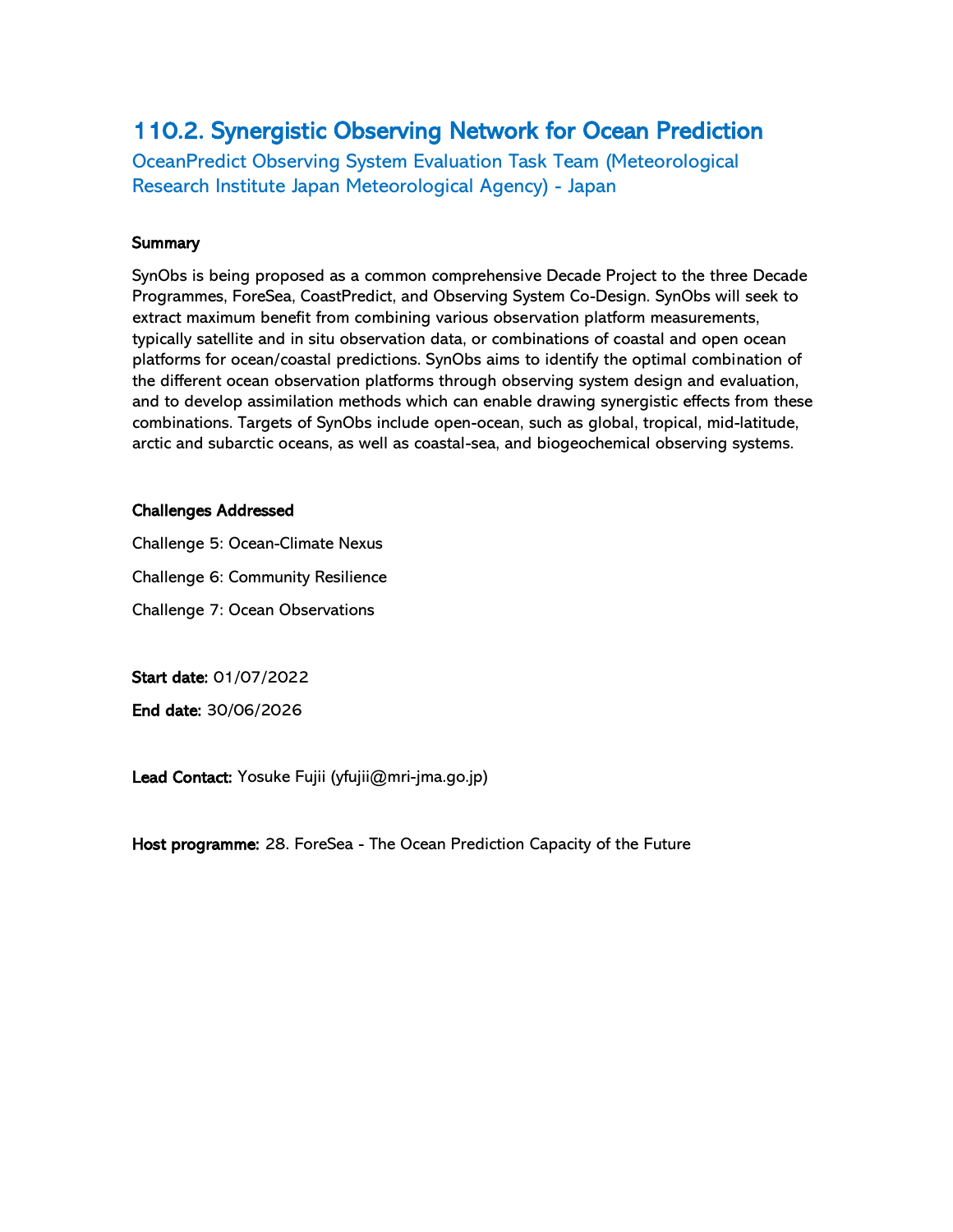# <span id="page-36-0"></span>121.2. Ocean Twilight Zone Project

Woods Hole Oceanographic Institution - United States of America (USA)

#### **Summary**

The Ocean Twilight Zone Project is an established project within the TED "Audacious Projects" portfolio. We seek endorsement of the OTZ Project under the previously endorsed Decade Programme number 189 entitled "Joint Exploration of the Twilight Zone Ocean Network. The Ocean Twilight Zone Project has three pillars: 1) rapidly advance scientific understanding of the twilight zone, 2) dramatically improve public awareness of the deep ocean and inform policy development and 3) develop low-cost pervasive technologies and build capacity for further studies of the mesopelagic ecosystem.

#### Challenges Addressed

Challenge 2: Protect and Restore Ecosystems Challenge 3: Sustainable Blue Food

Challenge 5: Ocean-Climate Nexus

Start date: 01/07/2018

End date: 01/07/2024

Lead Contact: Heidi Sosik (hsosik@whoi.edu)

Host programme: 189. Joint Exploration of the Twilight Zone Ocean Network (JETZON)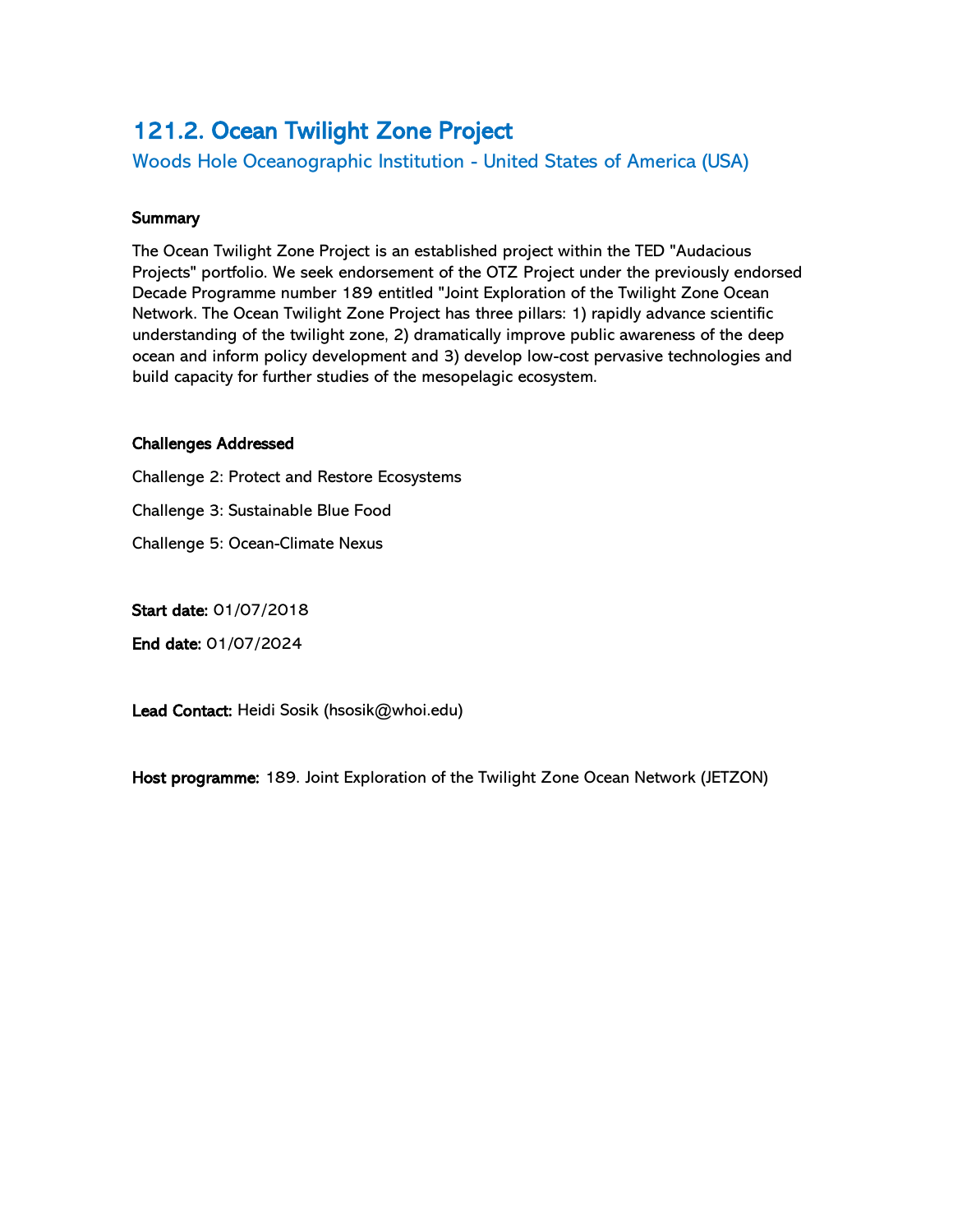# <span id="page-37-0"></span>126.2. Integrated coastal ocean observing and predicting

Euro-Mediterranean Centre on Climate Change Foundation - Italy

#### **Summary**

The Core project "PredictOnTime" will deliver new predictive capacities, services and products for the global coastal ocean based on innovative integrated observing systems and forecasting systems implemented and tested at selected Pilot areas. The PredictOnTime Action will deliver a relocatable, easy to be deployed, cost effective observing and forecasting system of systems as well as best practices. The observing and forecasting systems will be deployed and tested with users and stakeholders in Pilot coastal areas in more than 20 nations in the global coastal ocean. We will focus on observing and predicting natural extreme events in the global coastal ocean on due time and with the appropriate accuracy so that impacts on natural and human resources and assets will be minimized. We will develop and consolidate the citizen science observing capacities and support through the new predictive capability the innovative and sustainable applications for coastal solutions/services.

#### Challenges Addressed

Challenge 6: Community Resilience Challenge 7: Ocean Observations Challenge 8: Digital Representation of the Ocean

Start date: 01/05/2022

End date: 30/04/2027

Lead Contact: Giovanni Coppini (giovanni.coppini@cmcc.it)

Host programme: 144. Coast Predict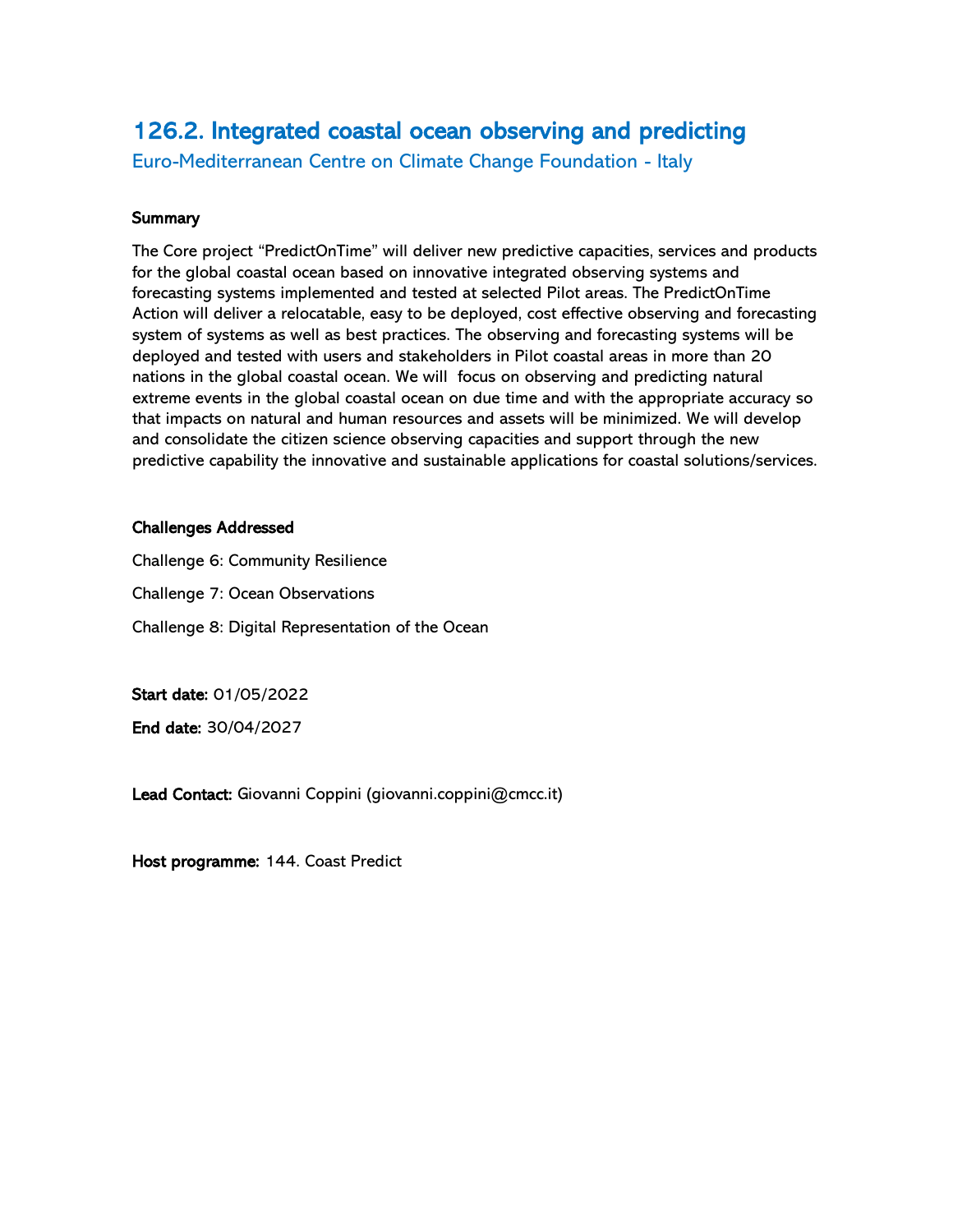# <span id="page-38-0"></span>127.2. Future Coastal Ocean Climates

National Oceanography Centre - United Kingdom of Great Britain and Northern Ireland (UK)

#### **Summary**

FLAME will generate innovative, high-resolution, downscaled decadal to centennial projections of future coastal ocean climates and the impacts on coastal ecosystems, hazards, services and resources at the local-regional scales necessary for informed decision making. It will achieve this by making a step-change in regional Earth System Model process fidelity and climate downscaling approaches, and by providing new projections, downscaling, predictive and hazard assessment tools. FLAME sets a high-level framework to be collectively pursued throughout the Decade, aiming to inform future IPCC reporting. Partners here will target specific polar, temperate, subtropical and tropical regional coastal oceans where initial progress will be made. It will use CoastPredict, other Decade programmes and partner stakeholder networks to turn advances in understanding and predictive ability into actionable products that can inform climate change adaptation and mitigation solutions.

#### Challenges Addressed

Challenge 5: Ocean-Climate Nexus

Start date: 01/10/2022

End date: 30/09/2027

Lead Contact: Jo Hopkins (j.hopkins@noc.ac.uk)

Host programme: 144. Coast Predict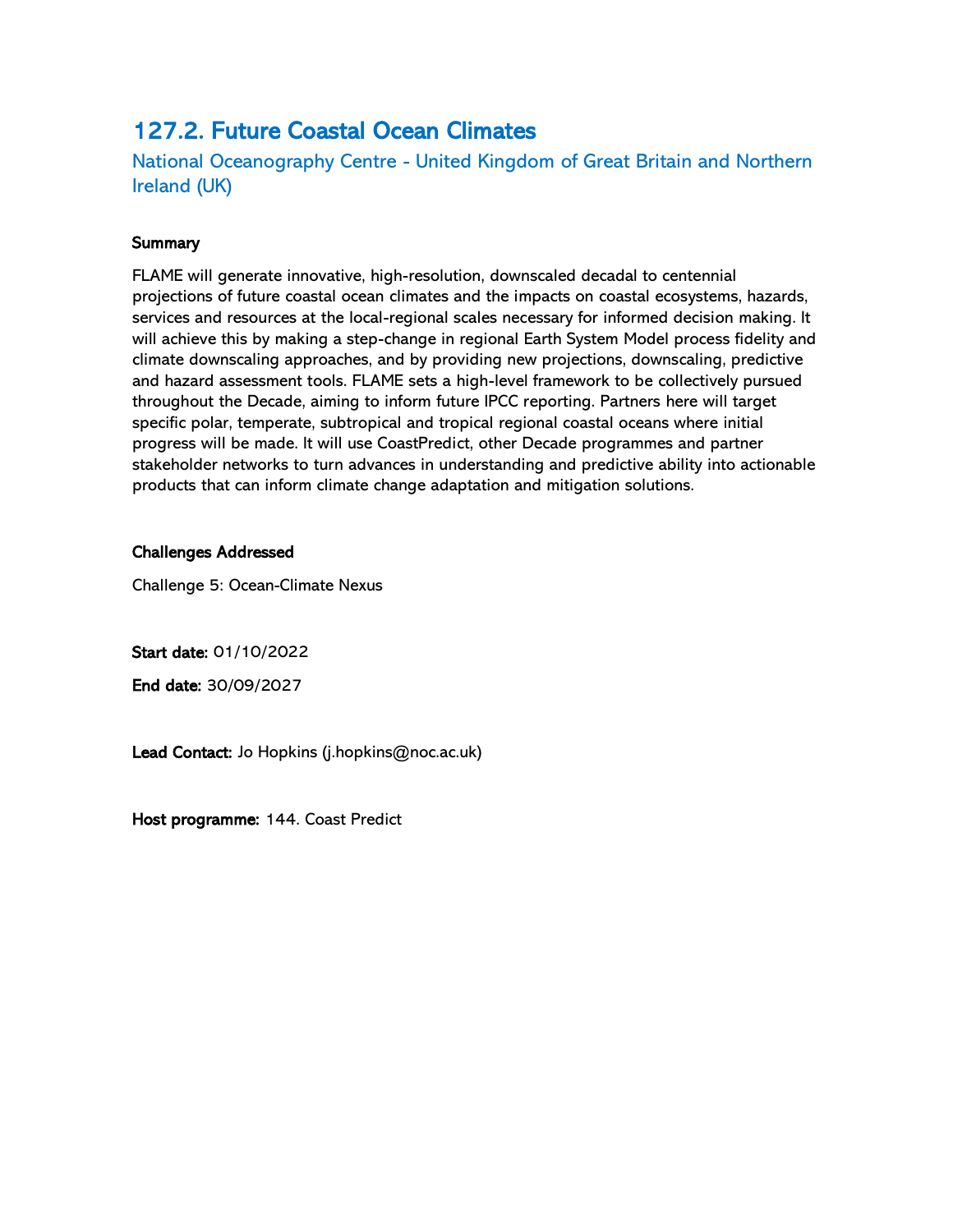# <span id="page-39-0"></span>129.2. Southern Ocean Flux Capability Working Group

Southern Ocean Observing System - Australia

#### **Summary**

The Southern Ocean has been identified as the prime region for net global uptake of heat and carbon dioxide. While air-sea fluxes determine this uptake, existing air-sea flux products vary significantly, and a number of studies have suggested that infrequent storm-related events may play a significant role in governing net air-sea exchanges. The core aim of SOFLUX is to reduce uncertainties in our understanding of air-sea and air-sea-ice exchanges. SOFLUX facilitates the implementation of an observing system of essential ocean variables (EOVs) to support investigations on dynamics and change in Southern Ocean air-sea fluxes, the development of priority measurements, standardized methodologies for collecting and archiving data, the optimal design of field programs and remote sensing systems, strategies for implementing field observations, and support for development of assimilation and gridded flux products.

#### Challenges Addressed

Challenge 5: Ocean-Climate Nexus Challenge 7: Ocean Observations Challenge 9: Capacity Development

Start date: 01/02/2022

End date: 31/12/2025

Lead Contact: Alyce Hancock (hancock@soos.aq)

Host programme: 97. An Observing Air-Sea Interactions Strategy (OASIS)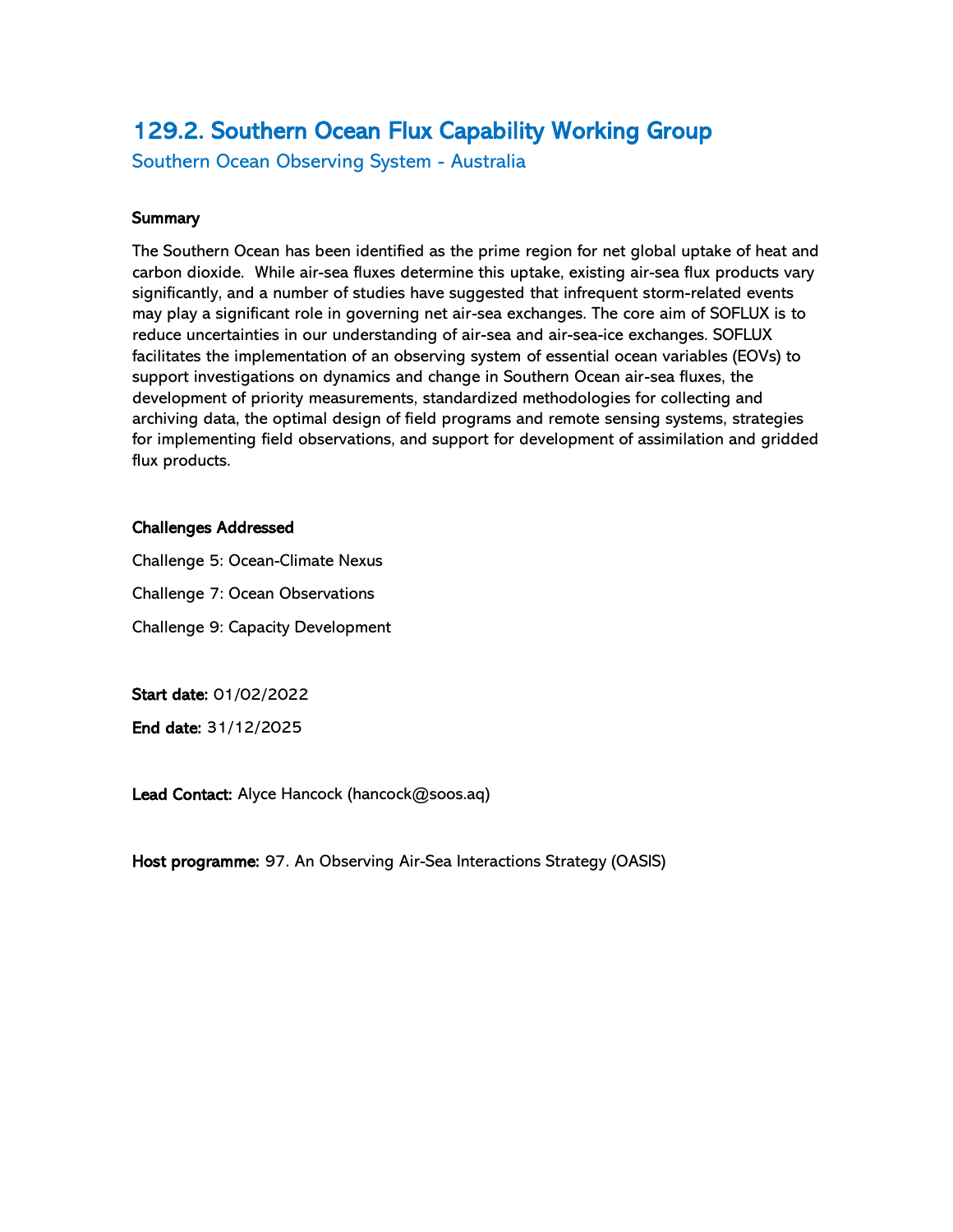# <span id="page-40-0"></span>131.2. Connecting communities to Atlantic Ocean observing

National Oceanography Centre - United Kingdom of Great Britain and Northern Ireland (UK)

#### **Summary**

Ocean observing is a necessary service to fulfil our collective stewardship responsibility and understand the effects of climate change on human life, economic, and environmental wellbeing. To fully realize this service, we must expand our view of the value of ocean observing and move towards a sustained observing system to deliver crucial information to stakeholders and policymakers. AtlantOS supports Atlantic basin scale implementation by identifying and fostering collaborative partnerships among user communities and ocean observing and data networks. AtlantOS is actively building formal relationships with international bodies and AtlantOS-connect will facilitate engagement with national and regional entities, connecting observing networks and providing visibility to the common challenges, needs and opportunities of Atlantic communities.

#### Challenges Addressed

Challenge 7: Ocean Observations

Challenge 9: Capacity Development

Start date: 01/01/2022

End date: 31/12/2030

Lead Contact: Penny Holliday (Penny.Holliday@noc.ac.uk)

Host programme: UN2. Observing Together: Meeting Stakeholder Needs and Making Every Observation Count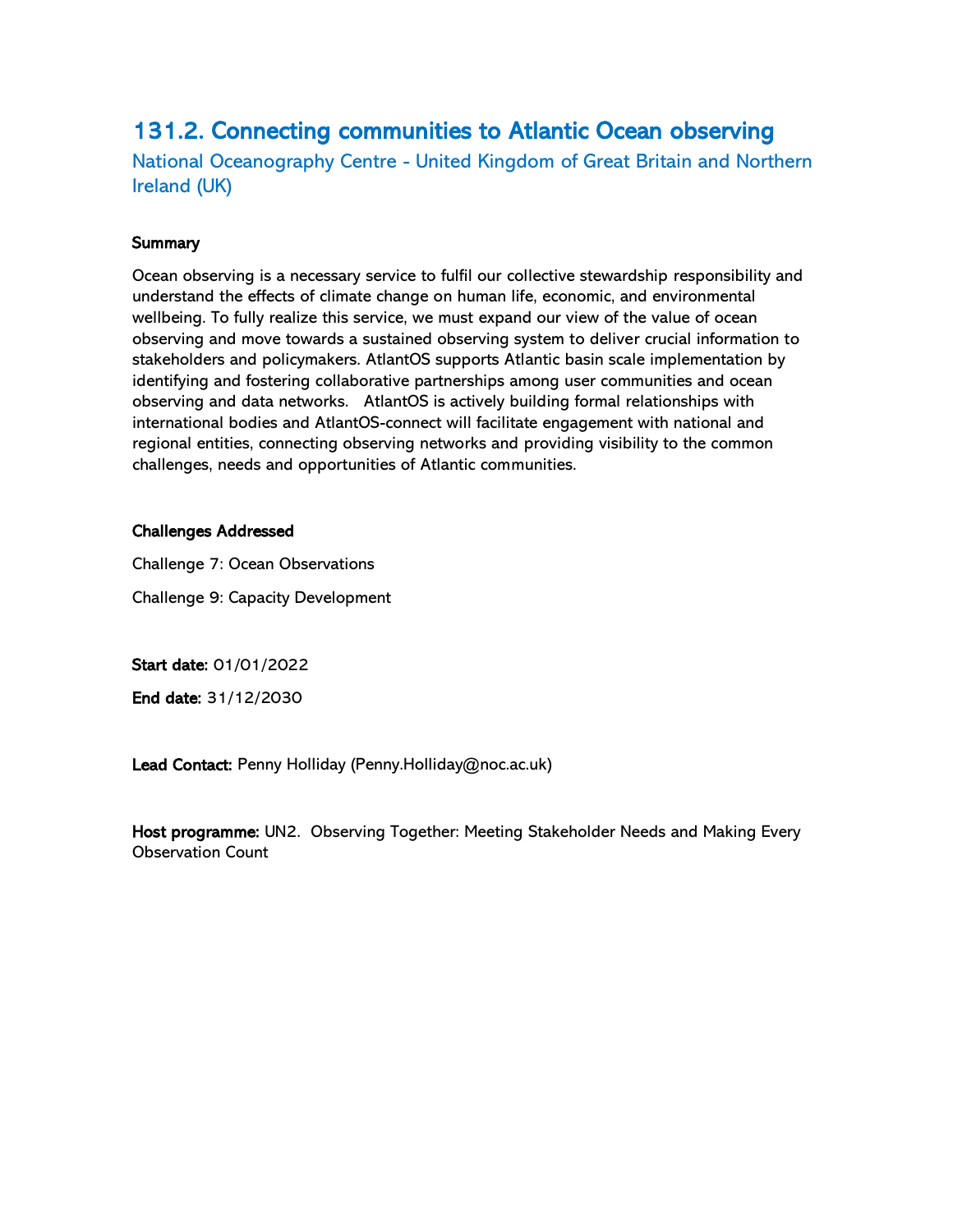# <span id="page-41-0"></span>132.2. Fisherman Weather Field School (SLCN)

Agency for Meteorology Climatology and Geophysics (BMKG) - Indonesia

#### **Summary**

Fisherman Weather Field School is an ocean literacy programme that provides education for fishing communities to support understanding of the information provided by weather and ocean climate services. Targeted users include traditional fishermen, aquaculture fishermen, salt pond farmers, and related stakeholders in fisheries and coastal communities. This programme enhances the level of understanding of maritime weather and climate forecasting and information thereby improving safety. It also increases fishers' understanding and awareness of the importance of maritime observation equipment which are essential to produce accurate maritime weather and climate information for their safety when conducting their maritime activities. Their participation in protecting the ocean observation equipment installed on the ocean is crucial to prevent vandalism. This project has proven to be successful in Indonesia and a pilot is proposed to replicate the initiative in Fiji and the Philippines.

#### Challenges Addressed

Challenge 6: Community Resilience Challenge 9: Capacity Development Challenge 10: Behaviour Change

Start date: 01/01/2016

End date: 31/12/2030

Lead Contact: Dwikorita Karnawati (dwiko@bmkg.go.id)

Host programme: UN2. Observing Together: Meeting Stakeholder Needs and Making Every Observation Count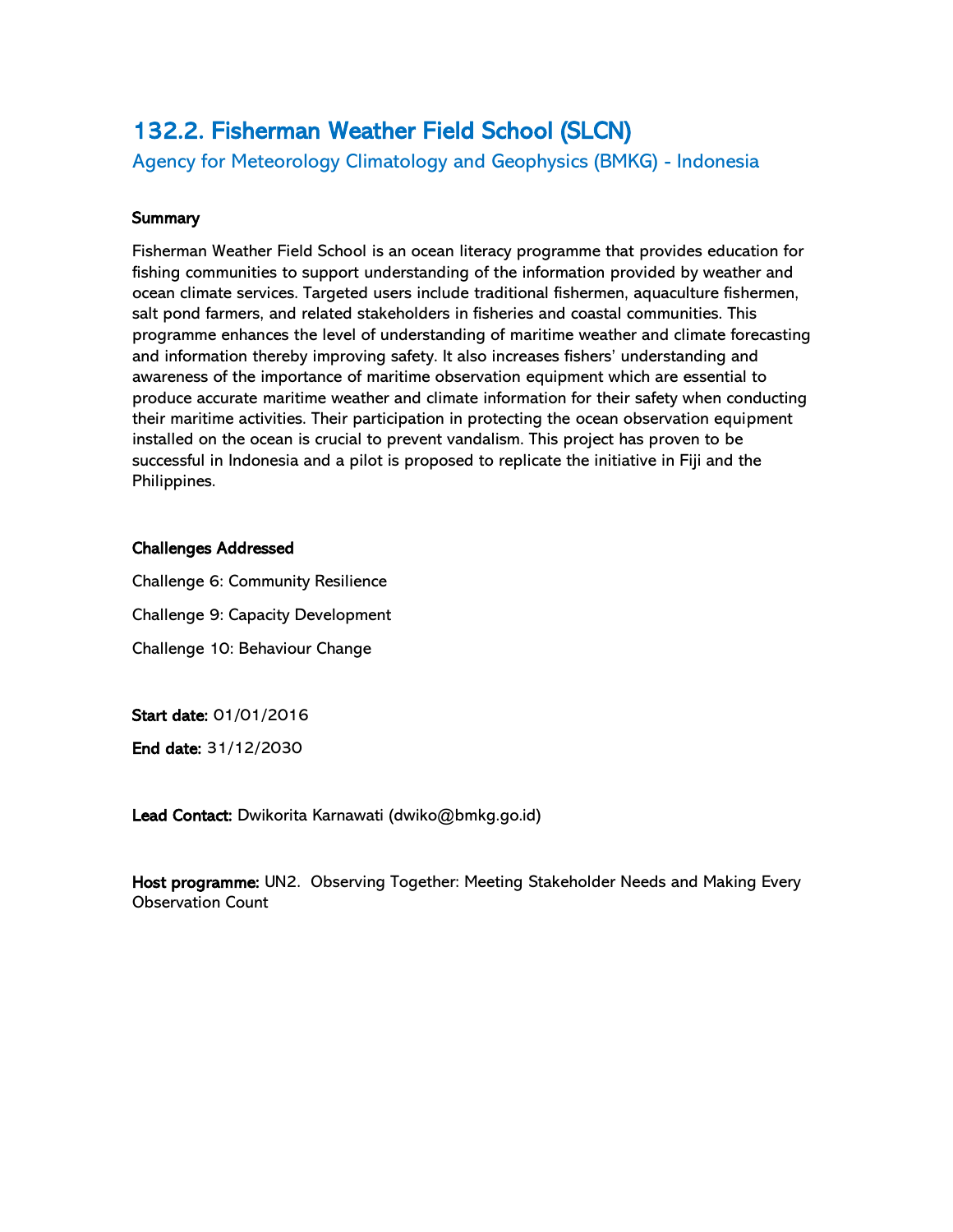# <span id="page-42-0"></span>136.2. Enhancing capacity development in the TAC Region

UNESCO IOC Regional Secretariat for the Caribbean and Adjacent Regions Sub-Commission IOCARIBE - Colombia

#### **Summary**

During the TAC Region Webinars capacity building was identified at the forefront and a crosscutting subject. It was recognized that developing local expertise with lasting benefits can lead to transformative change in CD. It was also recognized that the lack of access to knowledge, equipment and opportunities are relevant barriers to achieving regional sustainable development. Implementing blue economy policies is recognized as critical to achieving the SDGs and delivering smart, sustainable, and inclusive growth. It was identified during the Kick-Off Conference that the region must develop local initiatives related to raise awareness on blue economy knowledge, and that promoting engagement among stakeholders and local expertise is relevant to address this need. It is critical to create an enabling environment for experience exchange on ocean public policy targeting local blue economy initiatives, and to enhance knowledge about the blue economy (including deep-sea uses) in the Region

#### Challenges Addressed

Challenge 4: Sustainable Ocean Economy Challenge 9: Capacity Development Challenge 10: Behaviour Change

Start date: 01/04/2020

End date: 31/12/2030

Lead Contact: Elva Escobar (p.wills-velez@unesco.org)

Host programme: 189. Joint Exploration of the Twilight Zone Ocean Network (JETZON)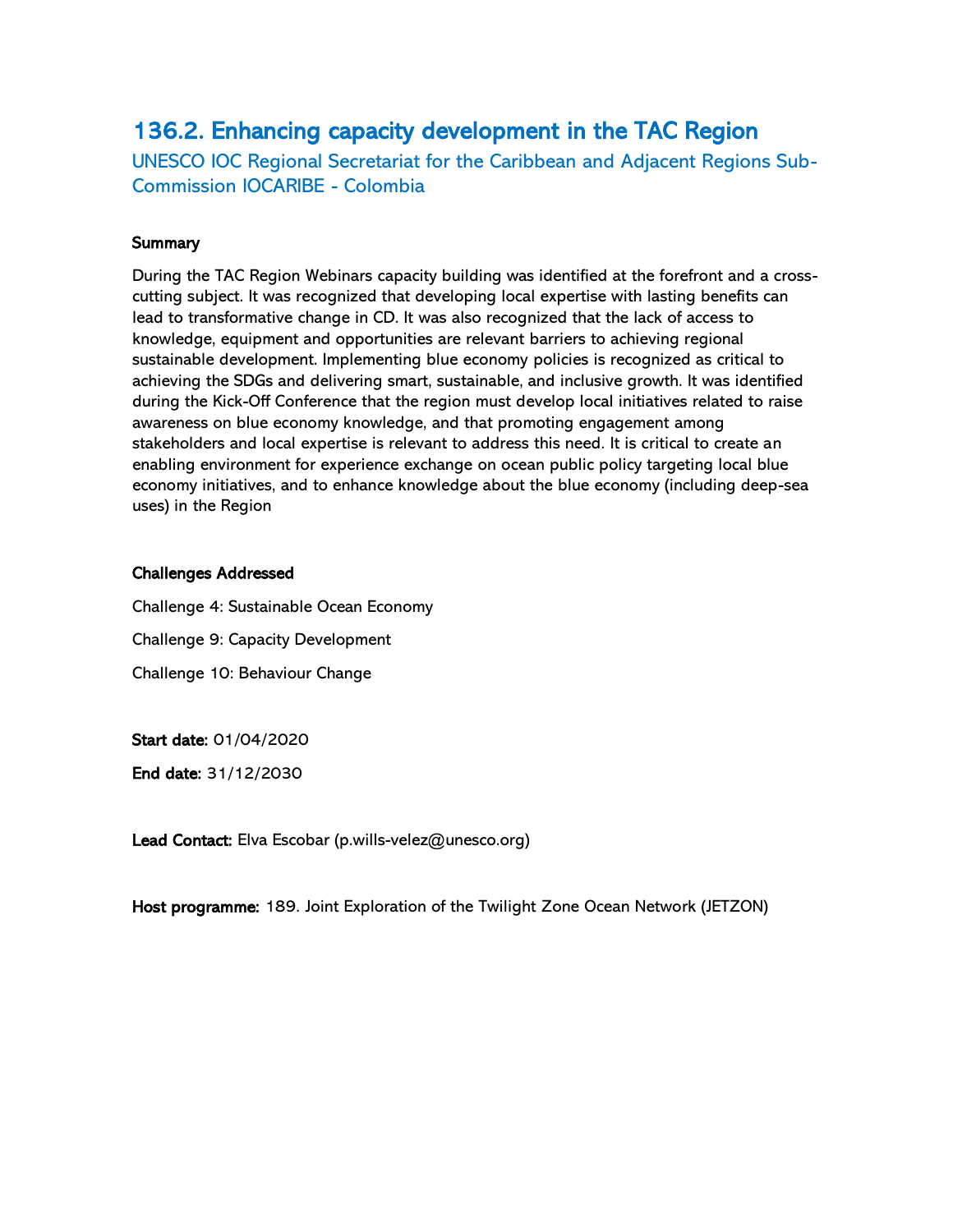# <span id="page-43-0"></span>138.2. Integrating Coastal Hazard Warning Systems for TAC

UNESCO IOC Regional Secretariat for the Caribbean and Adjacent Regions Sub-Commission IOCARIBE - Colombia

#### **Summary**

Participants in TAC workshops recommended the Co-Design, Co-Production and Co-Delivery of Integrated Multiple Coastal Hazard Early Warning System and Services for the Tropical Americas and Caribbean (TAC). The project will prioritize the integration of existing and new coastal hazards early warning systems and services considering four components: Monitoring and Warning, Risk Knowledge, Warning Dissemination and Communication, and Response Capabilities, supported by capacity development. Linkages to regional and international efforts and national and local priorities would be maximized and strengthened. Many oceanrelated hazards and their impacts would be considered, including Tropical Cyclones , Climate Change, Tsunami, Sargassum, Wastewater, Oil Spills, and Coral Bleaching, mindful of the impacts and lessons from COVID-19. Regional, national and local impacts will be identified and common features of the underlying infrastructure elements will be enhanced and optimized.

#### Challenges Addressed

Challenge 6: Community Resilience

Challenge 7: Ocean Observations

Challenge 10: Behaviour Change

Start date: 01/06/2022

End date: 31/12/2030

Lead Contact: Christa G. Von Hillebrandt-Andrade (p.wills-velez@unesco.org)

Host programme: 28. ForeSea - The Ocean Prediction Capacity of the Future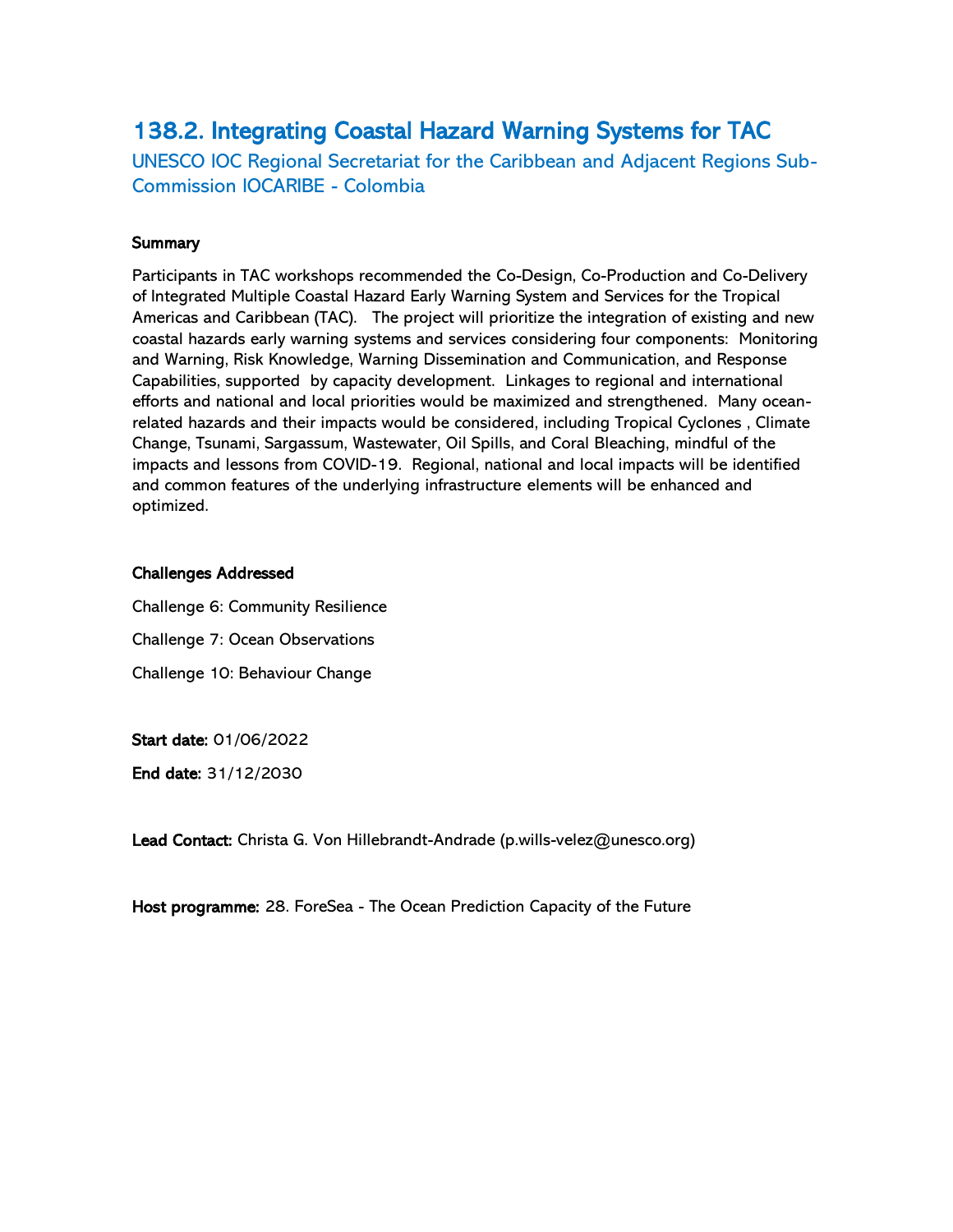# <span id="page-44-0"></span>140.2. MACHC-IOCARIBE Seabed 2030 Project

UNESCO IOC Regional Secretariat for the Caribbean and Adjacent Regions Sub-Commission IOCARIBE - Colombia

#### **Summary**

The priority Project outcome is to create an accurate, observation-based bathymetric map of the Tropical Americas and Caribbean Region through multi-sector partnerships and collaboration. This map is essential for the sustainable use of critical ocean resources and to inform and improve forecast capabilities, disaster risk reduction and response, environmental management and scientific investigation activities. A diverse region that has rich biodiversity and marine resources, many economies are dependent on coastal and marine tourism. The region is also extremely vulnerable to climate change and natural hazards. Extreme weather events are common in the region with nine Category 3 hurricanes and above occurring in 2019-2020. Currently 23% of the region is mapped according to the GEBCO 2021 Grid, an increase of 3% since 2020 when the IOCARIBE and the MACHC initiated this joint Project. This progress is highly encouraging given the pandemic circumstances.

#### Challenges Addressed

Challenge 5: Ocean-Climate Nexus Challenge 6: Community Resilience Challenge 8: Digital Representation of the Ocean

Start date: 01/12/2020

End date: 31/12/2030

Lead Contact: Edgard Cabrera, Albert Martis (p.wills-velez@unesco.org)

Host programme: 107. The Nippon Foundation-GEBCO Seabed 2030 Project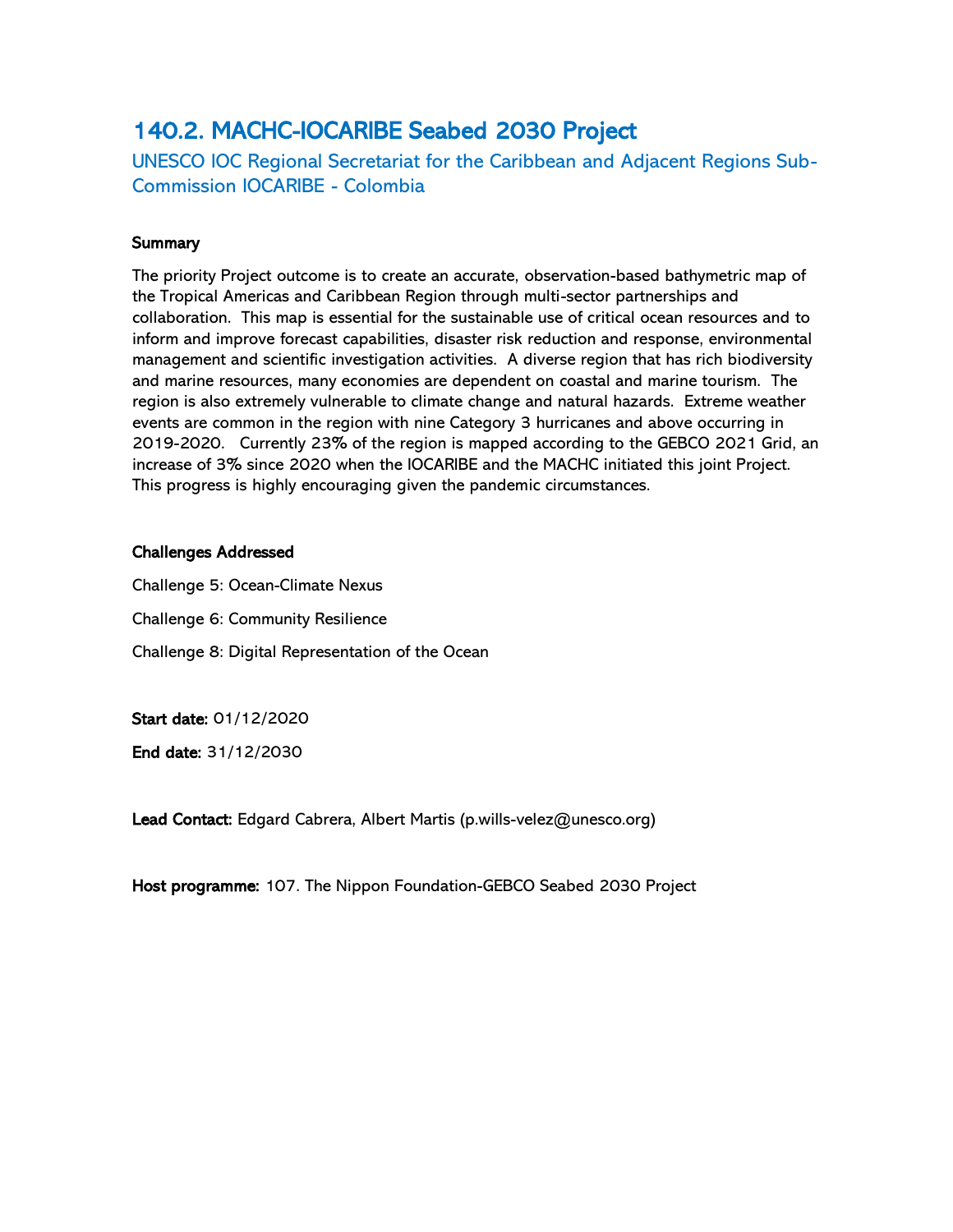# <span id="page-45-0"></span>142.2. NOAA Harmful Algal Bloom Forecasting

NOAA National Centers for Coastal Ocean Science - United States of America (USA)

#### **Summary**

NOAA's Harmful Algal Bloom (HAB) forecasts alert coastal managers to blooms before they cause serious damage. Short-term (up to twice weekly) and longer-term seasonal forecasts identify potentially harmful levels of developing algal biomass, including projected bloom location, size, direction, and severity in a particular region. NOAA continues to issue HAB forecasts by region, which are based on understanding the causes of HABs and how they respond to changing weather, physical ocean conditions, and in-situ environmental factors. NOAA additionally funds research in support of operationalizing several pilot regional HAB forecasts for continued prevention and mitigation.

#### Challenges Addressed

Challenge 2: Protect and Restore Ecosystems

Challenge 6: Community Resilience

Challenge 7: Ocean Observations

Start date: 01/01/2022

End date: 31/12/2030

Lead Contact: Kaytee Pokryzwinski-Boyd (kaytee.boyd@noaa.gov)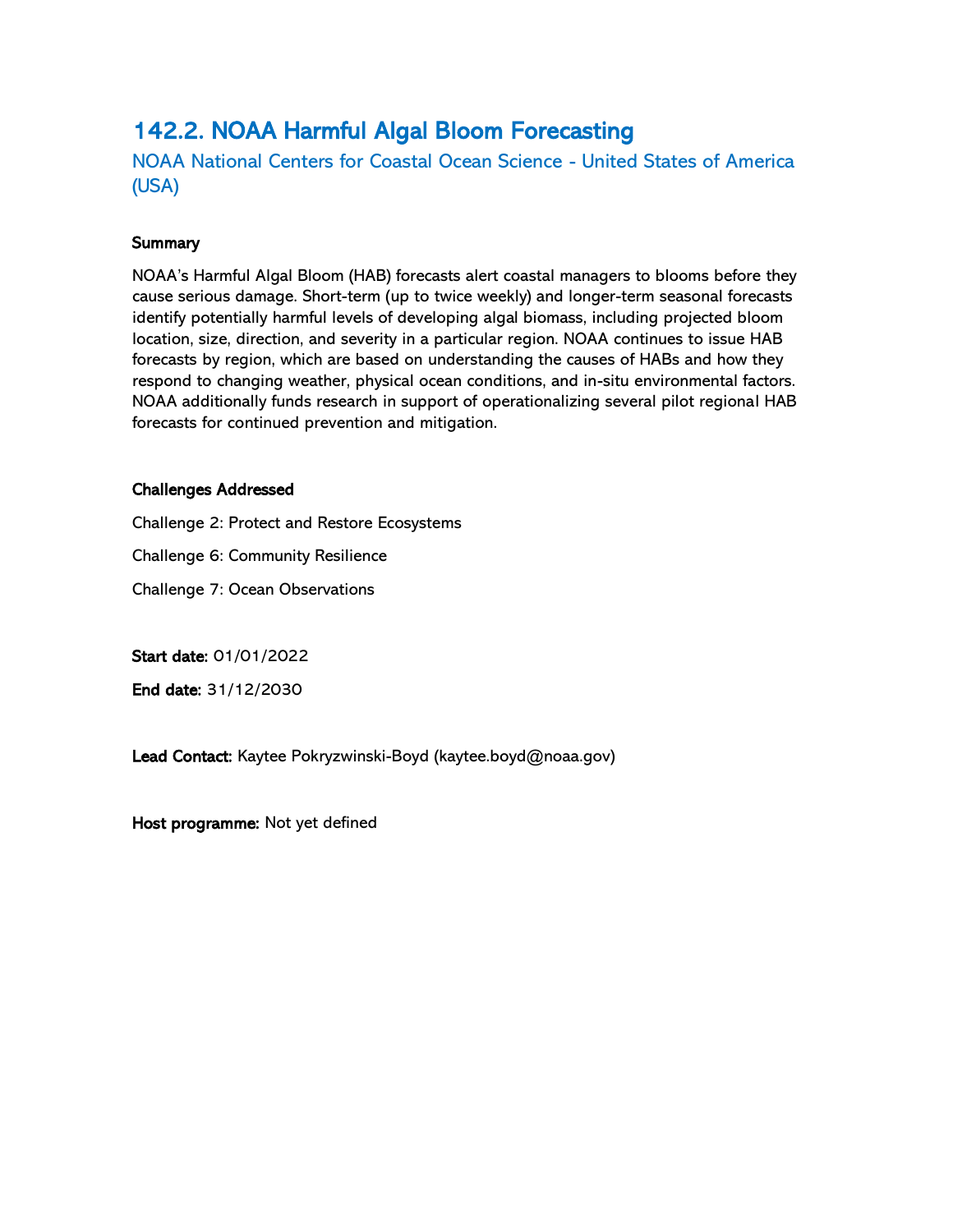# ENDORSED DECADE CONTRIBUTIONS

### <span id="page-46-0"></span>4.2. Center: Chemical Currencies of a Microbial Planet

Woods Hole Oceanographic Institution - United States of America (USA)

#### **Summary**

One-quarter of the carbon derived from photosynthesis on Earth cycles rapidly through a pool of seawater metabolites generated by the activities of microbes. These molecules help govern the global carbon cycle, provide life-supporting nutrients, and support the function of marine food webs that ensure a vital and healthy ocean. The Center for Chemical Currencies of a Microbial Planet (C-CoMP) will leverage recent advances in analytical and data sciences, incorporate new ocean sampling technologies and an open-science framework, and engage educators and policy-makers to promote a deeper understanding and appreciation of the chemicals and microbial processes that underpin ocean ecosystems and other microbiomes that affect our daily life.

#### Challenges Addressed

Challenge 2: Protect and Restore Ecosystems

Challenge 5: Ocean-Climate Nexus

Challenge 9: Capacity Development

Start date: 01/10/2021

End date: 30/09/2026

Lead Contact: Elizabeth Kujawinski (ekujawinski@whoi.edu)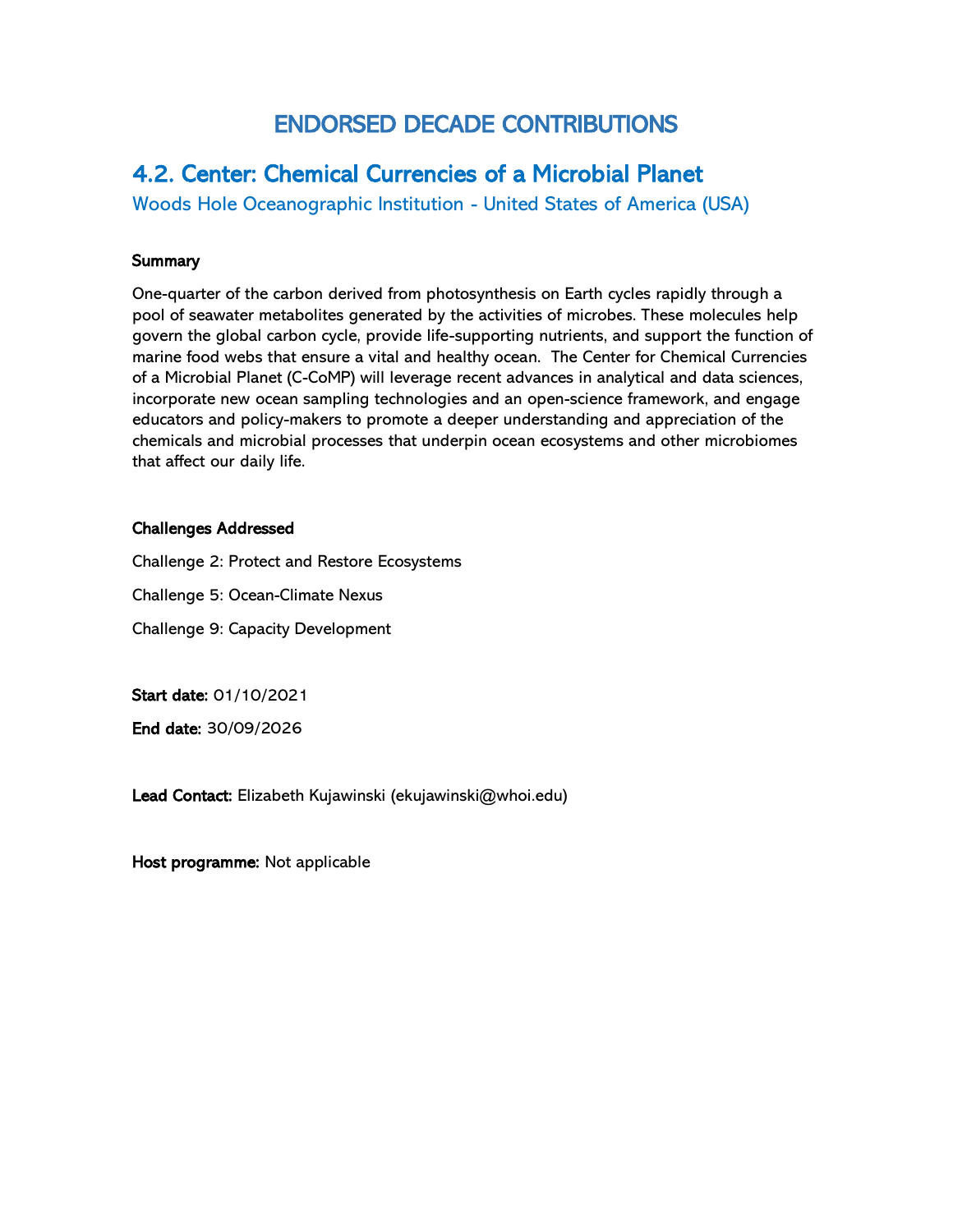# <span id="page-47-0"></span>27.2. Inundation Signatures on Rocky Coastlines

Williams College - United States of America (USA)

#### **Summary**

Understanding the records of coastal wave inundation is fundamental for long-term risk analysis but it is still not possible to know inundation magnitude and frequency with any accuracy, or to know the difference between effects of past storms vs tsunamis. These longlived deposits provide the main records of prehistoric events, so reconstructions are crucial to provide predictions or future inundation regimes. The Inundation Signatures on Rocky Coastlines (ISROC) Research Coordination Network will unite researchers around the world to 1. Define the research gaps; 2. Extend and train the community of researchers; 3. Develop standards for gathering and archiving data; 4. Develop cyberinfrastructure for researchers to upload and access data; and 5. Create opportunities for collaboration and exchange. Information transfer, and providing data and interpretations to local stakeholders, is a primary goal.

#### Challenges Addressed

Challenge 5: Ocean-Climate Nexus Challenge 6: Community Resilience Challenge 9: Capacity Development

Start date: 26/01/2022

End date: 01/06/2026

Lead Contact: Ronadh Cox (rcox@williams.edu)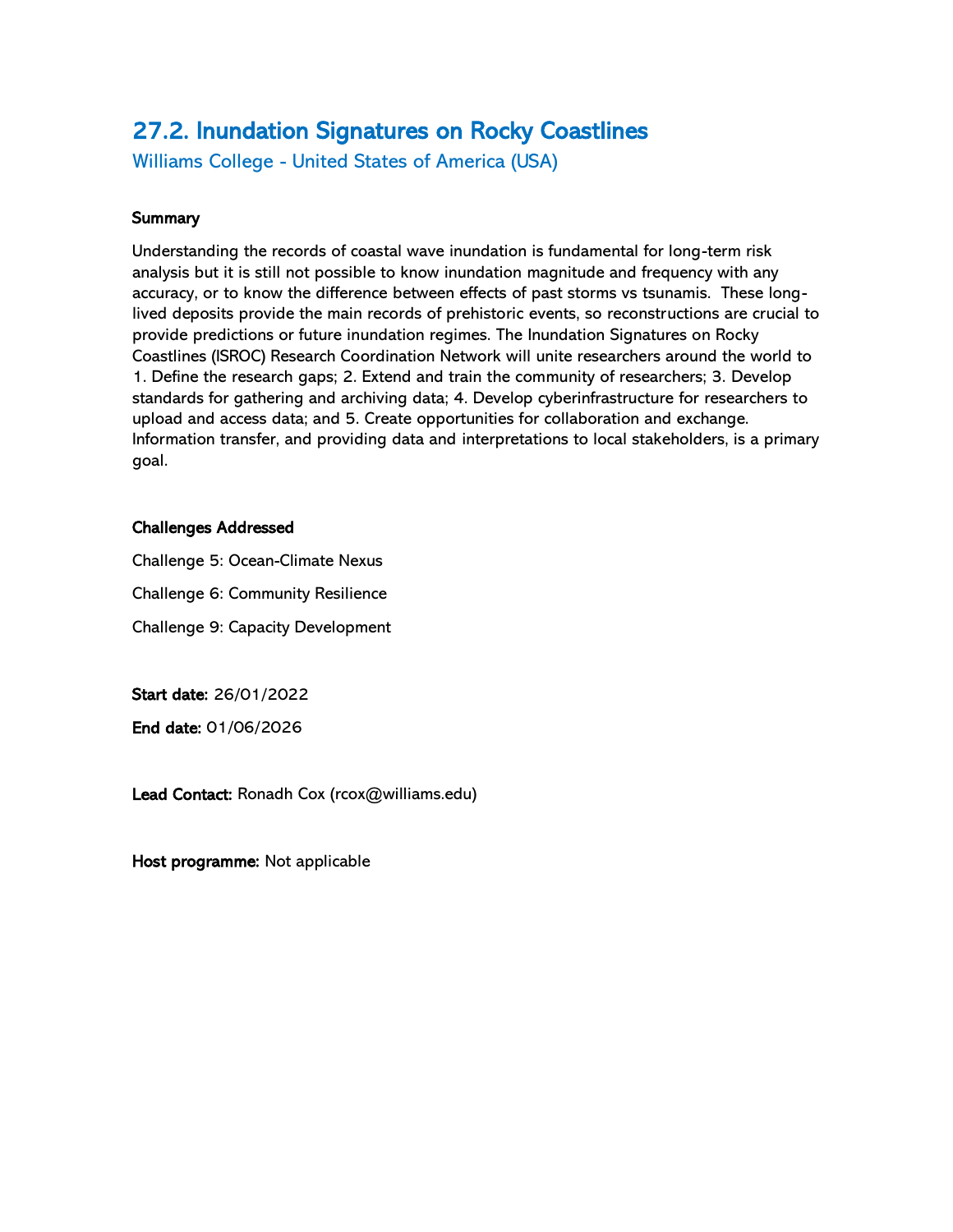### <span id="page-48-0"></span>148.2. Sea Grant International

NOAA - United States of America (USA)

#### **Summary**

Central to the Decade is the need for stakeholders to co-develop and co-deliver transformative, multi-disciplinary ocean science while linking and aligning scalar-specific initiatives to broader priorities. However, in research programs that lack bottom-up mechanisms, important local issues are lost to larger national or subnational institutions, and needed info is never generated or not applied. Valuable research may be published, but never properly transitioned to managers and policy-makers. In addition, local and indigenous knowledge that could guide research programs is often lost in top-down models. The National Sea Grant College Program is a proven model to engage universities, government agencies, and stakeholders acting in partnership to promote research, education, and outreach/extension related to marine issues. This project would share the model with international partners and encourage the establishment of similar programs through workshops and learning exchanges.

#### Challenges Addressed

Challenge 5: Ocean-Climate Nexus Challenge 9: Capacity Development Challenge 10: Behaviour Change

Start date: 01/01/2000

End date: 31/12/2030

Lead Contact: Meredith Kurz (meredith.kurz@noaa.gov)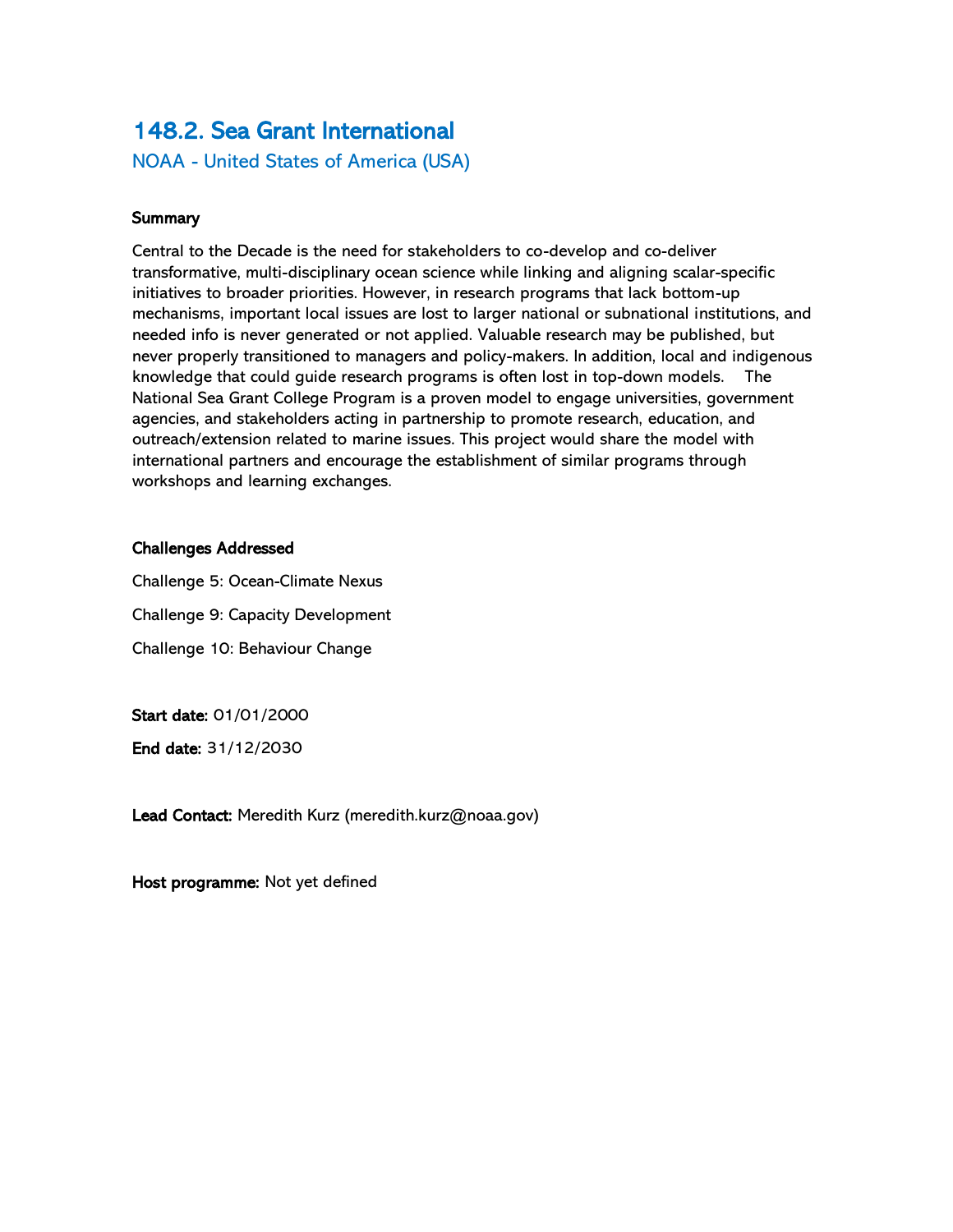# <span id="page-49-0"></span>150.2. National Sea Grant College Program

NOAA Sea Grant - United States of America (USA)

#### **Summary**

For over 50 years the National Sea Grant College Program (Sea Grant) has generated and delivered actionable science to tackle the most pressing challenges facing our marine and coastal communities and environments and will continue to do so in support of the Ocean Decade priorities. Sea Grant's key to success lies in the synergistic interplay of research, extension, and education initiatives, representing a rich knowledge-to-action network that empowers coastal stakeholders with science-based information, products, and services to inform decision-making and help solve pressing societal problems.

#### Challenges Addressed

Challenge 2: Protect and Restore Ecosystems Challenge 3: Sustainable Blue Food

Challenge 5: Ocean-Climate Nexus

Start date: 01/01/2020

End date: 31/12/2030

Lead Contact: Rebecca Briggs (rebecca.briggs@noaa.gov)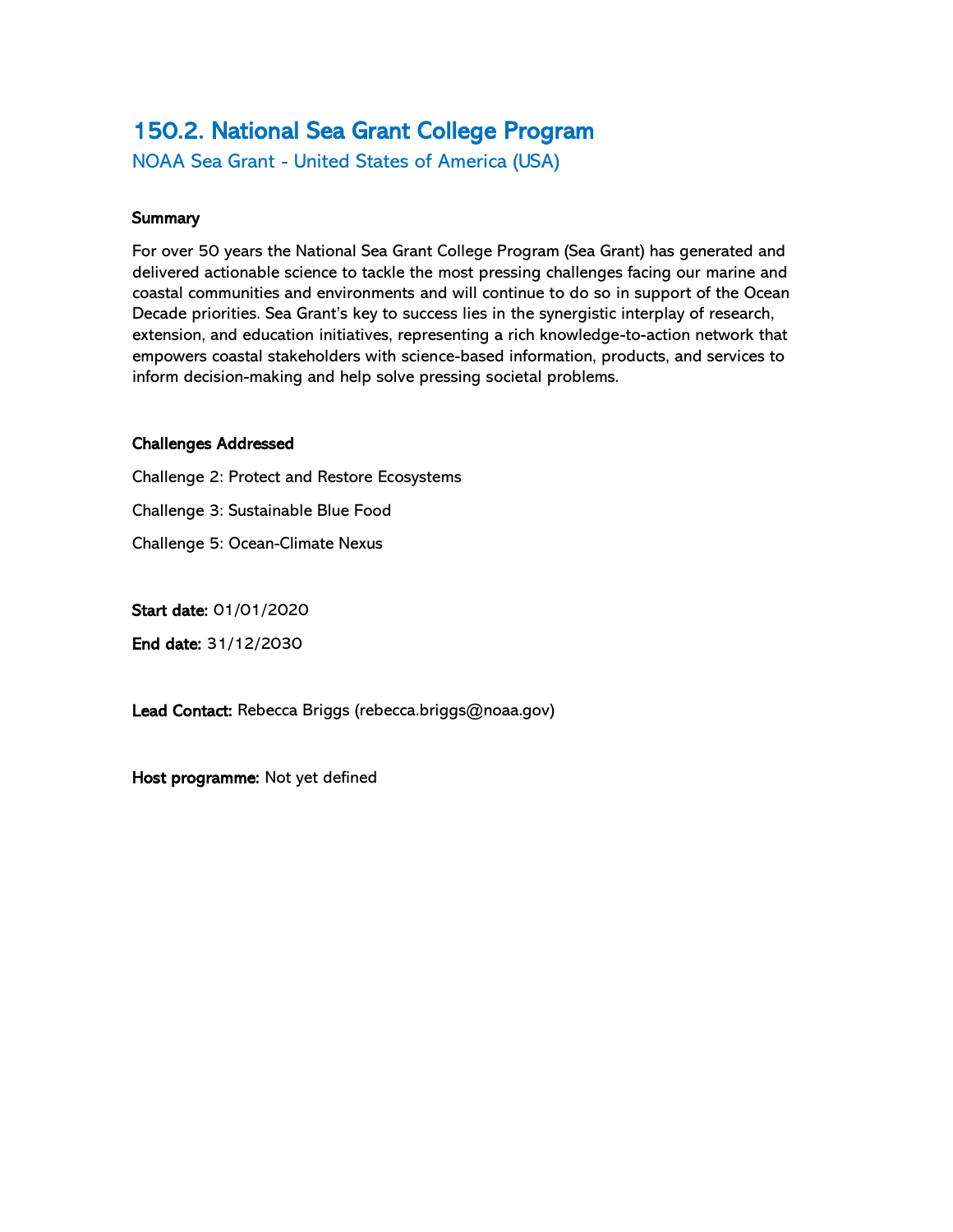### ENDORSED DECADE PROJECTS CALL FOR DECADE ACTIONS No 01/2020

### <span id="page-50-0"></span>74. Ocean Generation, Ocean Intelligence

Ocean Generation - United Kingdom of Great Britain and Northern Ireland (UK)

#### **Summary**

"Ocean Intelligence" breaks down the seemingly irreconcilable human dilemmas which create Ocean threats into understandable, affordable and practical actions that people can take all over the world to restore a sustainable relationship with the Ocean.

#### Challenges Addressed

Challenge 10: Behaviour Change

Start date: 01/04/2021

End date: 31/12/2030

Lead Contact: Richard Hill (richard.hill@oceangeneration.org)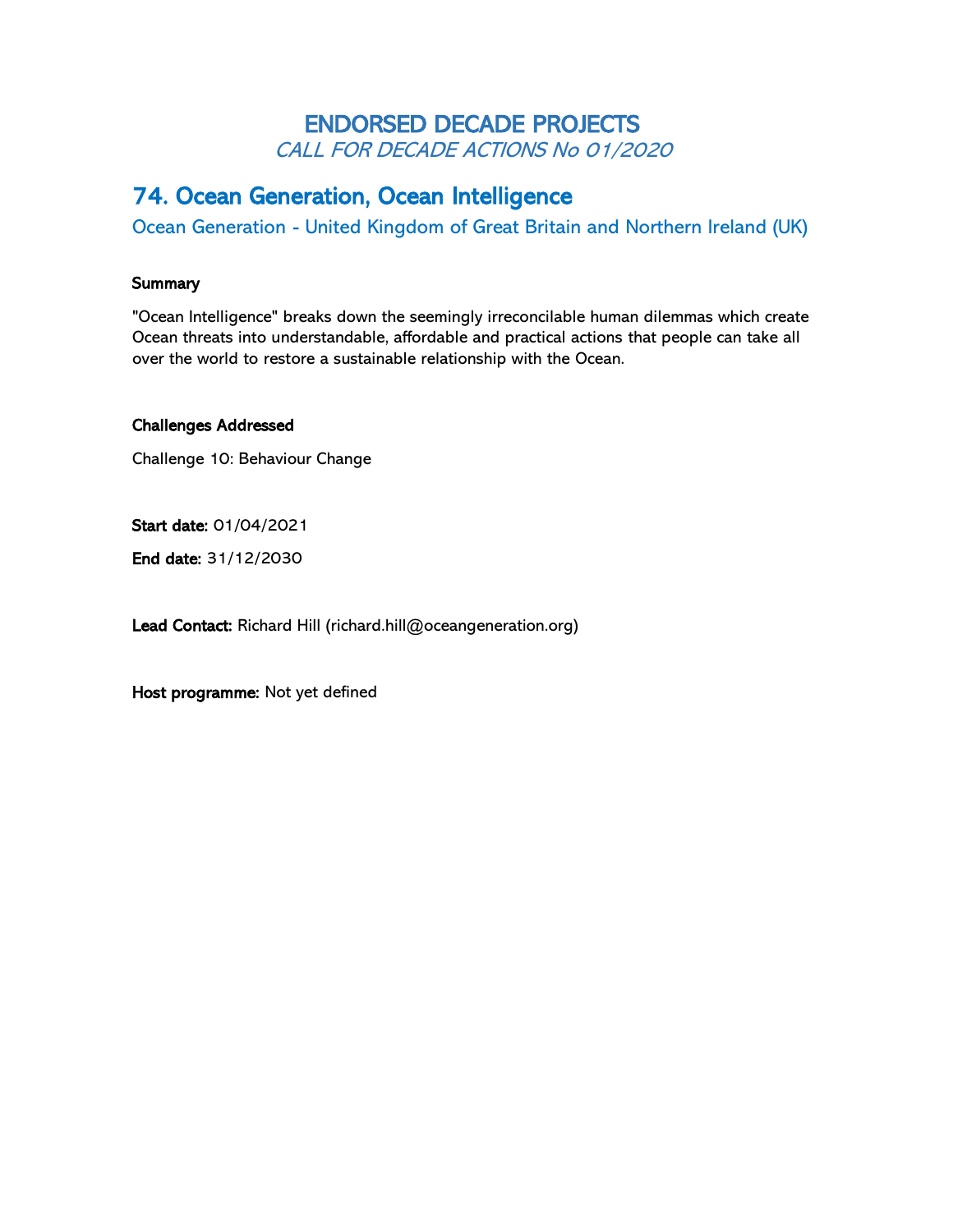### <span id="page-51-0"></span>81. Global Ocean Biodiversity Initiative

Global Ocean Biodiversity Initiative - United Kingdom of Great Britain and Northern Ireland (UK)

#### **Summary**

GOBI is an international partnership of organisations committed to advancing the scientific basis for conserving biological diversity in the marine environment. In particular, GOBI contributes expertise, knowledge and data to support the Convention on Biological Diversity's efforts to identify and promote ecologically or biologically significant marine areas (EBSAs) by assisting a range of intergovernmental, regional and national organisations to use and develop data, tools and methodologies. GOBI also undertakes research to generate new knowledge that will enhance environmental protection, management and sustainable use of specific areas in the ocean.

#### Challenges Addressed

Challenge 2: Protect and Restore Ecosystems Challenge 3: Sustainable Blue Food Challenge 4: Sustainable Ocean Economy Challenge 5: Ocean-Climate Nexus Challenge 9: Capacity Development

Start date: 01/01/2021

End date: 30/04/2023

Lead Contact: Prof. David Johnson (david.johnson@seascapeconsultants.co.uk)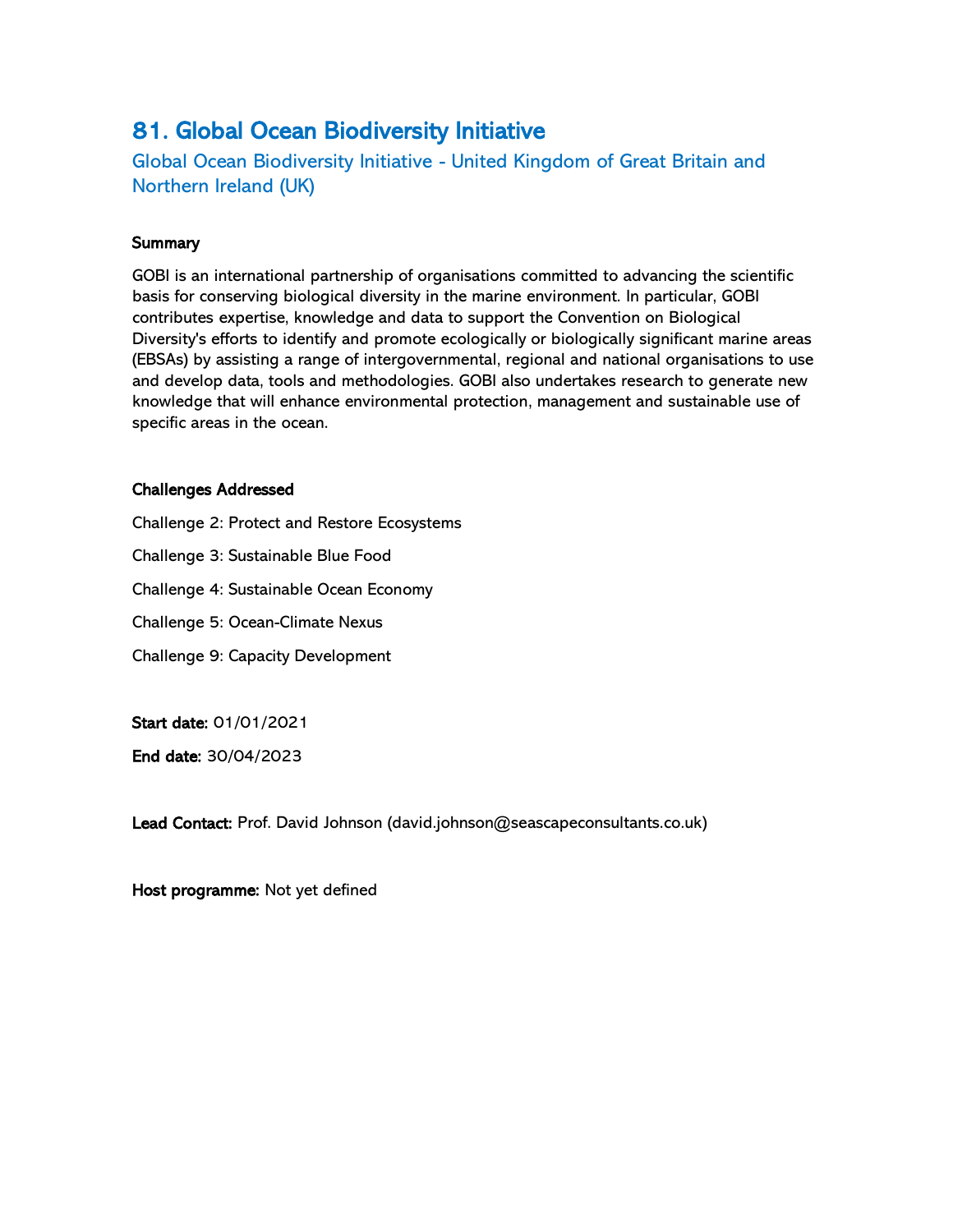<span id="page-52-0"></span>106. MIGRAVIAS: Connecting Marine Protected Areas (MPAs) through ocean swimways to protect migratory routes and critical habitats of endangered species.

MigraMar - United States of America (USA)

#### **Summary**

The status of many endangered migratory marine species has continued to deteriorate over the last twenty years despite regulatory measures and the creation of marine protected areas. The Swimways Initiative, MIGRAVIAS, aims to reverse these trends by providing tangible protection for species that move along predictable routes and building resilience to climate change. MigraMar will work with national governments to identify and protect at least seven swimways (MigraVias) that link Marine Protected Areas across the Eastern Pacific region. This initiative involves transboundary collaboration in data collection, analysis, management, enforcement, and sustainable and equitable use of the benefits generated.

#### Challenges Addressed

Challenge 2: Protect and Restore Ecosystems

Challenge 5: Ocean-Climate Nexus

Challenge 9: Capacity Development

Start date: 01/01/2021

End date: 31/12/2031

Lead Contact: Rosario Alvarez (rosario.alvarez@migramar.org)

Host programme: 17. Marine Life 2030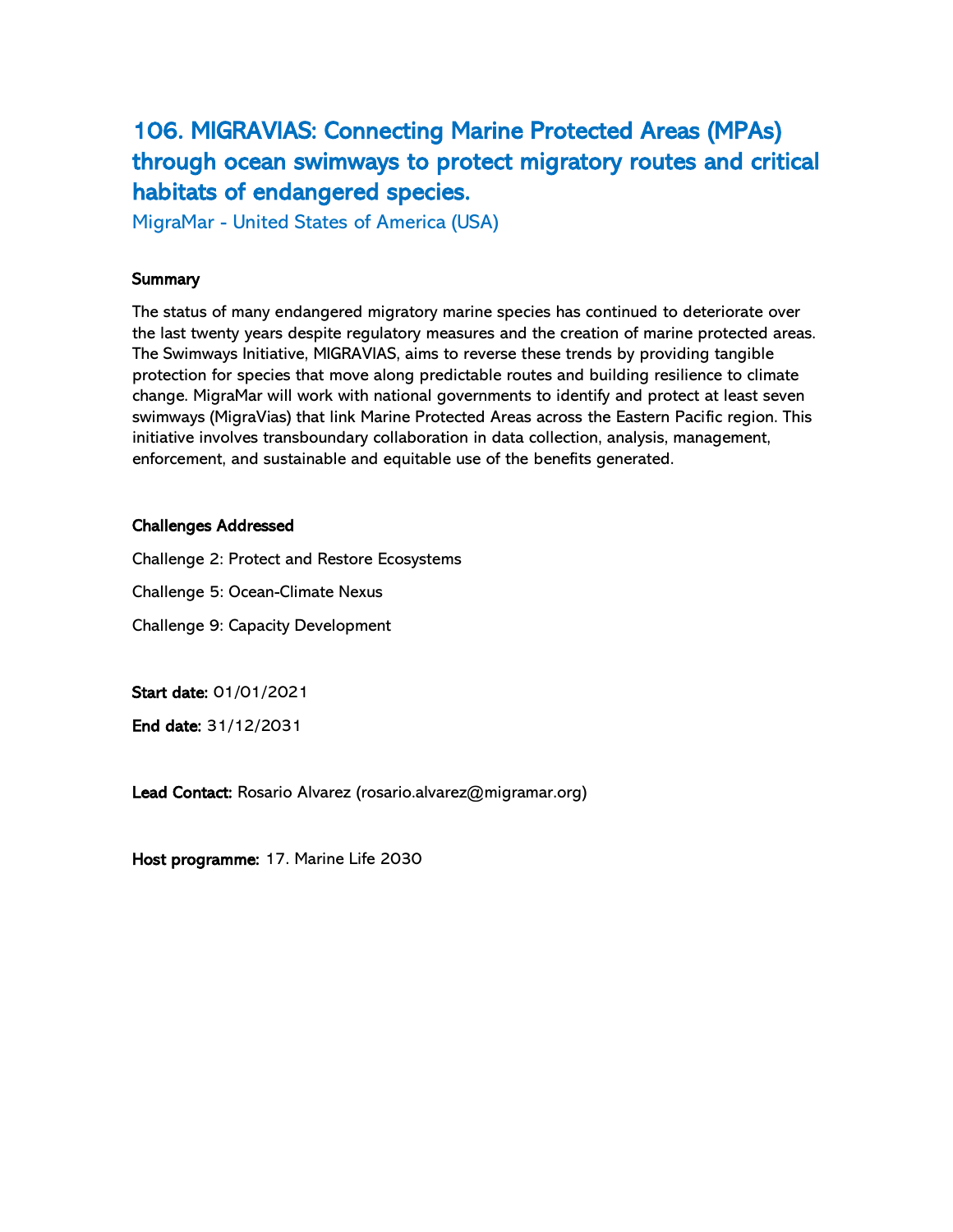### REGISTERED UNITED NATIONS DECADE ACTIONS

# <span id="page-53-0"></span>UN24. Explore the strongest ocean current in the Western Pacific: the 2nd Cooperative Study of Kuroshio and Adjacent Regions – from its sciences to human well beings

IOC Sub-Commission for the Western Pacific (WESTPAC), IOC/UNESCO & UNESCO Bangkok - Thailand

#### **Summary**

The Kuroshio is the strongest current in the Western Pacific, with significant environmental, social and economic values. The CSK2 will understand its changing conditions in global warming, and develop knowledge and services to serve societal needs, including, but not limited to, weather forecasts and climate predictions, fishery and aquaculture management.

#### Challenges Addressed

Challenge 2: Protect and Restore Ecosystems

Challenge 3: Sustainable Blue Food

Challenge 4: Sustainable Ocean Economy

Challenge 5: Ocean-Climate Nexus

Challenge 6: Community Resilience

Challenge 9: Capacity Development

Challenge 10: Behaviour Change

Start date: 01/06/2022

End date: 31/12/2030

Lead Contact: Wenxi Zhu, Kentaro Ando and Xiaopei Lin (w.zhu@unesco.org; andouk@jamstec.go.jp; linxiaop@ouc.edu.cn)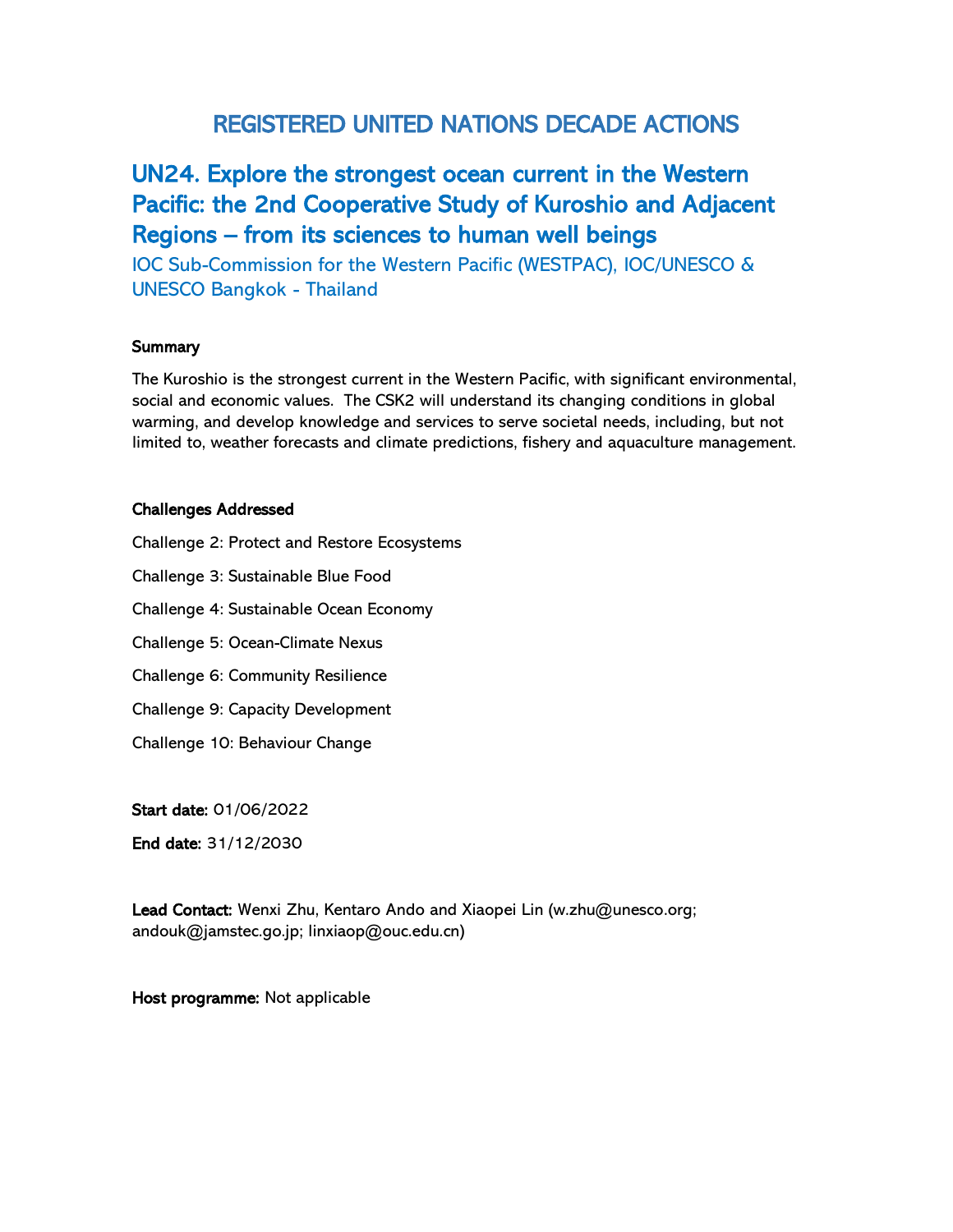# <span id="page-54-0"></span>UN25. An Ocean Data and Information System supporting the UN Decade of Ocean Science for Sustainable Development

International Oceanographic Data and Information Exchange (IODE) of the Intergovernmental Oceanographic Commission (IOC). - Belgium

#### **Summary**

Development of an open-source data and information system that will link existing ocean information systems around the world, and enable more efficient discovery of data, information and knowledge products.

#### Challenges Addressed

Challenge 8: Digital Representation of the Ocean Challenge 9: Capacity Development Challenge 10: Behaviour Change

Start date: 01/03/2022

End date: 31/12/2030

Lead Contact: Peter Pissierssens (p.pissierssens@unesco.org)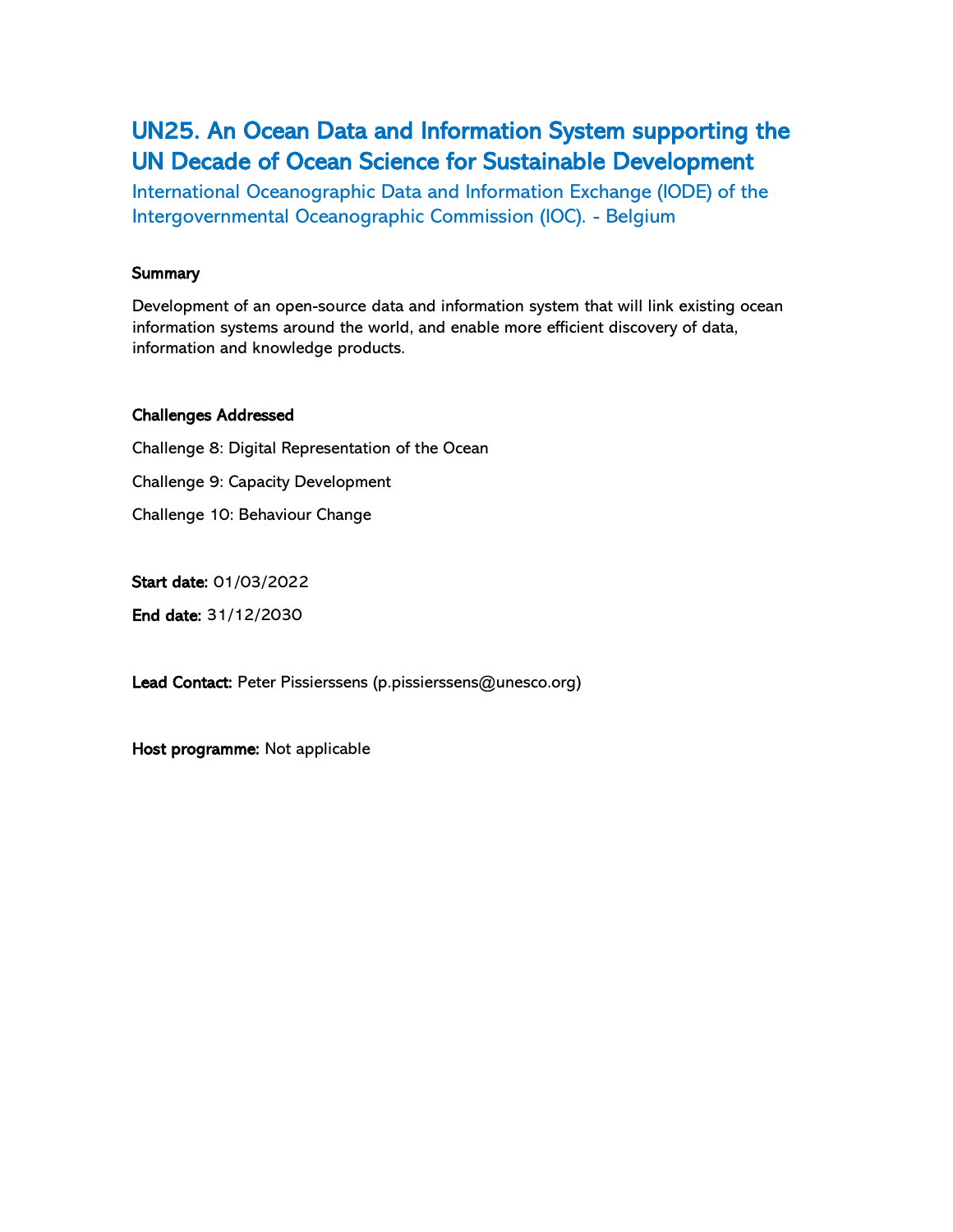# <span id="page-55-0"></span>UN21. Accelerate Marine Spatial Planning in the Western Pacific

IOC Sub-Commission for the Western Pacific, IOC/UNESCO - Thailand

#### **Summary**

The proposed Action will capitalize on the MSPglobal and its results, and further promote and accelerate MSP in the Western Pacific, with a view to assisting member states in the region in achieving SDG 14 and the 2030 Agenda as a whole.

#### Challenges Addressed

Challenge 1: Marine Pollution Challenge 2: Protect and Restore Ecosystems Challenge 3: Sustainable Blue Food Challenge 4: Sustainable Ocean Economy Challenge 5: Ocean-Climate Nexus Challenge 8: Digital Representation of the Ocean Challenge 9: Capacity Dev

Start date: 01/07/2022

End date: 31/12/2027

Lead Contact: Wenxi Zhu and Zhiwei Zhang (w.zhu@unesco.org; zzw@fio.org.cn;)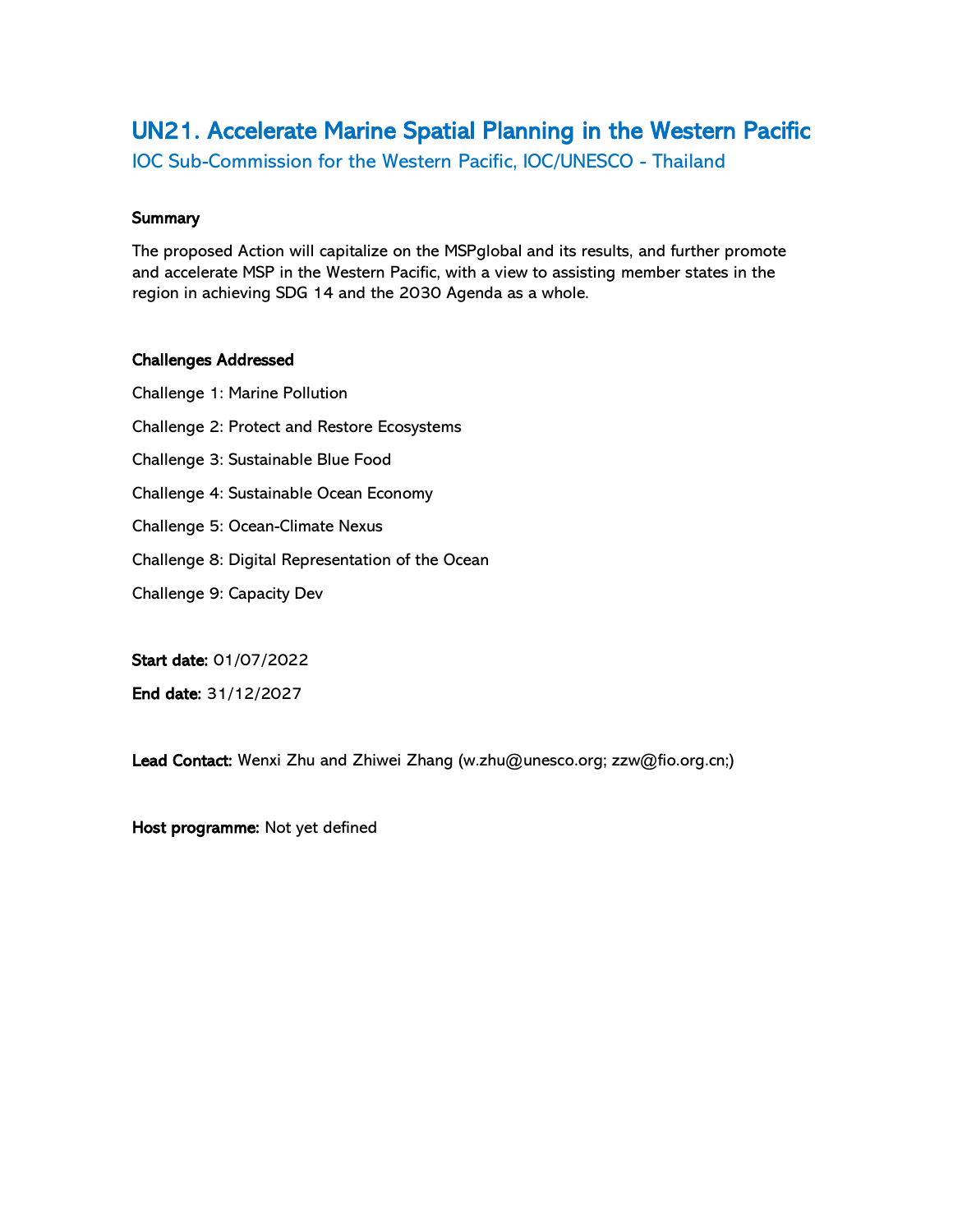### <span id="page-56-0"></span>UN22. Stem the tide of Asia's riverine plastic emission into the ocean

IOC Sub-Commission for the Western Pacific (WESTPAC), IOC/UNESCO - **Thailand** 

#### **Summary**

River is recognized as a major source of marine plastic waste. It was estimated that more than half of marine plastics comes from Asia's rivers. This Decade Action aims to generate timely and reliable riverine plastic data to inform waste management and policy recommendations, support technology innovation and promote behavior change, with a view to arresting worsening riverine plastic and microplastic pollution.

#### Challenges Addressed

Challenge 1: Marine Pollution

Challenge 2: Protect and Restore Ecosystems

Challenge 9: Capacity Development

Challenge 10: Behaviour Change

Start date: 01/06/2022

End date: 31/12/2028

Lead Contact: Wenxi Zhu and Daoji Li (w.zhu@unesco.org; daojili@sklec.ecnu.edu.cn;)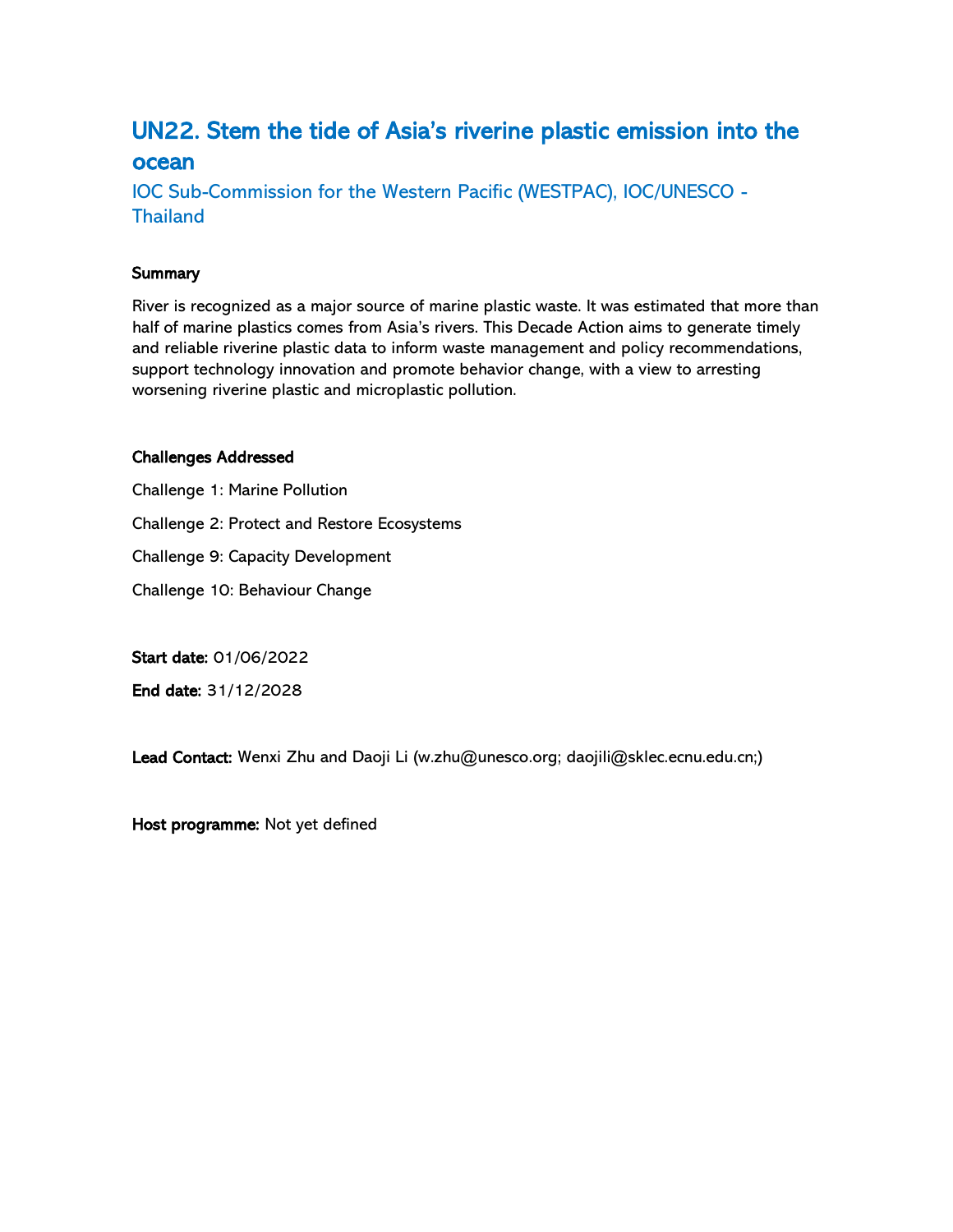# <span id="page-57-0"></span>UN23. Accelerating capacity development transformations in the Western Pacific - Regional Network of Training and Research Centers (RTRCs) on Marine Science

IOC Sub-Commission for the Western Pacific (WESTPAC), IOC/UNESCO & UNESCO Bangkok - Thailand

#### **Summary**

The proposed Action -RTRCs will accelerate transformations in capacity development, develop and sustain required capacity for sustainable development in the Western Pacific, through the establishment of Regional Training and Research Centers (RTRCs), and provision of regular training and research opportunities to young researchers and other ocean stakeholders from the region and beyond.

#### Challenges Addressed

Challenge 1: Marine Pollution Challenge 2: Protect and Restore Ecosystems Challenge 5: Ocean-Climate Nexus Challenge 9: Capacity Development Challenge 10: Behaviour Change

Start date: 01/06/2022

End date: 31/12/2030

Lead Contact: Wenxi Zhu, Kentaro Ando, Fangli Qiao and Aileen Tan Shau Hwai (w.zhu@unesco.org; andouk@jamstec.go.jp; andouk@jamstec.go.jp; qiaofl@fio.org.cn; aileen@usm.my)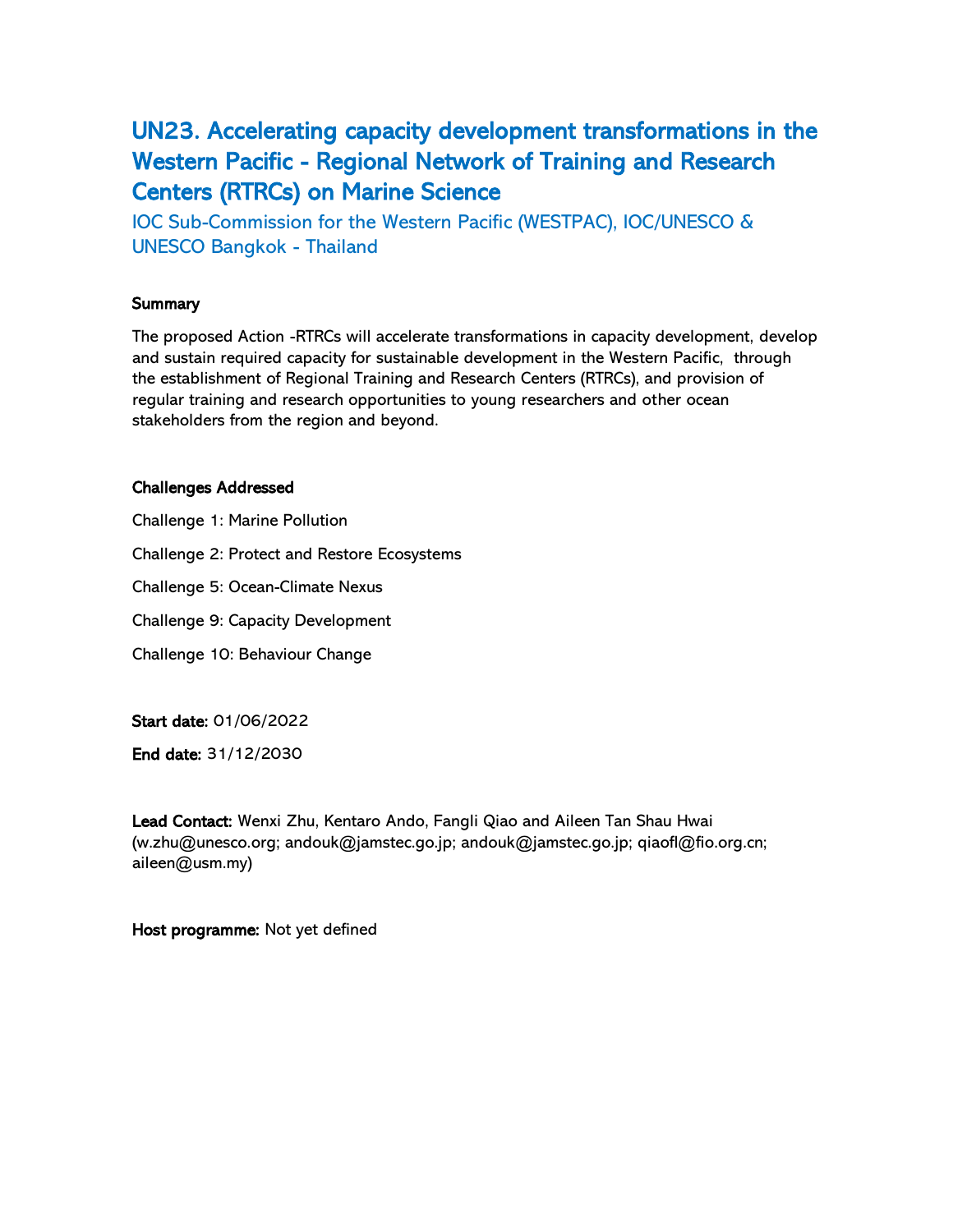# ENDORSED DECADE PROJECTS

Fisheries and Oceans Canada (DFO)

# <span id="page-58-0"></span>UN2021-002. WYTEC Blue - Women & Youth Technical Capacity for the Blue Economy:Growing Technical Capacity amongst Women and Youth in Canada & West Africa for a Safe, Secure and Sustainable Blue Economy

DOTCAN Institute - Canada

#### **Summary**

Project aims to strengthen and connect emerging capacity of a small-island developing state and partner institutions in western Africa with Canadian multi-sectoral expertise. Project is focused on a primarily virtual training program with objectives related to advancing a sustainable blue economy through ocean technology, maritime security, and business development. Pilot cohort will focus on women and youth participants.

Lead Contact: Debany Fonseca P. Batista (dfonsecabatista@dotcan.africa)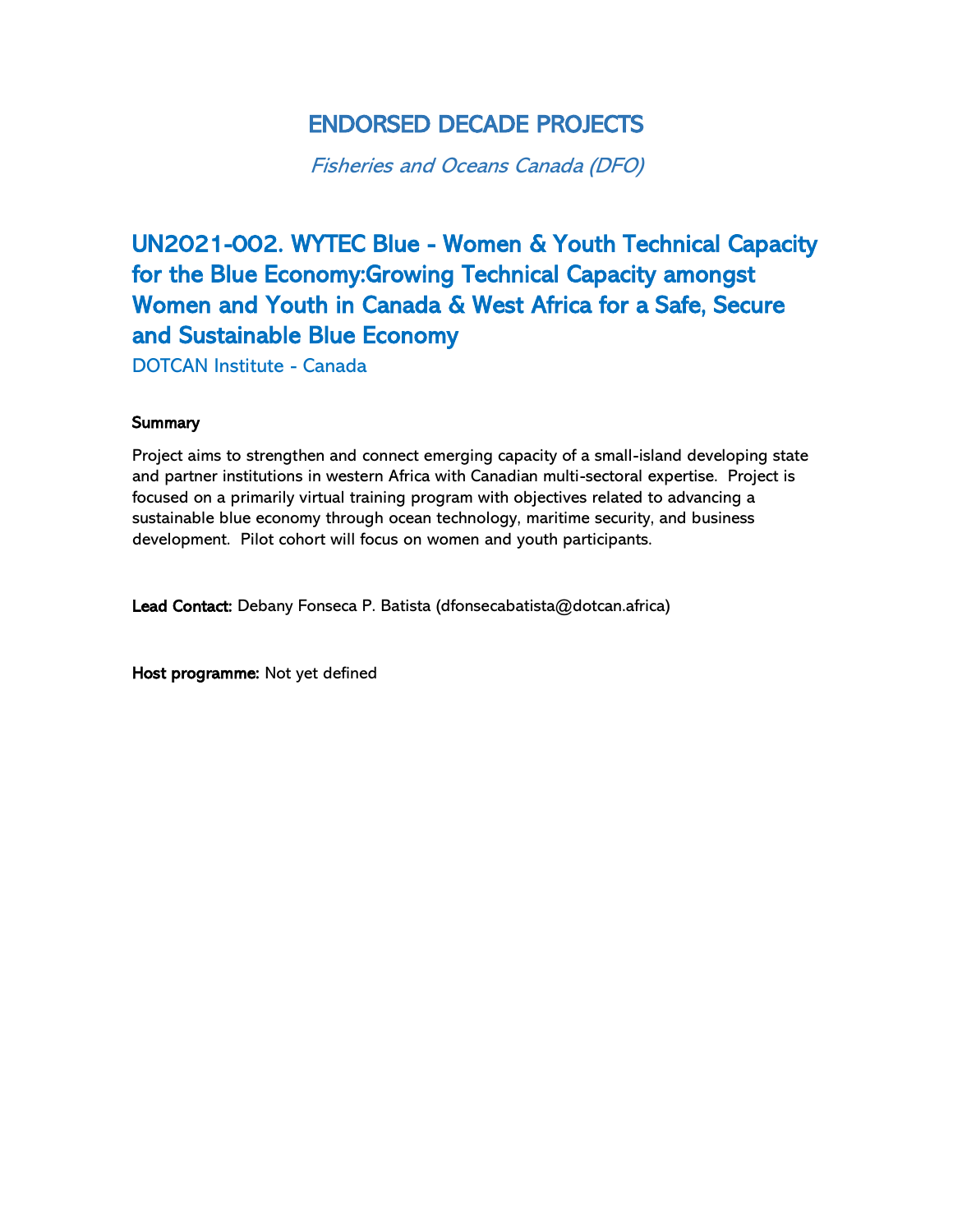# <span id="page-59-0"></span>UN2021-003. Ocean School Global Community Project: Building Ocean Literacy through Community Engagement

Dalhousie University - Canada

#### **Summary**

Project seeks to develop content that illustrates how global communities are innovating to solve ocean challenges. Project seeks to define and prototype a new approach to build capacity in knowledge creation, sharing, and education and to empower communities (in the Canadian Arctic and Peru) via the Ocean School platform using a variety of tools and methods, which will be available in 4 languages. The project has the potential to expand to other countries/regions in the future once framework is established.

Lead Contact: Dr. Boris Worm (bworm@dal.ca)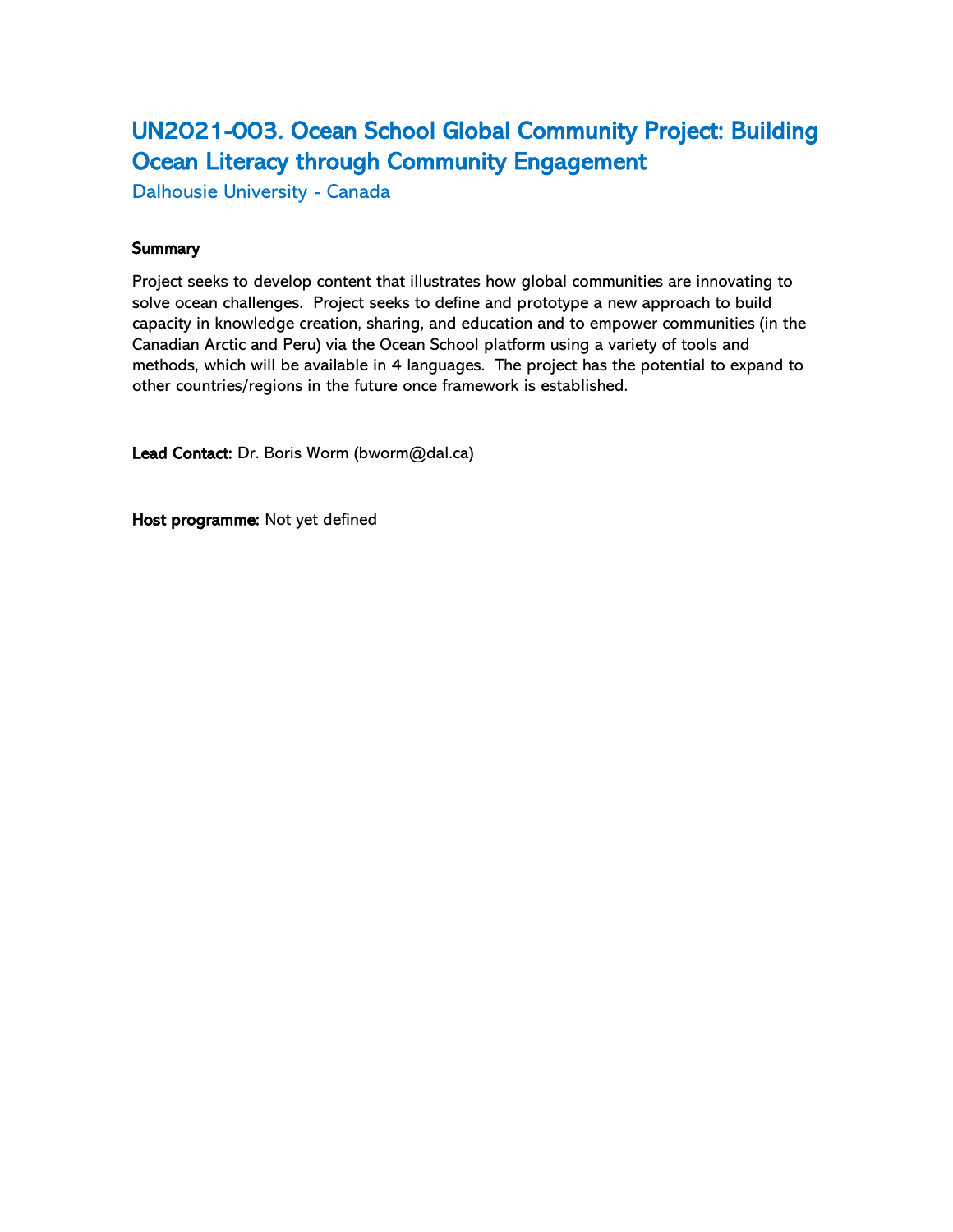# <span id="page-60-0"></span>UN2021-004. First Nations – Trusted Crowd-Sourced Bathymetry & Capacity Building in British Columbia, (FN-TCSB&CBBC)

CIDCO - Canada

#### **Summary**

Project will use crowd-sourcing approach to collect hydrographic data in remote areas of BC coast. Objectives will be achieved by building capacity of Indigenous communities through engagement, training, and knowledge transfer. A similar project was previously conducted in the Canadian Arctic.

Lead Contact: Dominic Ndeh (dominic-ndeh.munang@cidco.ca)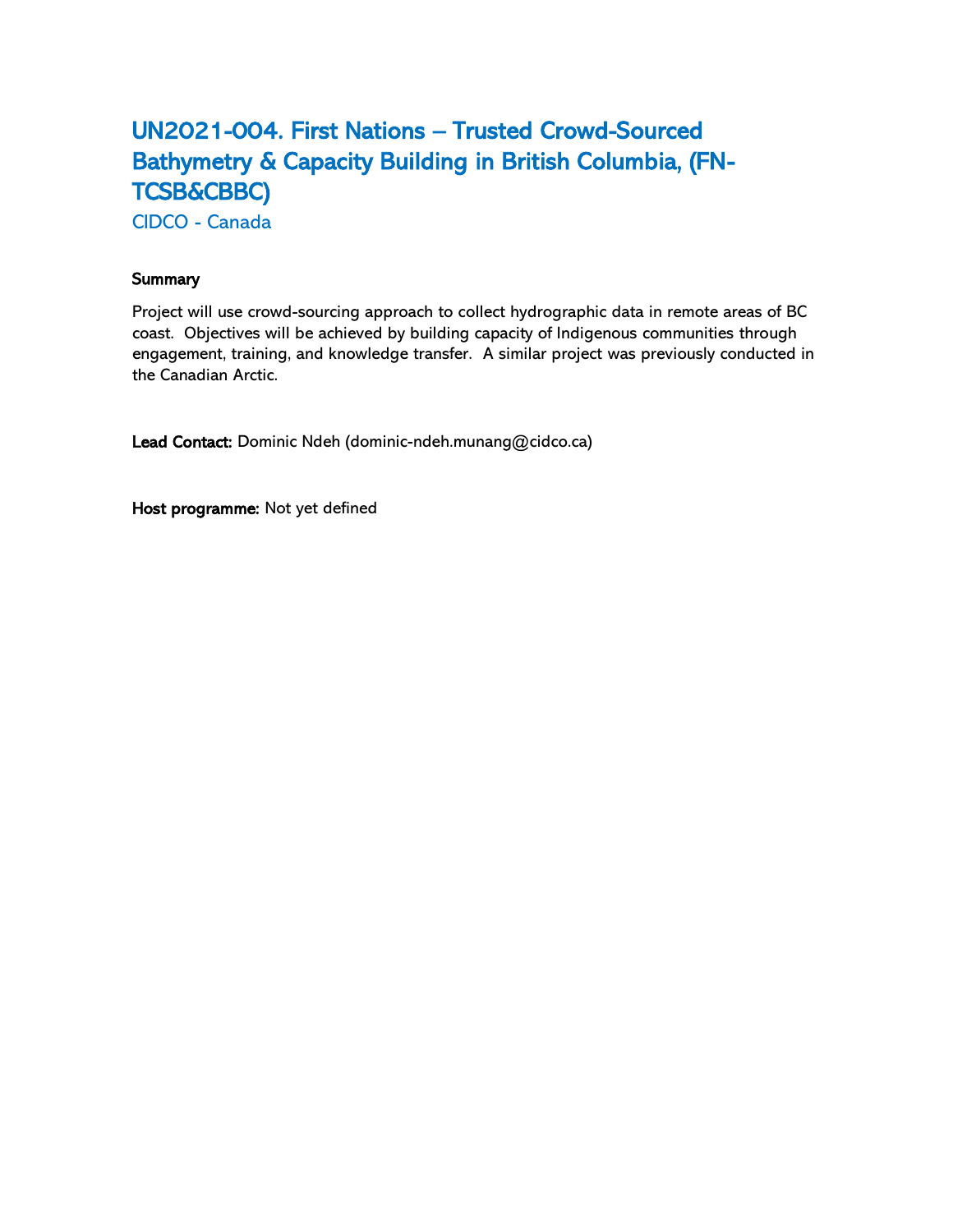# <span id="page-61-0"></span>UN2021-005. Monitoring ecological resilience in Northern Fisheries inshore regions through community-based environmental genomics

eDNAtec - Canada

#### **Summary**

Focused on eDNA technologies, this project will conduct a baseline biodiversity assessment, inform habitat models for key economic species, and empower local communities to get involved in their own biodiversity management through citizen science approaches and student training via co-op programming. A framework will be developed to support future collaboration and research.

Lead Contact: Dr. Mehrdad Hajibabaei (Mehrdad@ednatec.com)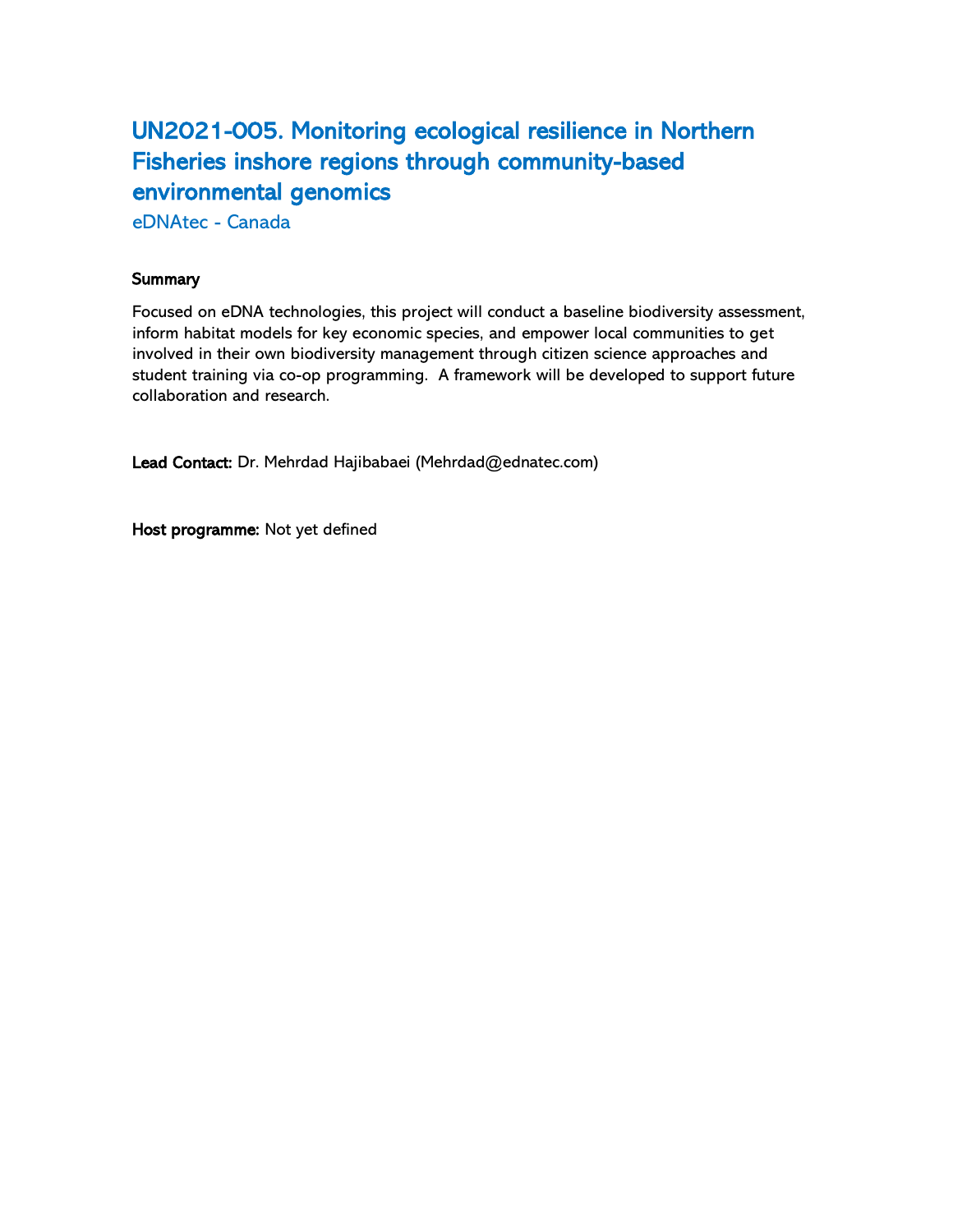# <span id="page-62-0"></span>UN2021-014. X-Oceans: Enhancing Ocean Literacy in Youth in Rural Northeastern Nova Scotia

St. Francis Xavier University - Canada

#### **Summary**

Project aims to enhance existing resources and implement an innovative educational curriculum (K-12) that will inform and educate rural communities to understand and value the ocean through hands-on experiences.

Lead Contact: Regina Cozzi (rcozzi@stfx.ca)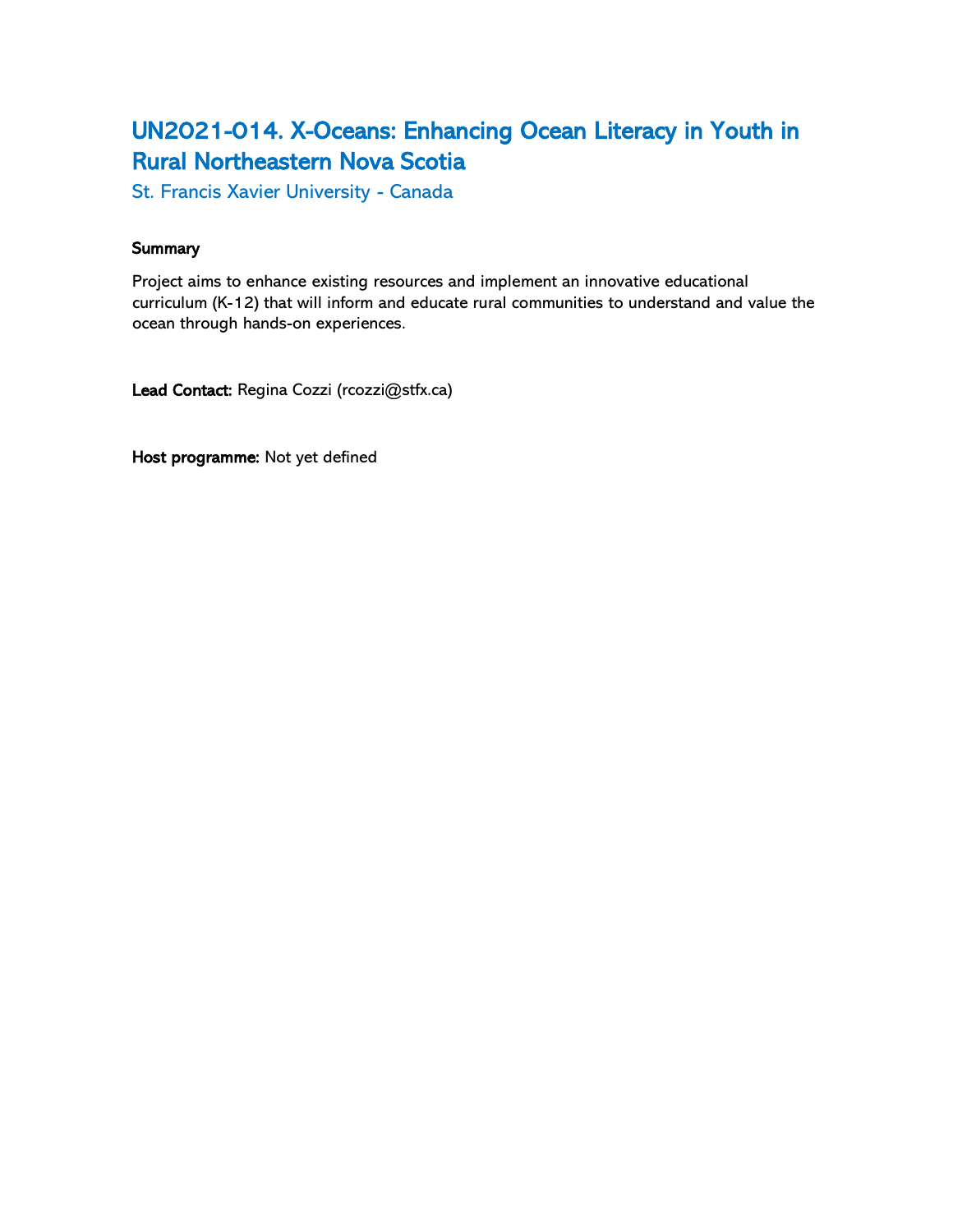# <span id="page-63-0"></span>UN2021-025. Blue Carbon as a Canadian Climate Change Solution: Modelling the Mitigation Potential of Kelp Under Future Climate Change Scenarios

University of Victoria - Canada

#### **Summary**

This project aims to quantify the blue carbon potential of kelp ecosystems in Canada and will provide a quantitative assessment of the future extent of kelp forests, and their potential to mitigate climate change. This project represents the first Canada-wide estimates of kelp distribution.

Lead Contact: Dr. Julia K. Baum (baum@uvic.ca)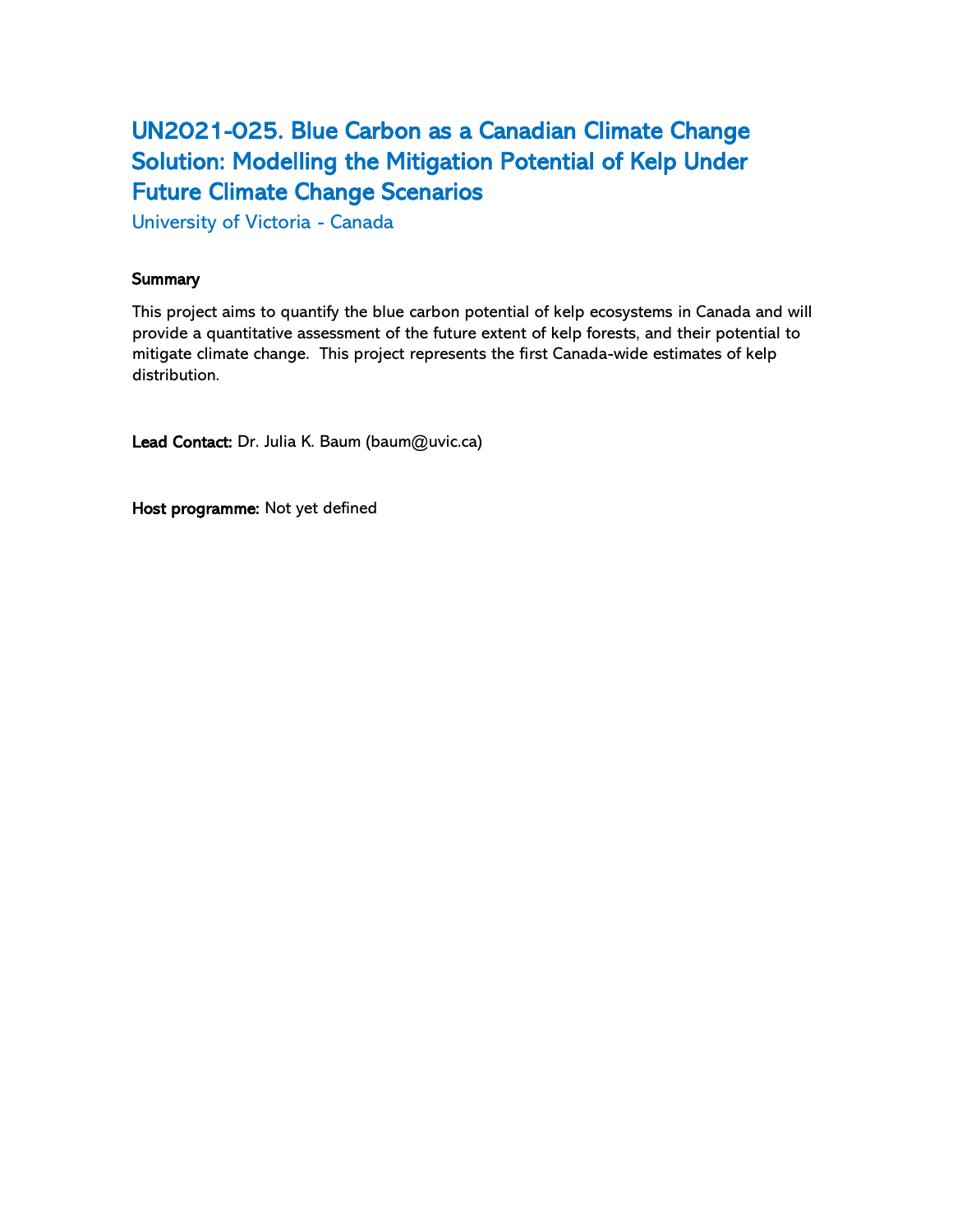# <span id="page-64-0"></span>UN2021-026. Mapping and Improving High-Value Habitat influenced by Derelict Fishing Gear in the Salish Sea

Malahat Nation - Canada

#### **Summary**

This project will map areas of derelict fishing gear and damaged habitats, followed by efforts to remove gear. Methods incorporate both natural and Indigenous knowledge, as well as community engagement components.

Lead Contact: Tristan Gale (Tristan.Gale@malahatnation.com)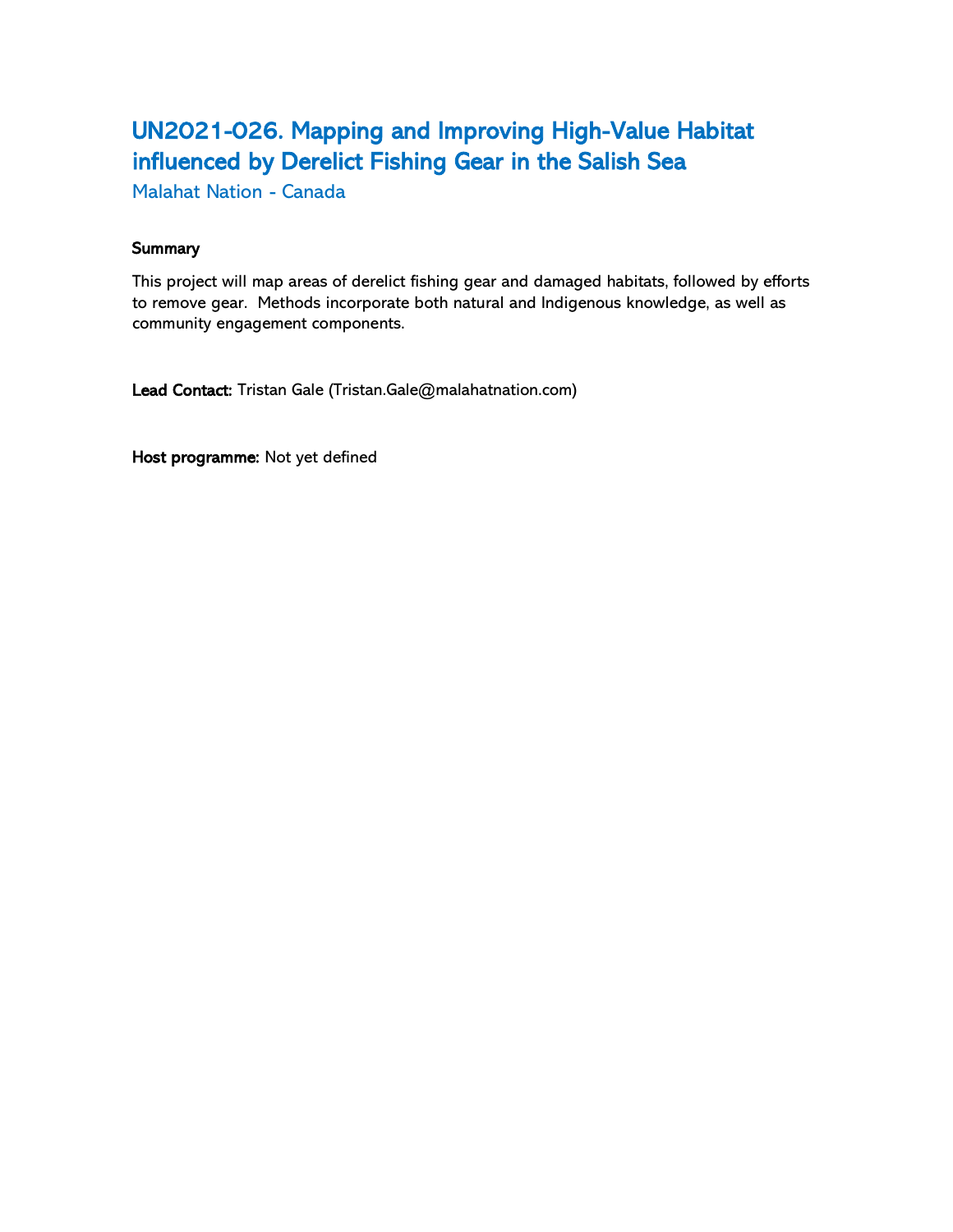# <span id="page-65-0"></span>UN2021-030. Advancing Indigenous Partnerships in Ocean Science for Sustainability: A contribution to the United Nations Decade of Ocean Science for Sustainable Development

Ocean Networks Canada Society - Canada

#### **Summary**

This project will develop and coordinate a team to help prioritize and facilitate Indigenous ocean science priorities within Canada for the Decade. Initiative would also work to promote and publicize the Decade within coastal Indigenous communities.

Lead Contact: Kim Juniper (kjuniper@uvic.ca)